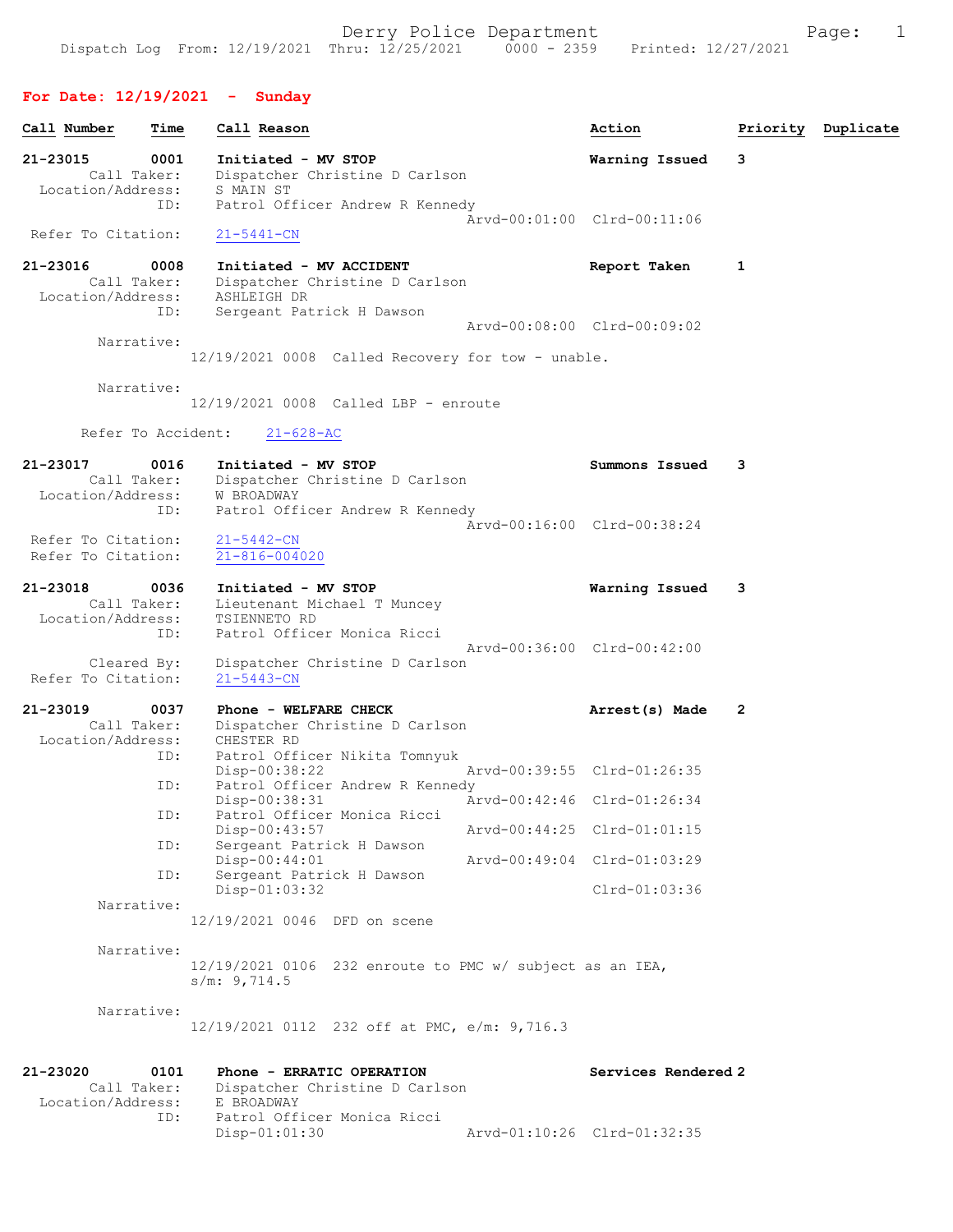Derry Police Department The Page: 2 Dispatch Log From:  $12/19/2021$  Thru:  $12/25/2021$  0000 - 2359 Printed:  $12/27/2021$  ID: Patrol Officer Jeffrey R Pike Disp-01:01:33 Clrd-01:10:25 ID: Sergeant Patrick H Dawson Disp-01:03:39 Arvd-01:10:27 Clrd-01:22:05 Narrative: 12/19/2021 0132 Handled by Chester PD 21-23021 0127 Initiated - DISABLED MV Services Rendered 3 Call Taker: Dispatcher Christine D Carlson Location/Address: CHESTER RD + OLD AUBURN RD ID: Sergeant Patrick H Dawson Arvd-01:27:00 Clrd-01:28:55 Narrative: 12/19/2021 0129 Subject off to the side of the road and has help enroute 21-23022 0223 Phone - SUSPICIOUS ACTIVITY No Action Required 2 Call Taker: Dispatcher Christine D Carlson Location/Address: ENGLISH RANGE RD ID: Patrol Officer Monica Ricci Disp-02:23:33 Clrd-02:23:50 Narrative: 12/19/2021 0223 No issue - newspaper delivery person 21-23023 0323 Initiated - MV CHECK Vehicle checked 1 Call Taker: Dispatcher Christine D Carlson Location/Address: ABBOTT CT ID: Patrol Officer Andrew R Kennedy Arvd-03:23:00 Clrd-03:56:35<br>ID: Patrol Officer Nikita Tomnyuk Patrol Officer Nikita Tomnyuk<br>Disp-03:27:25 Disp-03:27:25 Arvd-03:27:25 Clrd-03:56:07 Refer To Arrest: 21-1216-AR 21-23024 0344 911 - NOISE COMPLAINT Services Rendered 2 Call Taker: Lieutenant Michael T Muncey Location/Address: MALLARD CT ID: Patrol Officer Jeffrey R Pike Disp-03:45:28 Arvd-03:52:08 Clrd-03:56:28 Arrived By: Dispatcher Christine D Carlson Cleared By: Dispatcher Christine D Carlson Narrative: 12/19/2021 0404 No issues - just snowplow going by the house 21-23025 0618 Phone - MV CHECK Vehicle checked 1 Call Taker: Dispatcher Christine D Carlson Location/Address: N SHORE (IP) RD ID: Patrol Officer Nikita Tomnyuk Disp-06:18:57 Arvd-06:34:44 Clrd-06:36:36 Narrative: 12/19/2021 0618 White car on side of road Narrative: 12/19/2021 0636 No issues - not a hazard Refer To Field Int: 21-4425-FI 21-23026 0737 Initiated - SUBPOENA DELIVERY Not Served 1 Call Taker: Dispatcher Jess W Arcand Location/Address: RICHARDSON DR ID: Patrol Officer Sara R Joyce Arvd-07:37:00 Clrd-07:41:55 21-23027 0747 Initiated - SUBPOENA DELIVERY Not Served 1 Call Taker: Dispatcher Jess W Arcand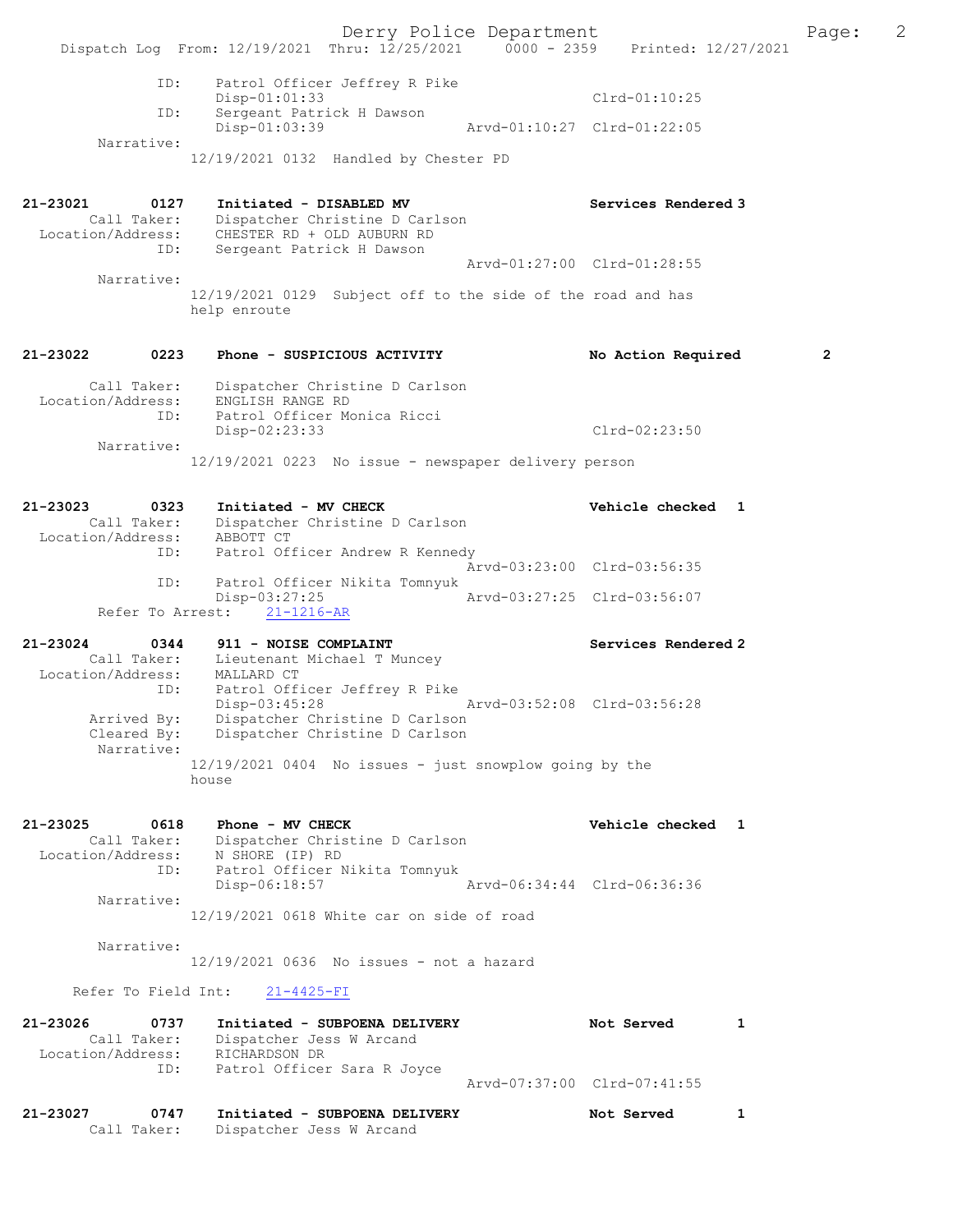Derry Police Department The Page: 3 Dispatch Log From: 12/19/2021 Thru: 12/25/2021 0000 - 2359 Printed: 12/27/2021 Location/Address: KRISTIN DR ID: Patrol Officer Sara R Joyce Arvd-07:47:00 Clrd-07:51:07 21-23028 0758 Initiated - MV ACCIDENT Report Taken 1 Call Taker: Dispatcher Jess W Arcand Location/Address: HAMPSTEAD RD ID: Patrol Officer Sara R Joyce Arvd-07:58:00 Clrd-08:39:32 Narrative: 12/19/2021 0759 OFF WITH NH 4869910 Narrative: 12/19/2021 0802 NEXT ON LIST BIRCH ST COLLISION NOTIFIED AND RESPONDING Narrative: 12/19/2021 0828 DIVISION 5 NOTIFIED Narrative: 12/19/2021 0829 WRECKER ON SCENE Narrative: 12/19/2021 1037 REPORTABLE. THOMAS VS ROADSIDE Refer To Accident: 21-629-AC 21-23029 0800 Initiated - MV STOP Warning Issued 3 Call Taker: Dispatcher Jess W Arcand Location/Address: KENDALL POND RD + ROCKINGHAM RD ID: Administrative Sergeant Christopher R Talbot Arvd-08:00:00 Clrd-08:05:12 Refer To Citation: 21-5444-CN 21-23030 0801 Phone - MV ACCIDENT Report Taken 1 Call Taker: Dispatcher Jess W Arcand Location/Address: ISLAND POND RD ID: Patrol Officer Samuel J Troy<br>Disp-08:01:19 Disp-08:01:19 Arvd-08:05:44 Clrd-08:31:22 Refer To Citation: Narrative: 12/19/2021 0805 OFF WITH NH 666423 Narrative: 12/19/2021 0829 NONREPORTABLE. WARNOCK V. EMBANKMENT Refer To Accident: 21-630-AC 21-23031 0825 Other - MV ACCIDENT CONTRESS Report Taken 1 Call Taker: Dispatcher Jess W Arcand Location/Address: HAMPSTEAD RD ID: Patrol Officer Charles L Doherty<br>Disp-08:25:58 Art Disp-08:25:58 Arvd-08:29:37 Clrd-09:06:51<br>ID: Administrative Sergeant Christopher R Talbot Administrative Sergeant Christopher R Talbot<br>Disp-08:34:38 Arvd-08:34:39 Disp-08:34:38 Arvd-08:34:39 Clrd-09:06:50 ID: Patrol Officer Sara R Joyce Disp-08:39:44 Arvd-08:39:47 Clrd-09:06:53 Narrative: 12/19/2021 0833 NEXT ON LIST SPACETOWN AUTO NOTIFIED AND RESPONDING Narrative: 12/19/2021 0854 SPACETOWN ON SCENE Narrative: 12/19/2021 1037 REPORTABLE. PAYANO VS ROADSIDE Refer To Accident: 21-631-AC 21-23032 0912 Phone - SUBPOENA DELIVERY Served 1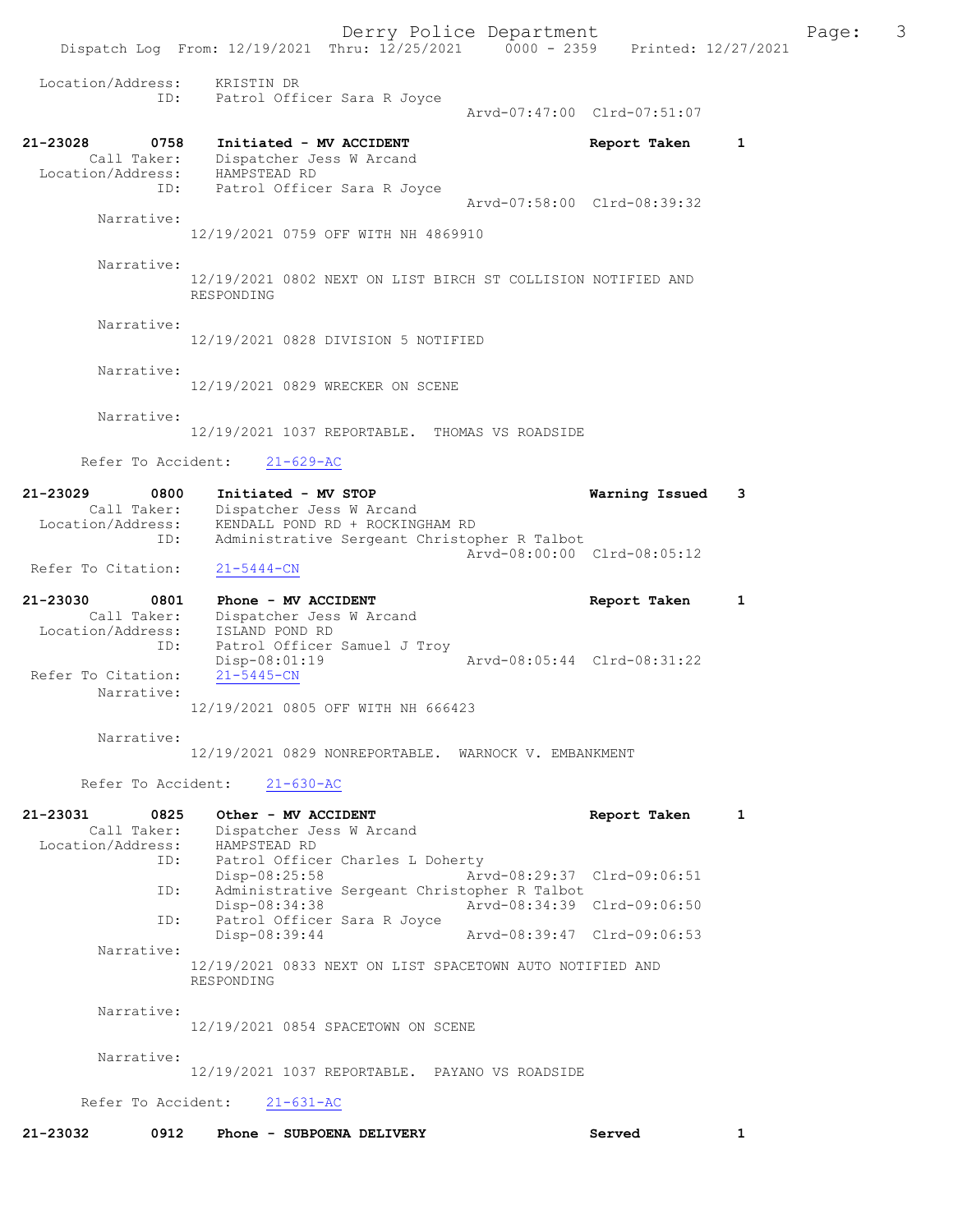Derry Police Department Fage: 4

| Call Taker:<br>Location/Address:<br>ID:                     | Dispatcher Jess W Arcand<br>TWILIGHT PATH<br>Patrol Officer Sara R Joyce<br>Disp-09:12:40                         | Aryd-09:23:07 Clrd-09:25:34 |   |
|-------------------------------------------------------------|-------------------------------------------------------------------------------------------------------------------|-----------------------------|---|
| 21-23033<br>0926<br>Call Taker:<br>Location/Address:<br>ID: | Initiated - ATTEMPTED PAPER SERVICE<br>Dispatcher Jess W Arcand<br>FAIRWAY DR<br>Patrol Officer Charles L Doherty | Cleared                     | 2 |
| Cleared By:<br>Narrative:                                   | Patrol Officer Scott M Beegan<br>12/19/2021 0938 two juvenile petitions served                                    | Aryd-09:26:00 Clrd-09:38:03 |   |

Dispatch Log From: 12/19/2021 Thru: 12/25/2021 0000 - 2359 Printed: 12/27/2021

| 21-23034          | 0943        | Phone - MV CHECK                             |                             | Vehicle checked 1 |  |
|-------------------|-------------|----------------------------------------------|-----------------------------|-------------------|--|
|                   | Call Taker: | Dispatcher Jess W Arcand                     |                             |                   |  |
| Location/Address: |             | MANCHESTER RD                                |                             |                   |  |
|                   | ID:         | Patrol Officer Charles L Doherty             |                             |                   |  |
|                   |             | $Disp-09:44:15$                              | Arvd-09:54:28 Clrd-09:54:30 |                   |  |
|                   | ID:         | Patrol Officer Brendan S Holden              |                             |                   |  |
|                   |             | Disp-09:44:17                                | Arvd-09:50:04 Clrd-09:54:32 |                   |  |
|                   | ID:         | Administrative Sergeant Christopher R Talbot |                             |                   |  |
|                   |             | $Disp-09:47:41$                              | Arvd-09:47:43 Clrd-09:54:34 |                   |  |
|                   |             |                                              |                             |                   |  |

21-23035 0958 Phone - ALARM, BURGLAR Cancelled Prior to Arrival 1

| Call Taker:       | Patrol Officer Scott M Beegan                |                 |
|-------------------|----------------------------------------------|-----------------|
| Location/Address: | [DY 284] TSIENNETO RD                        |                 |
| ID:               | Patrol Officer Charles L Doherty             |                 |
|                   | Arvd-10:01:16 Clrd-10:01:19<br>Disp-10:00:28 |                 |
| ID:               | Patrol Officer Brendan S Holden              |                 |
|                   | Arvd-10:01:17 Clrd-10:01:17<br>Disp-10:00:30 |                 |
| ID:               | Patrol Officer Charles L Doherty             |                 |
|                   | $Disp-10:01:48$                              | $Clrd-10:01:51$ |
| Dispatched By:    | Dispatcher Jess W Arcand                     |                 |
| Cleared By:       | Dispatcher Jess W Arcand                     |                 |
| Narrative:        |                                              |                 |

mechanical/electric motion

Narrative:

12/19/2021 1002 CANCELLED BY ALARM COMPANY

| 21-23036          | 1004               | Initiated - FOLLOW-UP                                                                                                                                                                        | No Action Required                 | $\overline{2}$ |
|-------------------|--------------------|----------------------------------------------------------------------------------------------------------------------------------------------------------------------------------------------|------------------------------------|----------------|
| Location/Address: | Call Taker:<br>ID: | Dispatcher Jess W Arcand<br>FORDWAY EXT<br>Patrol Officer Charles L Doherty                                                                                                                  | Arvd-10:04:00 Clrd-10:10:56        |                |
| 21-23037          | 1017               | Phone - ALARM, BURGLAR                                                                                                                                                                       | Cancelled Prior to Arrival 1       |                |
| Narrative:        | ID:<br>ID:         | Call Taker: Patrol Officer Scott M Beegan<br>Location/Address: [DY 250] PINKERTON ST<br>Patrol Officer Sara R Joyce<br>$Disp-10:17:48$<br>Patrol Officer Brendan S Holden<br>$Disp-10:17:50$ | $Clrd-10:20:47$<br>$Clrd-10:20:44$ |                |
| Narrative:        |                    | stairs, Lobby E<br>cancelled by the Alarm Company prior to the officers arrival                                                                                                              |                                    |                |

| 21-23038          | 1027 | Initiated - SUBPOENA DELIVERY | Served |  |
|-------------------|------|-------------------------------|--------|--|
| Call Taker:       |      | Dispatcher Jess W Arcand      |        |  |
| Location/Address: |      | CHASES GROVE RD               |        |  |
|                   | ID:  | Patrol Officer Samuel J Troy  |        |  |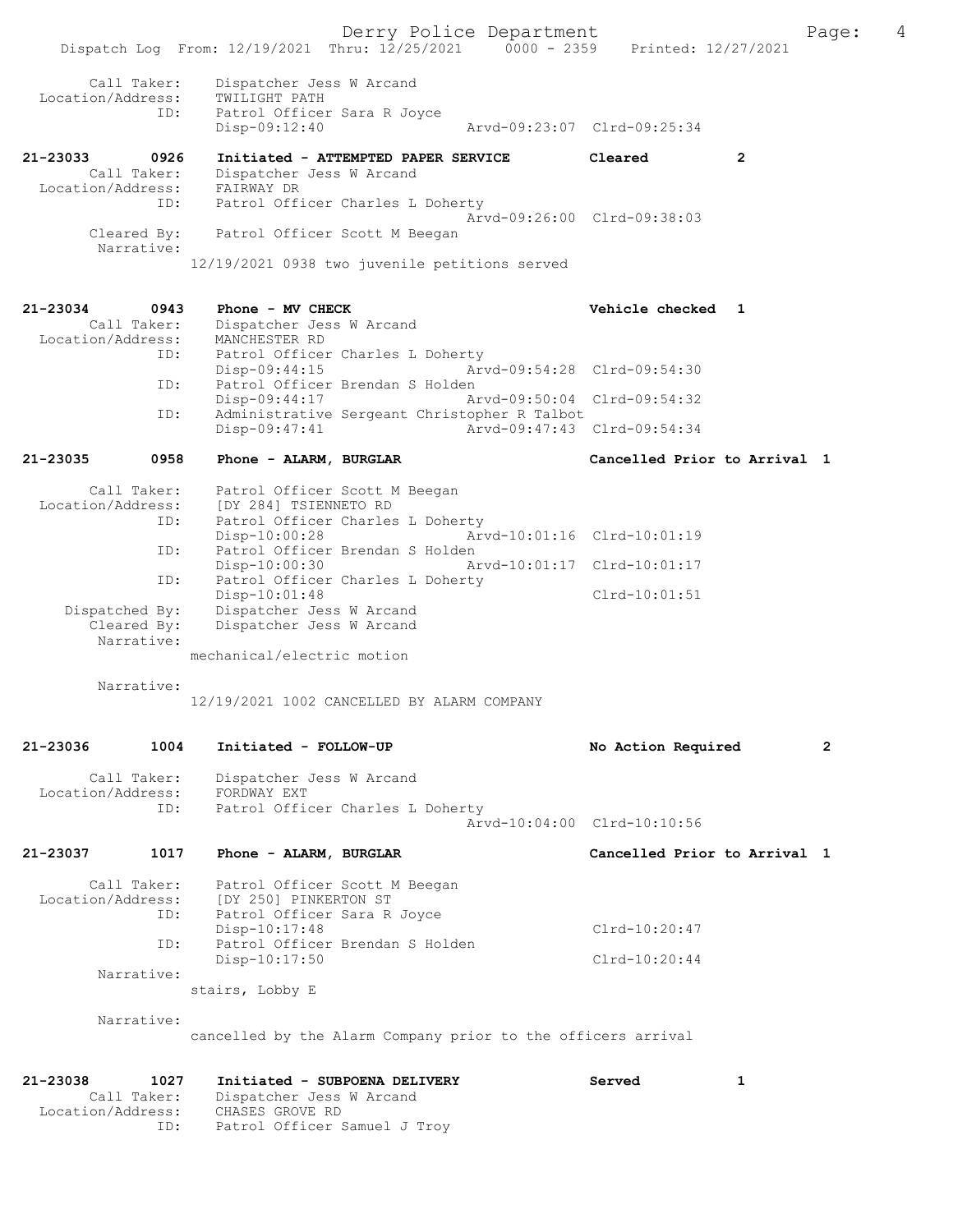Dispatch Log From: 12/19/2021 Thru: 12/25/2021 0000 - 2359 Printed: 12/27/2021

Arvd-10:27:00 Clrd-10:35:33

| 21-23039<br>Location/Address: | 1032<br>Call Taker:                              | Initiated - PAPER SERVICE<br>Dispatcher Jess W Arcand<br>MARLBORO RD                                       | Not Served                  | 3              |                |
|-------------------------------|--------------------------------------------------|------------------------------------------------------------------------------------------------------------|-----------------------------|----------------|----------------|
|                               | ID:                                              | Patrol Officer Nicholas M Granville                                                                        | Arvd-10:32:00 Clrd-10:35:05 |                |                |
| $21 - 23040$                  | 1039                                             | Initiated - ATTEMPTED PAPER SERVICE                                                                        | No Action Required          |                | $\overline{2}$ |
| Location/Address:             | Call Taker:<br>ID:                               | Dispatcher Jess W Arcand<br>ALADDIN CIR<br>Patrol Officer Nicholas M Granville                             | Arvd-10:39:00 Clrd-10:53:25 |                |                |
| $21 - 23041$                  | 1044                                             | Initiated - ATTEMPTED PAPER SERVICE                                                                        | Not Served                  | $\mathbf{2}$   |                |
| Location/Address:             | Call Taker:<br>ID:                               | Dispatcher Jess W Arcand<br>ISLAND POND RD<br>Patrol Officer Samuel J Troy                                 |                             |                |                |
|                               |                                                  |                                                                                                            | Arvd-10:44:00 Clrd-10:50:06 |                |                |
| 21-23042<br>Location/Address: | 1054<br>Call Taker:<br>ID:                       | Phone - DISTURBANCE<br>Patrol Officer Scott M Beegan<br>FRANKLIN ST<br>Patrol Officer Nicholas M Granville | Report Taken                | $\mathbf{1}$   |                |
|                               | Cleared By:                                      | Disp-10:55:08<br>Dispatcher Jess W Arcand<br>Patrol Officer Brendan S Holden                               | Arvd-10:55:10 Clrd-11:33:33 |                |                |
|                               | ID:<br>Arrived By:                               | Disp-10:55:09<br>Dispatcher Jess W Arcand                                                                  | Arvd-10:58:12 Clrd-11:33:36 |                |                |
|                               | Cleared By:<br>ID:                               | Dispatcher Jess W Arcand<br>Administrative Sergeant Christopher R Talbot<br>Disp-11:17:45                  | Arvd-11:17:47 Clrd-11:17:48 |                |                |
| Dispatched By:                | Arrived By:<br>Cleared By:<br>Refer To Incident: | Dispatcher Jess W Arcand<br>Dispatcher Jess W Arcand<br>Dispatcher Jess W Arcand<br>$21 - 2243 - OF$       |                             |                |                |
| $21 - 23043$                  | 1124                                             | Initiated - FOLLOW-UP                                                                                      | No Action Required          |                | $\overline{2}$ |
|                               | Call Taker:                                      | Dispatcher Jess W Arcand                                                                                   |                             |                |                |
| Location/Address:             | ID:                                              | MUNICIPAL DR<br>Patrol Officer Charles L Doherty                                                           |                             |                |                |
|                               |                                                  |                                                                                                            | Arvd-11:24:00 Clrd-13:21:02 |                |                |
| 21-23044                      | 1159                                             | Initiated - FOLLOW-UP                                                                                      | No Action Required          |                | 2              |
| Location/Address:             | Call Taker:<br>ID:                               | Dispatcher Jess W Arcand<br>MUNICIPAL DR<br>Patrol Officer Sara R Joyce                                    |                             |                |                |
|                               |                                                  |                                                                                                            | Arvd-11:59:00 Clrd-12:14:14 |                |                |
| 21-23045<br>Location/Address: | 1220<br>Call Taker:                              | Initiated - FOLLOW-UP<br>Dispatcher Jess W Arcand<br>ASHLEIGH DR                                           | Cleared                     | $\overline{2}$ |                |
|                               | ID:                                              | Patrol Officer Sara R Joyce                                                                                | Arvd-12:20:00 Clrd-12:55:20 |                |                |
|                               | Cleared By:                                      | Patrol Officer Scott M Beegan                                                                              |                             |                |                |
| 21-23046<br>Location/Address: | 1251<br>Call Taker:                              | Phone - ALARM (OTHER)<br>Patrol Officer Scott M Beegan<br>E BROADWAY                                       | <b>False Alarm</b>          | 2              |                |
|                               | ID:                                              | Patrol Officer Nicholas M Granville<br>$Disp-12:52:49$                                                     | Arvd-12:53:22 Clrd-12:59:34 |                |                |
|                               | ID:                                              | Patrol Officer Brendan S Holden<br>$Disp-12:52:52$                                                         | Arvd-12:55:01 Clrd-12:59:32 |                |                |
|                               | Narrative:                                       | 12/19/2021 1259 business secured                                                                           |                             |                |                |
|                               | Refer To Field Int:                              | $21 - 4421 - FI$                                                                                           |                             |                |                |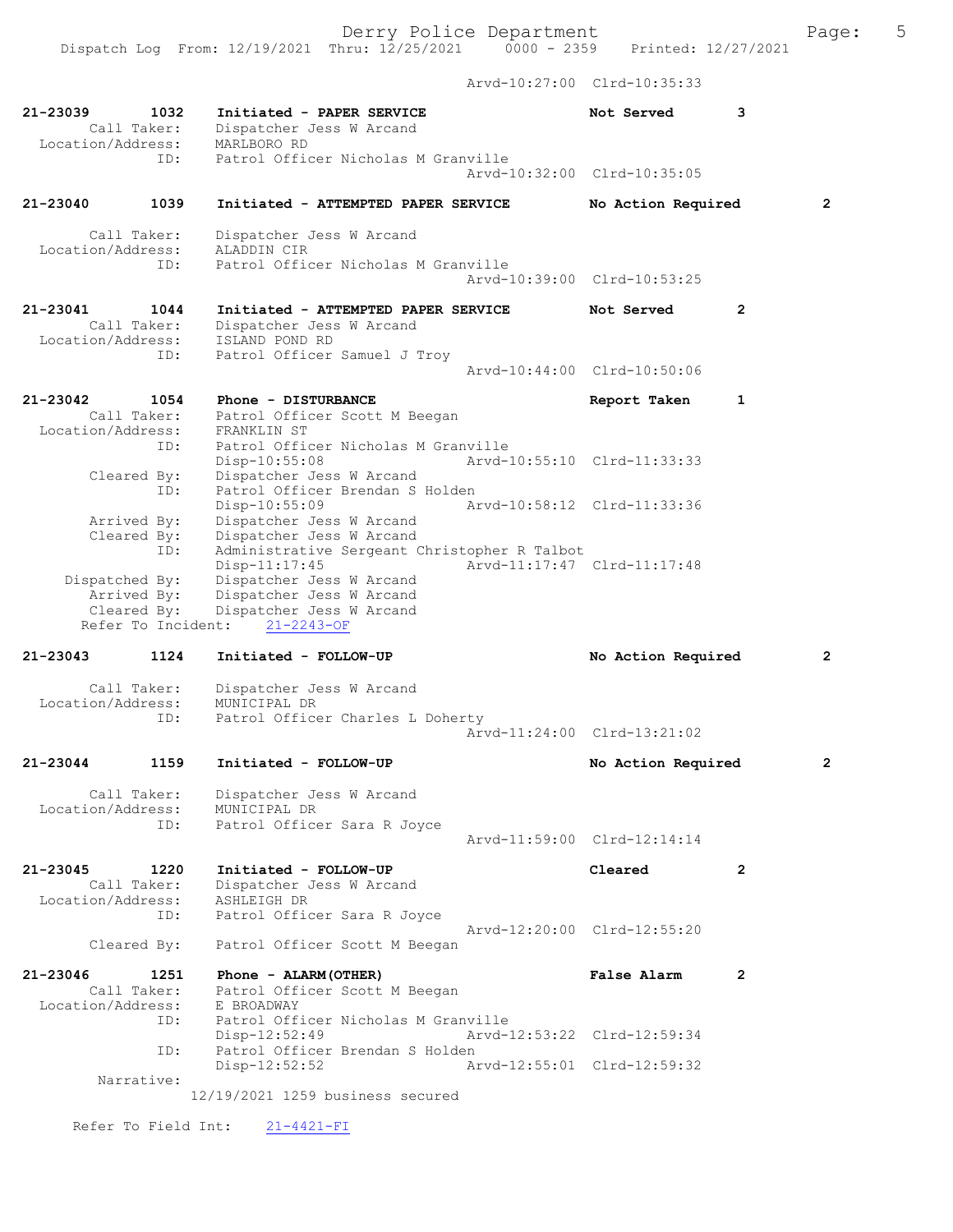| 21-23047<br>1255<br>Call Taker:<br>Location/Address:        | Phone - ASSIST OTHER AGENCY<br>Patrol Officer Scott M Beegan<br>GAITA DR                                                                 |                             | Services Rendered 3 |              |
|-------------------------------------------------------------|------------------------------------------------------------------------------------------------------------------------------------------|-----------------------------|---------------------|--------------|
| ID:                                                         | Patrol Officer Sara R Joyce<br>$Disp-12:55:45$                                                                                           |                             | $Clrd-13:01:12$     |              |
| ID:<br>Cleared By:<br>Refer To Field Int:                   | Patrol Officer Samuel J Troy<br>Disp-13:01:08<br>Dispatcher Jess W Arcand<br>$21 - 4476 - FI$                                            | Arvd-13:14:50 Clrd-14:05:58 |                     |              |
| $21 - 23048$<br>1333<br>Call Taker:<br>Location/Address:    | Phone - WELFARE CHECK<br>Patrol Officer Scott M Beegan<br>PLEASANT ST                                                                    |                             | Services Rendered 2 |              |
| ID:<br>Arrived By:                                          | Patrol Officer Nicholas M Granville<br>Disp-13:35:56<br>Dispatcher Jess W Arcand                                                         | Arvd-13:39:22 Clrd-14:27:39 |                     |              |
| Cleared By:<br>ID:<br>Arrived By:                           | Dispatcher Jess W Arcand<br>Patrol Officer Brendan S Holden<br>Disp-13:36:01<br>Dispatcher Jess W Arcand                                 | Arvd-13:39:20 Clrd-14:27:37 |                     |              |
| Cleared By:<br>ID:<br>Dispatched By:                        | Dispatcher Jess W Arcand<br>Administrative Sergeant Christopher R Talbot<br>Disp-13:39:30<br>Dispatcher Jess W Arcand                    | Arvd-13:39:33 Clrd-13:42:18 |                     |              |
| Arrived By:<br>Cleared By:<br>Refer To Field Int:           | Dispatcher Jess W Arcand<br>Dispatcher Jess W Arcand<br>$21 - 4422 - FI$                                                                 |                             |                     |              |
| 21-23049<br>1339                                            | Initiated - FOLLOW-UP                                                                                                                    |                             | No Action Required  | $\mathbf{2}$ |
| Call Taker:<br>Location/Address:                            | Dispatcher Jess W Arcand<br>MUNICIPAL DR                                                                                                 |                             |                     |              |
| ID:                                                         | Patrol Officer Sara R Joyce                                                                                                              | Arvd-13:39:00 Clrd-14:04:13 |                     |              |
| 21-23050<br>1432<br>Call Taker:<br>Location/Address:<br>ID: | Initiated - MV STOP<br>Dispatcher Jess W Arcand<br>E DERRY RD                                                                            |                             | 3<br>Warning Issued |              |
| Refer To Citation:                                          | Patrol Officer Sara R Joyce<br>$21 - 5446 - CN$                                                                                          | Arvd-14:32:00 Clrd-14:35:00 |                     |              |
| 21-23051<br>1440                                            | Phone - DOMESTIC DISTURBANCE                                                                                                             |                             | 1<br>Arrest(s) Made |              |
| Call Taker:<br>Location/Address:<br>ID:                     | Dispatcher Jess W Arcand<br>WINDHAM RD<br>Patrol Officer Samuel J Troy                                                                   |                             |                     |              |
| Cleared By:<br>ID:                                          | Disp-14:40:58<br>Dispatcher Christina L Power<br>Patrol Officer Brendan S Holden                                                         | Arvd-14:42:11 Clrd-16:01:51 |                     |              |
| Cleared By:<br>ID:                                          | $Disp-14:41:02$<br>Dispatcher Christina L Power<br>Sergeant Jeffrey M Dawe                                                               | Arvd-14:45:37 Clrd-17:43:46 |                     |              |
| Dispatched By:<br>Arrived By:<br>Cleared By:<br>Narrative:  | Disp-15:13:07<br>Dispatcher Christina L Power<br>Dispatcher Christina L Power<br>Dispatcher Christina L Power                            | Arvd-15:13:14 Clrd-15:39:57 |                     |              |
|                                                             | 12/19/2021 1513 one in custody                                                                                                           |                             |                     |              |
| Narrative:                                                  | 12/19/2021 1527 charged with simple assault. off at hq's<br>e/m 36407.2 with;<br>Gifford, Brian<br>48 Windham Rd<br>Derry, NH dob 122662 |                             |                     |              |
| Narrative:                                                  | 12/19/2021 1555 transporting one RCJ s/m 36407.2                                                                                         |                             |                     |              |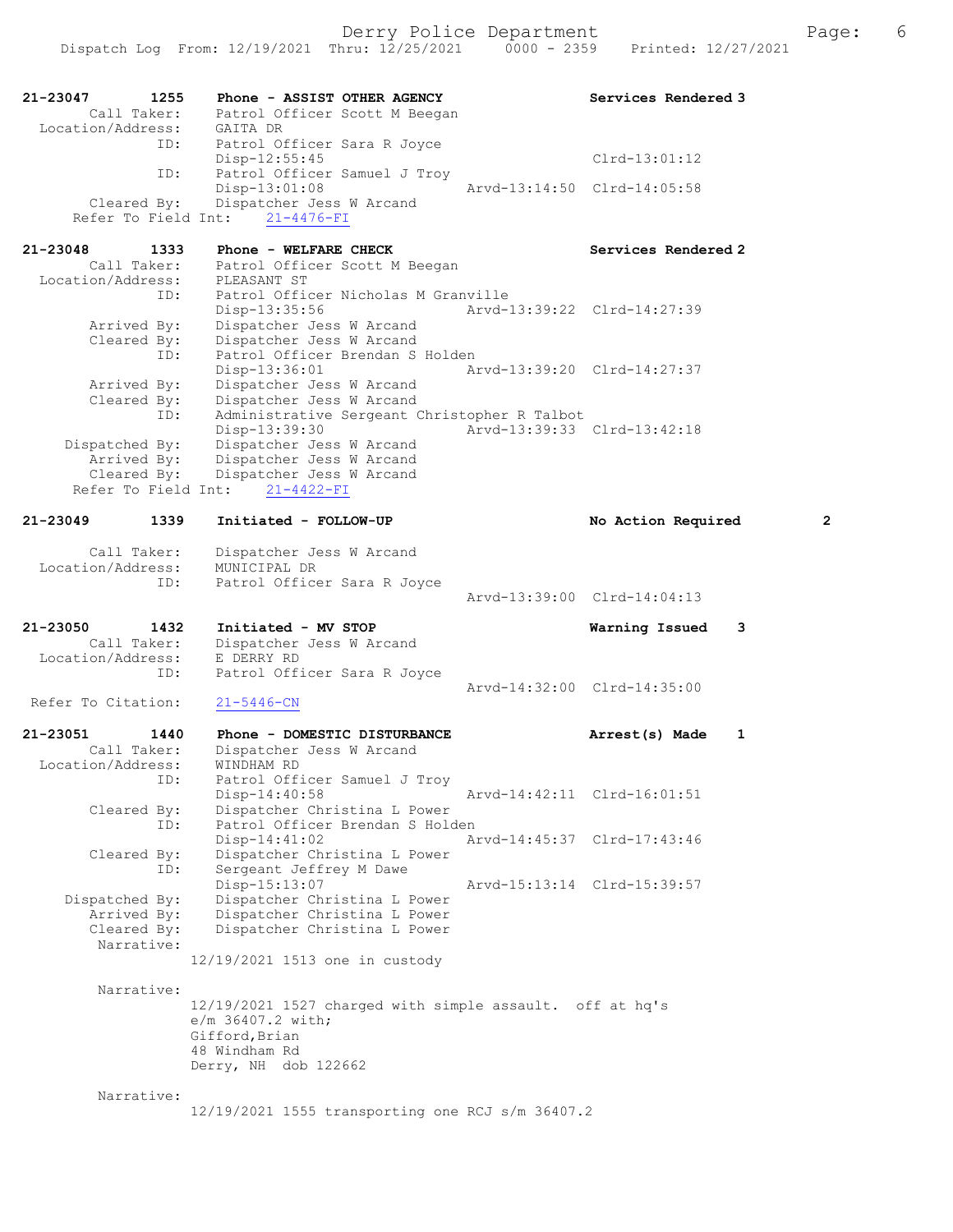Narrative:

12/19/2021 1630 off at RCJ e/m 36428.8

Refer To Arrest: 21-1217-AR

| 21-23052                           | 1444 | Phone - ALARM, BURGLAR                                        |                                     |               | <b>False Alarm</b>          | 1                     |
|------------------------------------|------|---------------------------------------------------------------|-------------------------------------|---------------|-----------------------------|-----------------------|
| Call Taker:                        |      | Patrol Officer Scott M Beegan                                 |                                     |               |                             |                       |
| Location/Address:                  | ID:  | [DY 1544] W BROADWAY                                          | Patrol Officer Nicholas M Granville |               |                             |                       |
|                                    |      | Disp-14:44:53                                                 |                                     |               | Arvd-14:49:45 Clrd-14:52:09 |                       |
| Dispatched By:                     |      | Dispatcher Jess W Arcand                                      |                                     |               |                             |                       |
| Arrived By:                        |      | Dispatcher Jess W Arcand                                      |                                     |               |                             |                       |
| Cleared By:                        | ID:  | Dispatcher Jess W Arcand<br>Patrol Officer Sara R Joyce       |                                     |               |                             |                       |
|                                    |      | $Disp-14:44:57$                                               |                                     |               | Clrd-14:49:48               |                       |
| Dispatched By:                     |      | Dispatcher Jess W Arcand                                      |                                     |               |                             |                       |
| Cleared By:                        |      | Dispatcher Jess W Arcand<br>Refer To Field Int: 21-4460-FI    |                                     |               |                             |                       |
|                                    |      |                                                               |                                     |               |                             |                       |
| 21-23053                           | 1508 | Phone - SUSPICIOUS ACTIVITY                                   |                                     |               | Report Taken                | $\mathbf{2}^{\prime}$ |
| Call Taker:                        |      | Patrol Officer Scott M Beegan                                 |                                     |               |                             |                       |
| Location/Address:                  | ID:  | BARKLAND DR                                                   | Patrol Officer Andrew J Teague      |               |                             |                       |
|                                    |      | $Disp-15:22:33$                                               |                                     |               | Arvd-15:49:07 Clrd-17:43:36 |                       |
|                                    |      |                                                               | Patrol Officer Nathan S Lavoie      |               |                             |                       |
| Dispatched By:                     |      | Dispatcher Christina L Power                                  |                                     |               |                             |                       |
| Arrived By:                        |      | Dispatcher Christina L Power                                  |                                     |               |                             |                       |
| Cleared By:                        | ID:  | Dispatcher Christina L Power                                  | Patrol Officer Michael P Accorto    |               |                             |                       |
|                                    |      |                                                               |                                     |               | Arvd-16:57:11 Clrd-16:57:17 |                       |
|                                    |      | Patrol Officer Joshua W Morse                                 |                                     |               |                             |                       |
| Dispatched By:                     |      |                                                               | Patrol Officer Michael P Accorto    |               |                             |                       |
| Arrived By:                        |      |                                                               | Patrol Officer Michael P Accorto    |               |                             |                       |
| Cleared By:<br>Refer To Incident:  |      | $21 - 2244 - OF$                                              | Patrol Officer Michael P Accorto    |               |                             |                       |
|                                    |      |                                                               |                                     |               |                             |                       |
| 21-23054                           | 1554 | Walk-In - ASSIST CITIZEN                                      |                                     |               | <b>ADVICE GIVEN</b>         | 3                     |
| Call Taker:                        |      | Dispatcher Christina L Power                                  |                                     |               |                             |                       |
| Location/Address:                  | ID:  | OLD CHESTER RD<br>Patrol Officer Ryan M Panaro                |                                     |               |                             |                       |
|                                    |      | Disp-15:55:21                                                 |                                     |               | Arvd-16:01:47 Clrd-16:03:41 |                       |
|                                    |      | Refer To Field Int: 21-4401-FI                                |                                     |               |                             |                       |
|                                    |      |                                                               |                                     |               |                             |                       |
| 21-23055<br>Call Taker:            | 1600 | Phone - NEIGHBORHOOD DISPUTE<br>Patrol Officer Scott M Beegan |                                     |               | <b>ADVICE GIVEN</b>         | $\mathbf{2}$          |
| Location/Address:                  |      | N SHORE (BL) RD                                               |                                     |               |                             |                       |
|                                    | ID:  | Patrol Officer Bryan R Hanson                                 |                                     |               |                             |                       |
|                                    |      | $Disp-16:02:11$                                               |                                     |               | Clrd-16:03:07               |                       |
| Cleared By:                        |      | Dispatcher Christina L Power                                  |                                     |               |                             |                       |
|                                    | ID:  | Patrol Officer Bryan R Hanson<br>Disp-16:03:39                |                                     | Arvd-16:14:41 | Clrd-16:49:41               |                       |
|                                    |      | Patrol Officer Samuel J Troy                                  |                                     |               |                             |                       |
| Dispatched By:                     |      | Dispatcher Christina L Power                                  |                                     |               |                             |                       |
| Arrived By:                        |      | Dispatcher Christina L Power                                  |                                     |               |                             |                       |
| Cleared By:<br>Refer To Field Int: |      | Dispatcher Christina L Power                                  |                                     |               |                             |                       |
|                                    |      | $21 - 4453 - FI$                                              |                                     |               |                             |                       |
| 21-23056                           | 1731 | Phone - MEDICAL EMERGENCY                                     |                                     |               | Services Rendered 1         |                       |
| Call Taker:                        |      | Dispatcher Christina L Power                                  |                                     |               |                             |                       |
| Location/Address:                  |      | MARTIN ST                                                     |                                     |               |                             |                       |
|                                    | ID:  | Patrol Officer Ryan M Panaro                                  |                                     |               | Arvd-17:35:00 Clrd-18:04:07 |                       |
| Cleared By:                        |      | Disp-17:33:23<br>Sergeant Jared Knox                          |                                     |               |                             |                       |
|                                    | ID:  | Sergeant Jeffrey M Dawe                                       |                                     |               |                             |                       |
|                                    |      | Disp-17:33:26                                                 |                                     |               | Arvd-17:36:07 Clrd-18:04:01 |                       |
| Cleared By:                        |      | Sergeant Jared Knox                                           |                                     |               |                             |                       |
| Narrative:                         |      | 12/19/2021 1733 DFD requested                                 |                                     |               |                             |                       |
|                                    |      |                                                               |                                     |               |                             |                       |

Narrative: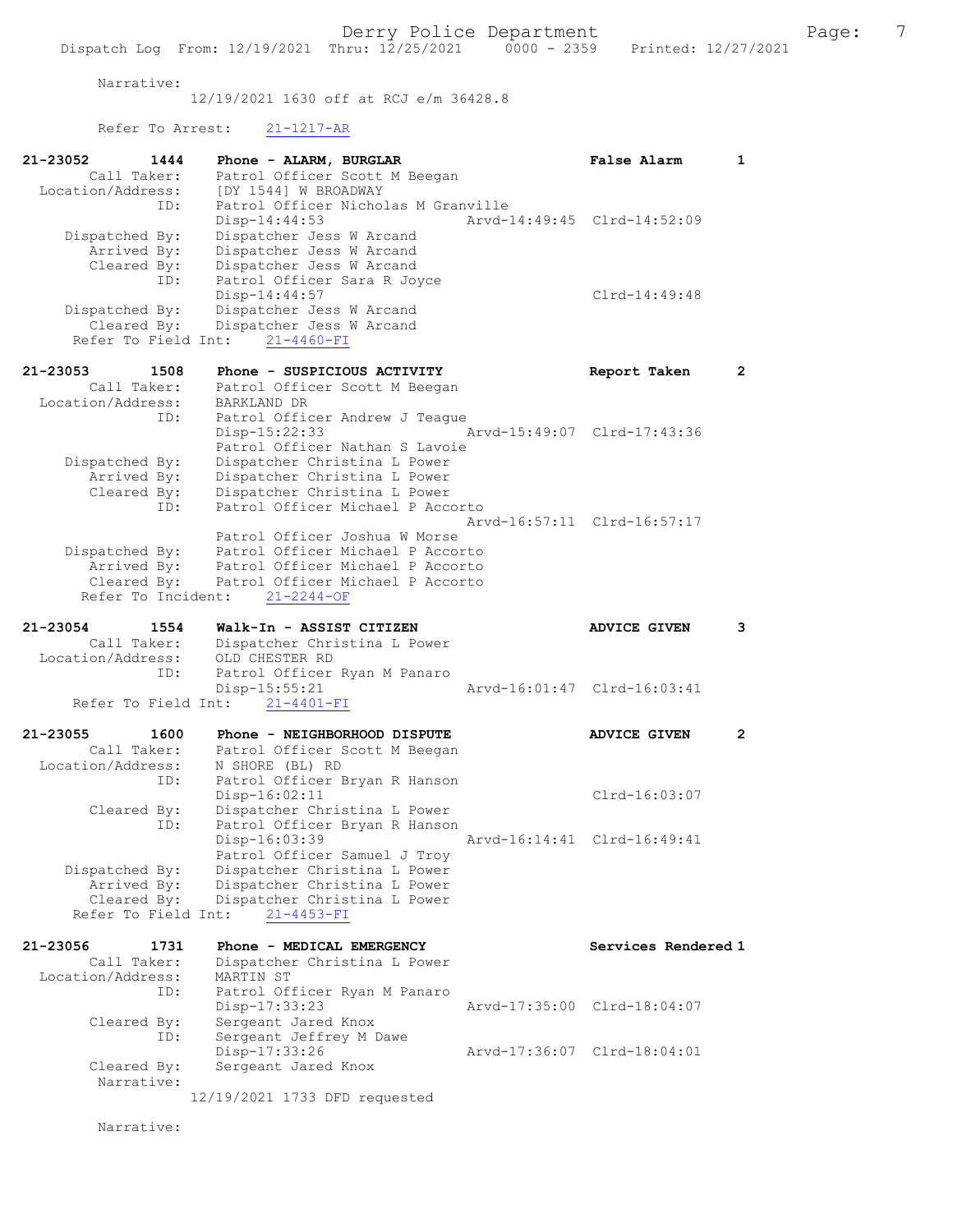12/19/2021 1743 DFD on scene

## Refer To Field Int: 21-4402-FI

| $21 - 23057$ | 1742<br>Call Taker:<br>Location/Address:<br>ID: | Phone - DELIVER A MESSAGE<br>Dispatcher Christina L Power<br>MUNICIPAL DR<br>Dispatcher Christina L Power | Message Delivered 1         |  |
|--------------|-------------------------------------------------|-----------------------------------------------------------------------------------------------------------|-----------------------------|--|
|              |                                                 | $Disp-17:43:21$                                                                                           | Arvd-17:43:23 Clrd-17:43:24 |  |
|              | Narrative:                                      |                                                                                                           |                             |  |
|              |                                                 | DPW notified of icy road conditions                                                                       |                             |  |
| 21-23058     | 1747                                            | Initiated - MV STOP                                                                                       | Warning Issued              |  |

| Call Taker:        | Dispatcher Christina L Power   |
|--------------------|--------------------------------|
| Location/Address:  | CRYSTAL AVE                    |
| ID:                | Patrol Officer Andrew J Teaque |
|                    | Arvd-17:47:00 Clrd-18:05:28    |
|                    | Patrol Officer Nathan S Lavoie |
| Cleared By:        | Patrol Officer Kevin L Davies  |
| Refer To Citation: | $21 - 5448 - CN$               |
|                    |                                |

| 21-23059 | 1756        | Phone - RESTRAINING ORDER VIOLATION   | Report Taken                | $\overline{\mathbf{2}}$ |
|----------|-------------|---------------------------------------|-----------------------------|-------------------------|
|          | Call Taker: | Patrol Officer Kevin L Davies         |                             |                         |
|          |             | Location/Address: [DY 2] MUNICIPAL DR |                             |                         |
|          | TD:         | Patrol Officer Kevin L Davies         |                             |                         |
|          |             | Disp-17:57:50                         | Arvd-17:57:52 Clrd-18:07:12 |                         |
|          |             | Refer To Incident: 21-2245-OF         |                             |                         |

| 21-23060          | 1819        | Phone - DOMESTIC DISTURBANCE     | Report Taken                |  |
|-------------------|-------------|----------------------------------|-----------------------------|--|
|                   | Call Taker: | Dispatcher Christina L Power     |                             |  |
| Location/Address: |             | GRIFFIN ST                       |                             |  |
|                   | ID:         | Patrol Officer Michael P Accorto |                             |  |
|                   |             | $Disp-18:20:33$                  | Arvd-18:25:25 Clrd-18:51:54 |  |
|                   |             | Patrol Officer Joshua W Morse    |                             |  |
|                   | ID:         | Patrol Officer Ryan M Panaro     |                             |  |
|                   |             | Disp-18:20:43                    | Arvd-18:23:48 Clrd-18:51:52 |  |
|                   | ID:         | Sergeant Jeffrey M Dawe          |                             |  |
|                   |             | $Disp-18:25:22$                  | Arvd-18:25:23 Clrd-18:51:49 |  |
|                   | Narrative:  |                                  |                             |  |
|                   |             | male/female                      |                             |  |

Narrative:

one party left prior to arrival.

Refer To Incident: 21-2246-OF

| 21-23061          | 1839 | Phone - WELFARE CHECK                     |                             | $\overline{2}$<br>Report Taken |   |
|-------------------|------|-------------------------------------------|-----------------------------|--------------------------------|---|
| Call Taker:       |      | Dispatcher Christina L Power              |                             |                                |   |
| Location/Address: |      | LARAWAY CT                                |                             |                                |   |
|                   | ID:  | Patrol Officer Andrew J Teaque            |                             |                                |   |
|                   |      | Disp-18:40:36                             | Arvd-18:52:13 Clrd-19:13:32 |                                |   |
|                   |      | Patrol Officer Nathan S Lavoie            |                             |                                |   |
|                   | ID:  | Patrol Officer Bryan R Hanson             |                             |                                |   |
|                   |      | Disp-18:40:39                             |                             | Arvd-18:43:02 Clrd-19:13:34    |   |
|                   |      | Patrol Officer Samuel J Troy              |                             |                                |   |
|                   |      | Arrived By: Patrol Officer Kevin L Davies |                             |                                |   |
|                   |      | Refer To Incident: 21-2247-OF             |                             |                                |   |
| 21-23062          | 1917 | Initiated - ASSIST CITIZEN                |                             | Assistance Rendered            | 3 |

| Call Taker:<br>Location/Address: | Dispatcher Christina L Power<br>PINKERTON ST                 |
|----------------------------------|--------------------------------------------------------------|
| ID:                              | Patrol Officer Bryan R Hanson<br>Arvd-19:17:00 Clrd-19:51:26 |
|                                  | Patrol Officer Samuel J Troy                                 |

- 21-23063 1957 Phone WELFARE CHECK Transported to Hospital 2
	- Call Taker: Patrol Officer Kevin L Davies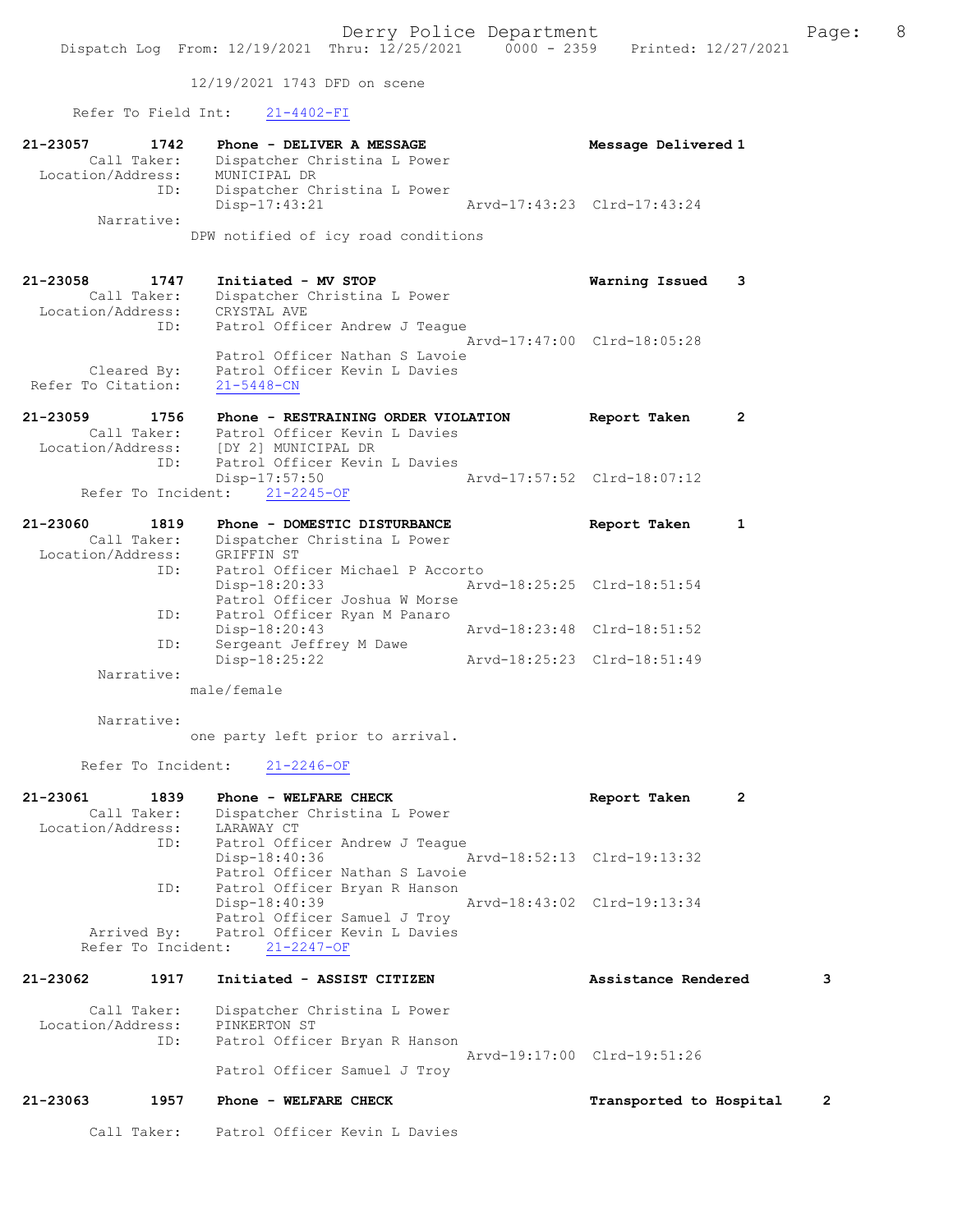Dispatch Log From: 12/19/2021 Thru: 12/25/2021 0000 - 2359 Printed: 12/27/2021 Location/Address: LARAWAY CT ID: Patrol Officer Andrew J Teague Disp-19:57:51 Arvd-20:28:20 Clrd-21:30:15 Patrol Officer Nathan S Lavoie Arrived By: Dispatcher Christina L Power Cleared By: Dispatcher Christina L Power ID: Patrol Officer Ryan M Panaro Disp-19:57:53 Arvd-20:04:28 Clrd-20:14:06 Arrived By: Dispatcher Christina L Power Cleared By: Dispatcher Christina L Power Narrative: 12/19/2021 2050 DFD requested Narrative: 12/19/2021 2055 DFD on scene Narrative: transported to PMC via DFD Refer To Field Int: 21-4414-FI 21-23064 2040 Phone - ASSIST CITIZEN ADVICE GIVEN 3 Call Taker: Patrol Officer Kevin L Davies Location/Address: [DY 2] MUNICIPAL DR ID: Patrol Officer Kevin L Davies Disp-20:41:56 Arvd-20:41:58 Clrd-20:42:17 Refer To Field Int: 21-4404-FI 21-23065 2105 Initiated - MV CHECK SENT ON THEIR WAY 1 Call Taker: Dispatcher Christina L Power Location/Address: PIERCE AVE ID: Patrol Officer Michael P Accorto Arvd-21:05:00 Clrd-21:28:41 Patrol Officer Joshua W Morse 21-23066 2116 Phone - WELFARE CHECK Services Rendered 2 Call Taker: Patrol Officer Kevin L Davies Location/Address: KENDALL POND RD ID: Patrol Officer Bryan R Hanson<br>Disp-21:29:30 Disp-21:29:30 <br>Patrol Officer Samuel J Troy Patrol Officer Samuel J Troy Dispatched By: Dispatcher Christina L Power Arrived By: Dispatcher Christina L Power Cleared By: Dispatcher Christina L Power ID: Patrol Officer Ryan M Panaro Disp-21:29:35 Arvd-21:39:18 Clrd-21:55:51 Dispatched By: Dispatcher Christina L Power Arrived By: Dispatcher Christina L Power Cleared By: Dispatcher Christina L Power ID: Sergeant Jeffrey M Dawe Disp-21:29:39 Arvd-21:39:20 Clrd-21:55:47 Dispatched By: Dispatcher Christina L Power Arrived By: Dispatcher Christina L Power Cleared By: Dispatcher Christina L Power 21-23067 2138 Initiated - MV CHECK Vehicle checked 1 Call Taker: Dispatcher Christina L Power Location/Address: ASHLEIGH DR ID: Patrol Officer Michael P Accorto Arvd-21:38:00 Clrd-22:18:22 Patrol Officer Joshua W Morse<br>ID: Patrol Officer Brvan R Hanson Patrol Officer Bryan R Hanson<br>Disp-22:02:59 Disp-22:02:59 Arvd-22:03:01 Clrd-22:18:20 Patrol Officer Samuel J Troy 21-23068 2145 Phone - WELFARE CHECK Report Taken 2 Call Taker: Sergeant Jared Knox Location/Address: GRIFFIN ST ID: Dispatcher Christina L Power Disp-22:14:40 Clrd-22:15:55 ID: Patrol Officer Ryan M Panaro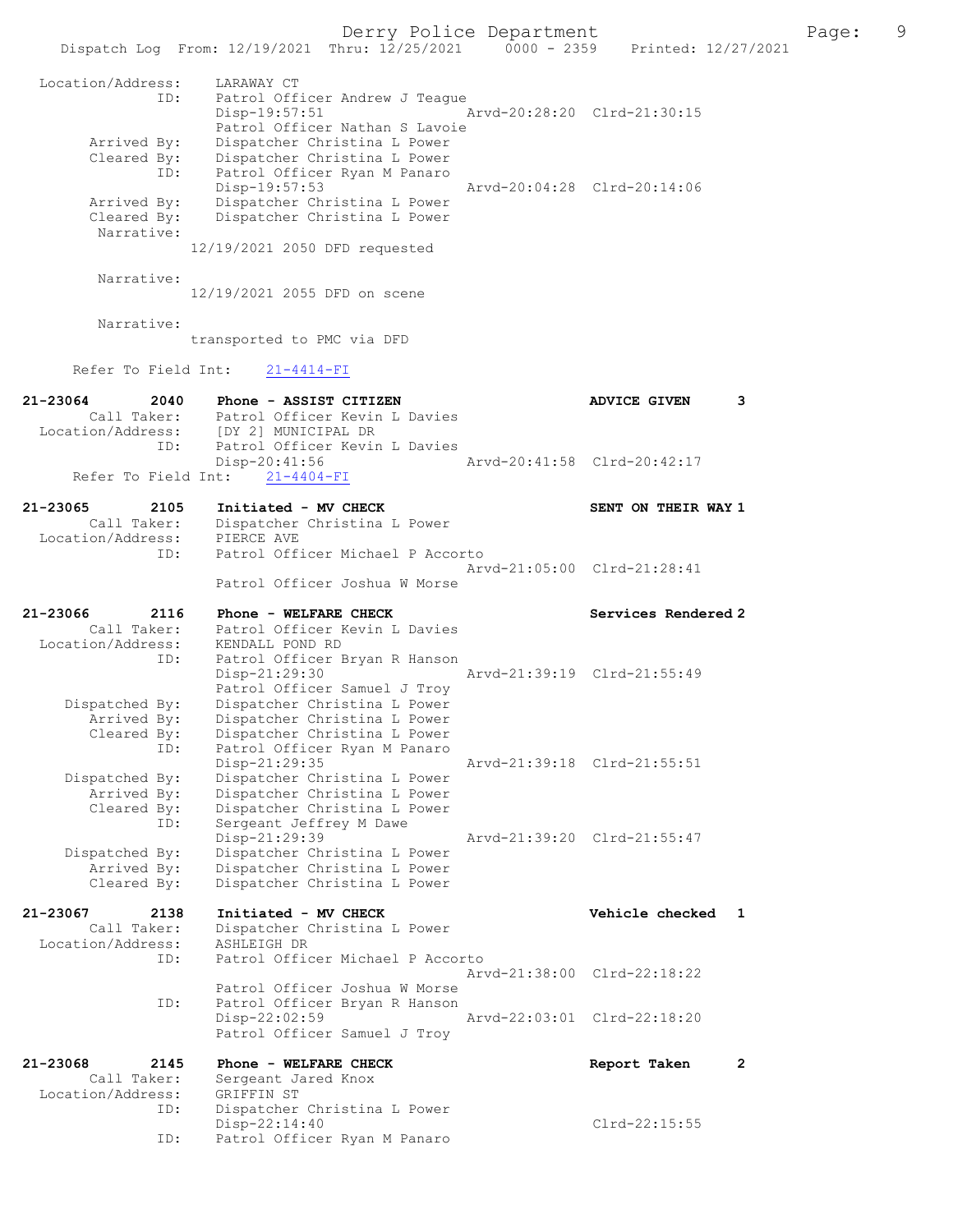Disp-22:15:48 Arvd-22:15:51 Clrd-22:17:54 Cleared By: Dispatcher Christina L Power Refer To Incident: 21-2248-OF

| 21-23069<br>2213  | Phone - ALARM, BURGLAR           |                             | <b>False Alarm</b> |  |
|-------------------|----------------------------------|-----------------------------|--------------------|--|
| Call Taker:       | Dispatcher Christina L Power     |                             |                    |  |
| Location/Address: | [DY 2791] E BROADWAY             |                             |                    |  |
| ID:               | Patrol Officer Michael P Accorto |                             |                    |  |
|                   | $Disp-22:18:28$                  | Arvd-22:25:26 Clrd-22:25:32 |                    |  |
|                   | Patrol Officer Joshua W Morse    |                             |                    |  |
| ID:               | Patrol Officer Bryan R Hanson    |                             |                    |  |
|                   | $Disp-22:18:29$                  | Arvd-22:25:27 Clrd-22:25:33 |                    |  |
|                   | Patrol Officer Samuel J Troy     |                             |                    |  |

Narrative:

checked and secure.

# Refer To Field Int: 21-4455-FI

| 2318<br>21-23070    | Phone - DOMESTIC DISTURBANCE                   | <b>ADVICE GIVEN</b> |  |
|---------------------|------------------------------------------------|---------------------|--|
| Call Taker:         | Patrol Officer Kevin L Davies                  |                     |  |
| Location/Address:   | BRISTOL CT                                     |                     |  |
| ID:                 | Patrol Officer Monica Ricci                    |                     |  |
|                     | Disp-23:19:49<br>Arvd-23:21:52 Clrd-23:29:10   |                     |  |
| Arrived By:         | Patrol Officer Charles L Doherty               |                     |  |
| Cleared By:         | Patrol Officer Charles L Doherty               |                     |  |
| ID:                 | Patrol Officer Nicholas M Granville            |                     |  |
|                     | Arvd-23:20:32 Clrd-23:29:04<br>Disp-23:19:52   |                     |  |
| Arrived By:         | Patrol Officer Charles L Doherty               |                     |  |
| Cleared By:         | Patrol Officer Charles L Doherty               |                     |  |
| ID:                 | Sergeant Patrick H Dawson                      |                     |  |
|                     | Arvd-23:20:53 Clrd-23:25:01<br>$Disp-23:19:55$ |                     |  |
|                     | Arrived By: Patrol Officer Charles L Doherty   |                     |  |
| Refer To Field Int: | $21 - 4419 - FI$                               |                     |  |

#### 21-23071 2324 Phone - DOMESTIC DISTURBANCE Assistance Rendered 1

| Location/Address: [DY 1874] W BROADWAY |     | Call Taker: Patrol Officer Kevin L Davies    |  |                                                                 |  |
|----------------------------------------|-----|----------------------------------------------|--|-----------------------------------------------------------------|--|
|                                        | ID: | Sergeant Patrick H Dawson                    |  |                                                                 |  |
|                                        |     | Disp-23:25:07                                |  | Arvd-23:28:55 Clrd-23:55:25                                     |  |
| Arrived By:                            |     | Patrol Officer Charles L Doherty             |  |                                                                 |  |
| Cleared By:                            |     | Patrol Officer Charles L Doherty             |  |                                                                 |  |
|                                        | ID: | Patrol Officer Andrew R Kennedy              |  |                                                                 |  |
|                                        |     |                                              |  | Disp-23:25:11 Arvd-23:28:07 Clrd-12/20/2021 @ 00:14:34          |  |
| Arrived By:                            |     | Patrol Officer Charles L Doherty             |  |                                                                 |  |
| Cleared By:                            |     | Patrol Officer Charles L Doherty             |  |                                                                 |  |
|                                        | ID: | Patrol Officer Michael Carnazzo              |  |                                                                 |  |
|                                        |     | Disp-23:25:16 Arvd-23:27:24 Clrd-23:55:21    |  |                                                                 |  |
| Arrived By:                            |     | Patrol Officer Charles L Doherty             |  |                                                                 |  |
|                                        |     | Cleared By: Patrol Officer Charles L Doherty |  |                                                                 |  |
|                                        | ID: | Patrol Officer Nicholas M Granville          |  |                                                                 |  |
|                                        |     | Disp-23:43:50 Arvd-23:45:22 Clrd-23:54:54    |  |                                                                 |  |
| Dispatched By:                         |     | Lieutenant Michael T Muncey                  |  |                                                                 |  |
| Arrived By:                            |     | Patrol Officer Charles L Doherty             |  |                                                                 |  |
|                                        |     | Cleared By: Patrol Officer Charles L Doherty |  |                                                                 |  |
|                                        | ID: | Sergeant Patrick H Dawson                    |  |                                                                 |  |
|                                        |     |                                              |  | Disp-23:59:02    Arvd-23:59:21    Clrd-12/20/2021    @ 00:14:44 |  |
| Dispatched By:                         |     | Patrol Officer Charles L Doherty             |  |                                                                 |  |
| Arrived By:                            |     | Patrol Officer Charles L Doherty             |  |                                                                 |  |
| Cleared By:                            |     | Patrol Officer Charles L Doherty             |  |                                                                 |  |
|                                        | ID: | Patrol Officer Michael Carnazzo              |  |                                                                 |  |
|                                        |     |                                              |  | Disp-23:59:16 Arvd-23:59:19 Clrd-12/20/2021 @ 00:17:01          |  |
| Dispatched By:                         |     | Patrol Officer Charles L Doherty             |  |                                                                 |  |
| Arrived By:                            |     | Patrol Officer Charles L Doherty             |  |                                                                 |  |
| Cleared By:                            |     | Patrol Officer Charles L Doherty             |  |                                                                 |  |
| Narrative:                             |     |                                              |  |                                                                 |  |
|                                        |     | 12/19/2021 2335 fire department requested    |  |                                                                 |  |
|                                        |     |                                              |  |                                                                 |  |

Narrative:

12/19/2021 2339 fire department on scene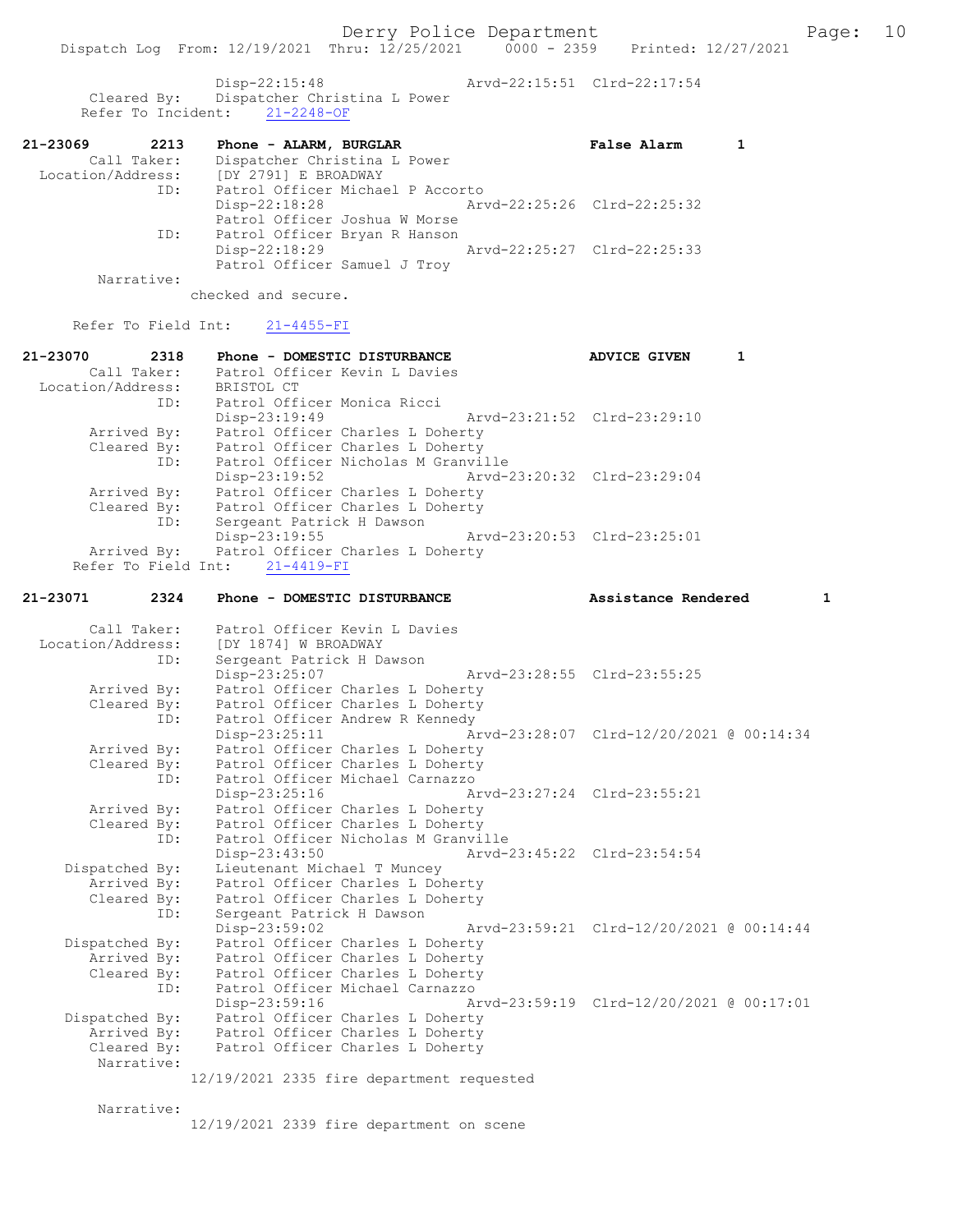Derry Police Department Form Page: 11 Dispatch Log From: 12/19/2021 Thru: 12/25/2021 0000 - 2359 Printed: 12/27/2021 Narrative: 12/19/2021 2348 on in custody Narrative: 12/19/2021 2351 337 transporting to PMC SM 19058.8 Narrative: 12/19/2021 2354 337 off at PMC 19059.5 Narrative: 12/20/2021 0013 released on summons CD 03/17/22 Refer To Summons: 21-1218-AR 21-23072 2355 Radio - FOLLOW-UP Assistance Rendered 2 Call Taker: Patrol Officer Charles L Doherty Location/Address: MUNICIPAL DR For Date: 12/20/2021 - Monday 21-23073 0505 Radio - MV STOP 120 121-23073 121-23073 Call Taker: Patrol Officer Charles L Doherty Location/Address: -<br>ID: Patrol Officer Andrew R Kennedy<br>Disp-05:05:54 Ar Disp-05:05:54 Arvd-05:05:56 Clrd-06:02:14<br>TD: Patrol Officer Michael Carnazzo Patrol Officer Michael Carnazzo<br>Disp-05:11:31 Ar Arvd-05:11:33 Clrd-05:18:45 Narrative: NH 4889843 Narrative: 12/20/2021 0514 one in custody on EBW Narrative: 12/20/2021 0517 SM to PD 19102.9 Narrative: 12/20/2021 0520 off at HQ 19104.1 Narrative: 12/20/2021 0539 EBW for Criminal Mischief out of Salem Narrative: 12/20/2021 0633 released on PR bail by BC Mencis with Salem District Court date of 01/31/22. Refer To Arrest: 21-1220-AR 21-23074 0516 Phone - ALARM, BURGLAR False Alarm 1 Call Taker: Patrol Officer Charles L Doherty Location/Address: [DY 3495] KENDALL POND RD<br>ID: Patrol Officer Monica Ricc ...<br>Patrol Officer Monica Ricci<br>Disp-05:18:33 Disp-05:18:33 Arvd-05:18:41 Clrd-05:21:59 ID: Patrol Officer Nicholas M Granville<br>Disp-05:18:33 Arvd- Disp-05:18:33 Arvd-05:18:38 Clrd-05:31:25 Narrative: overhead door Refer To Field Int: 21-4427-FI 21-23075 0532 Radio - MV STOP Warning Issued 3 Call Taker: Patrol Officer Charles L Doherty<br>ion/Address: N MAIN ST Location/Address:<br>ID: ท พคเก จา<br>Patrol Officer Monica Ricci<br>Disp-05:33:12 Disp-05:33:12 Arvd-05:33:14 Clrd-05:34:37 Refer To Citation: Narrative: NH 4048476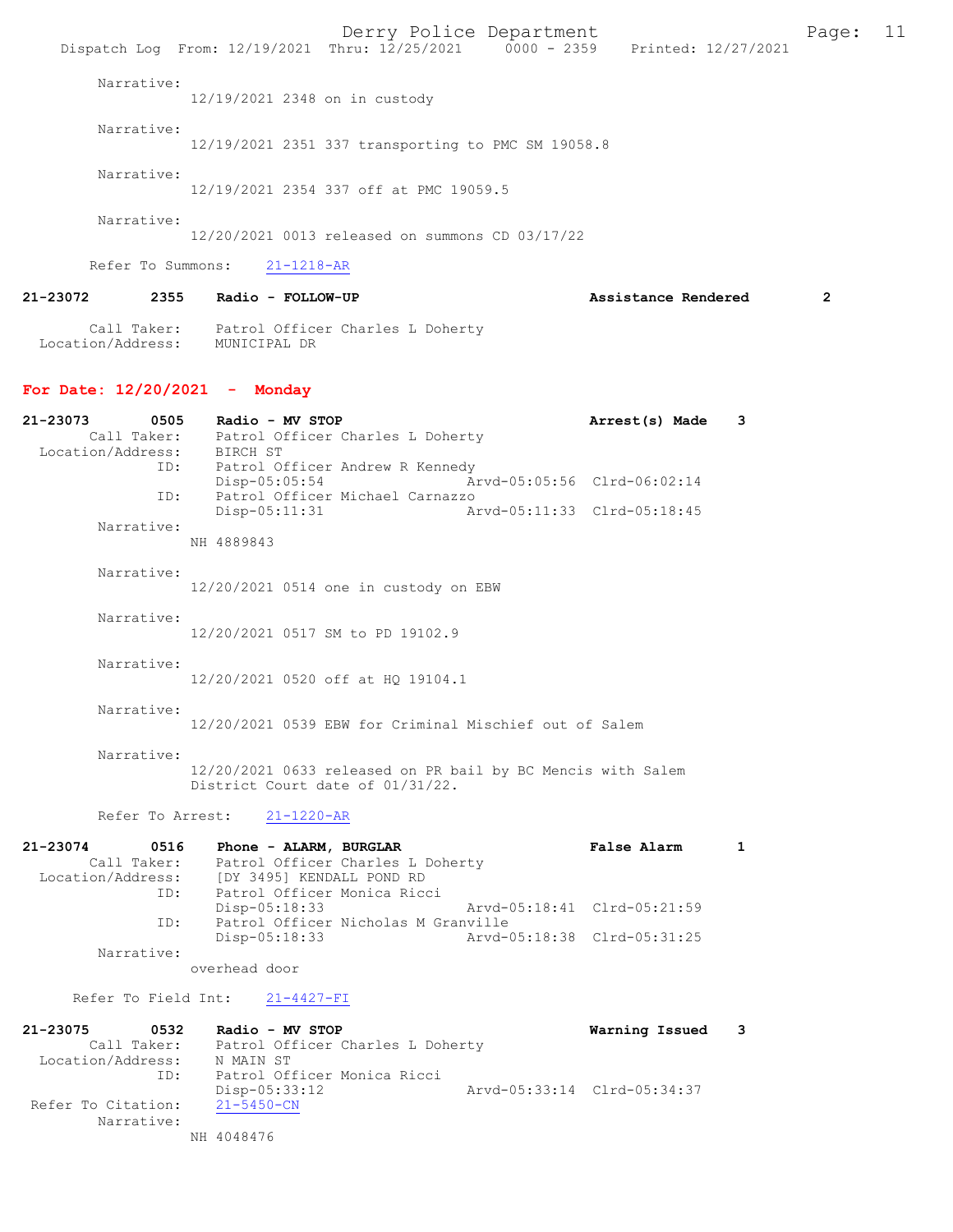| 21-23076<br>0600<br>Call Taker:                      | Phone - ALARM, BURGLAR<br>Patrol Officer Charles L Doherty<br>Location/Address: [DY 3166] ASH ST EXT                 |                             | <b>False Alarm</b>          | 1              |
|------------------------------------------------------|----------------------------------------------------------------------------------------------------------------------|-----------------------------|-----------------------------|----------------|
| ID:<br>ID:                                           | Patrol Officer Michael Carnazzo<br>Disp-06:01:21<br>Patrol Officer Monica Ricci                                      | Arvd-06:02:23 Clrd-06:11:10 |                             |                |
| Refer To Field Int:                                  | Disp-06:01:21<br>$21 - 4441 - FI$                                                                                    |                             | Arvd-06:04:17 Clrd-06:11:12 |                |
| 21-23077<br>0741                                     | Initiated - FOLLOW-UP                                                                                                |                             | No Action Required          | $\overline{2}$ |
| Call Taker:<br>Location/Address:<br>ID:              | Dispatcher Jess W Arcand<br>EASTGATE RD<br>Patrol Officer Sara R Joyce                                               |                             | Arvd-07:41:00 Clrd-08:14:07 |                |
| ID:                                                  | Sergeant Patrick H Dawson<br>Disp-07:41:47                                                                           |                             | Arvd-07:41:49 Clrd-08:14:05 |                |
| 21-23078<br>0823<br>Call Taker:<br>Location/Address: | Initiated - SERVE RESTRAINING ORDER<br>Dispatcher Jess W Arcand<br>E BROADWAY<br>Patrol Officer Nicholas M Granville |                             | Served                      | $\mathbf{2}$   |
| ID:                                                  |                                                                                                                      |                             | Arvd-08:23:00 Clrd-08:35:32 |                |
| 21-23079<br>0845<br>Call Taker:<br>Location/Address: | 911 - DOMESTIC DISTURBANCE<br>Dispatcher Jess W Arcand<br>DERRY WAY                                                  |                             | Verbal in Nature 1          |                |
| ID:                                                  | Patrol Officer Blake A Martineau<br>Disp-08:46:31                                                                    |                             | Arvd-08:51:10 Clrd-09:26:30 |                |
| ID:                                                  | Patrol Officer Nicholas M Granville<br>Disp-08:46:34                                                                 |                             | Arvd-08:49:45 Clrd-09:26:28 |                |
| ID:<br>Dispatched By:<br>Refer To Field Int:         | Sergeant Patrick H Dawson<br>Disp-08:47:11<br>Sergeant James M Belanger<br>$21 - 4420 - FI$                          |                             | Arvd-08:51:12 Clrd-09:19:18 |                |
| 21-23080<br>0908                                     | Initiated - FOLLOW-UP                                                                                                |                             | No Action Required          | $\overline{2}$ |
| Call Taker:<br>Location/Address:<br>ID:              | Dispatcher Jess W Arcand<br>CHESTER RD<br>Patrol Officer Sara R Joyce                                                |                             |                             |                |
|                                                      |                                                                                                                      |                             | Arvd-09:08:00 Clrd-09:15:04 |                |
| 21-23081<br>0934<br>Call Taker:<br>Location/Address: | Initiated - FOLLOW-UP<br>Dispatcher Jess W Arcand<br>JADE CT                                                         |                             | Not Served                  | 2              |
| ID:<br>ID:                                           | Patrol Officer Sara R Joyce<br>Patrol Officer Blake A Martineau                                                      |                             | Arvd-09:34:00 Clrd-10:04:35 |                |
|                                                      | Disp-09:34:35                                                                                                        |                             | Arvd-09:44:20 Clrd-10:04:37 |                |
| 21-23082<br>1002<br>Call Taker:<br>Location/Address: | Initiated - PAPER SERVICE<br>Dispatcher Jess W Arcand<br>MANNING ST                                                  |                             | Services Rendered 3         |                |
| ID:                                                  | Patrol Officer Nicholas M Granville                                                                                  |                             | Aryd-10:02:00 Clrd-10:02:22 |                |
| 21-23083<br>1004<br>Call Taker:                      | Walk-In - FINGERPRINTS<br>Dispatcher Jess W Arcand                                                                   |                             | Services Rendered 3         |                |
| Location/Address:<br>ID:                             | MUNICIPAL DR<br>Patrol Officer Brendan S Holden                                                                      |                             |                             |                |
| Cleared By:<br>Refer To Field Int:                   | $Disp-10:05:02$<br>Sergeant James M Belanger<br>$21 - 4432 - FI$                                                     |                             | Arvd-10:05:03 Clrd-10:40:23 |                |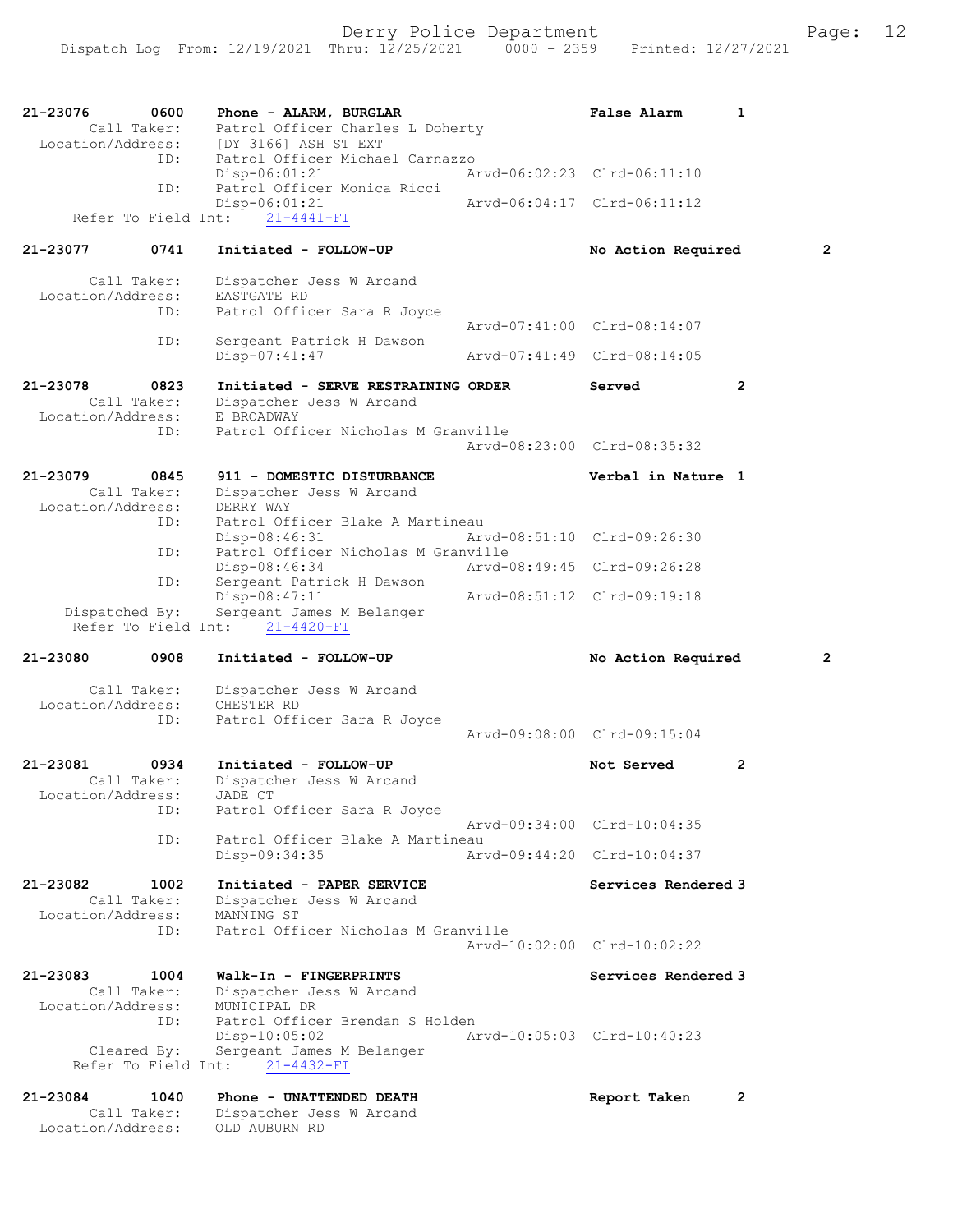Derry Police Department The Page: 13 Dispatch Log From:  $12/19/2021$  Thru:  $12/25/2021$  0000 - 2359 Printed:  $12/27/2021$  ID: Patrol Officer Sara R Joyce Disp-10:41:29 Arvd-10:45:39 Clrd-12:56:29<br>TD: Patrol Officer Blake A Martineau Patrol Officer Blake A Martineau<br>Disp-10:41:31 Arw Disp-10:41:31 Arvd-10:46:37 Clrd-11:39:37 ID: Sergeant Patrick H Dawson Disp-10:41:49 Arvd-10:47:25 Clrd-12:56:26 Narrative: 12/20/2021 1044 DFD NOTIFIED AND RESPONDING Narrative: 12/20/2021 1049 DFD ON SCENE Narrative: 12/20/2021 1115 A3 NOTIFIED Narrative: 12/20/2021 1120 A2 NOTIFIED Narrative: 12/20/2021 1123 A1 NOTIFIED Narrative: 12/20/2021 1140 M.E. FOLEY NOTIFIED Narrative: 12/20/2021 1142 C.A. NOTIFIED Narrative: 12/20/2021 1147 Peabody's notified and responding. Narrative: 12/20/2021 1256 PEABODYS CLEAR Refer To Incident: 21-2249-OF 21-23085 1100 Phone - WELFARE CHECK Services Rendered 2 Call Taker: Dispatcher Jess W Arcand Location/Address: PROSPERITY DR ID: Patrol Officer Nicholas M Granville<br>Disp-11:03:46 Arvd-1 Disp-11:03:46 Arvd-11:11:53 Clrd-11:23:34<br>ID: Patrol Officer James M McClafferty Patrol Officer James M McClafferty<br>Disp-11:03:49 Arvd Arvd-11:13:54 Clrd-11:23:32 Refer To Field Int: 21-4461-FI 21-23086 1107 Initiated - DEPARTMENT INFO Report Taken 3 Call Taker: Dispatcher Jess W Arcand Location/Address: MUNICIPAL DR Detective Victoria M Kidd Arvd-11:07:00 Clrd-11:08:52 Refer To Incident: 21-2250-OF 21-23087 1207 Phone - ROAD HAZARD Could Not Locate 2 Call Taker: Dispatcher Jess W Arcand Location/Address: RT 111<br>ID: Patrol Patrol Officer James M McClafferty Disp-12:08:27 Arvd-12:19:39 Clrd-12:21:27 Narrative: 12/20/2021 1207 CONSTRUCTION DEBRIS IN ROADWAY Narrative: 12/20/2021 1232 ATKINSON PD NOTIFIED 21-23088 1216 Walk-In - WARRANT ARREST Arrest(s) Made 2 Call Taker: Dispatcher Jess W Arcand Location/Address: MUNICIPAL DR ID: Patrol Officer Brendan S Holden<br>Disp-12:17:35 Ar Disp-12:17:35 Arvd-12:17:37 Clrd-13:12:09 Narrative: 12/20/2021 1217 SUBJECT IN THE LOBBY ON A DERRY WARRANT FOR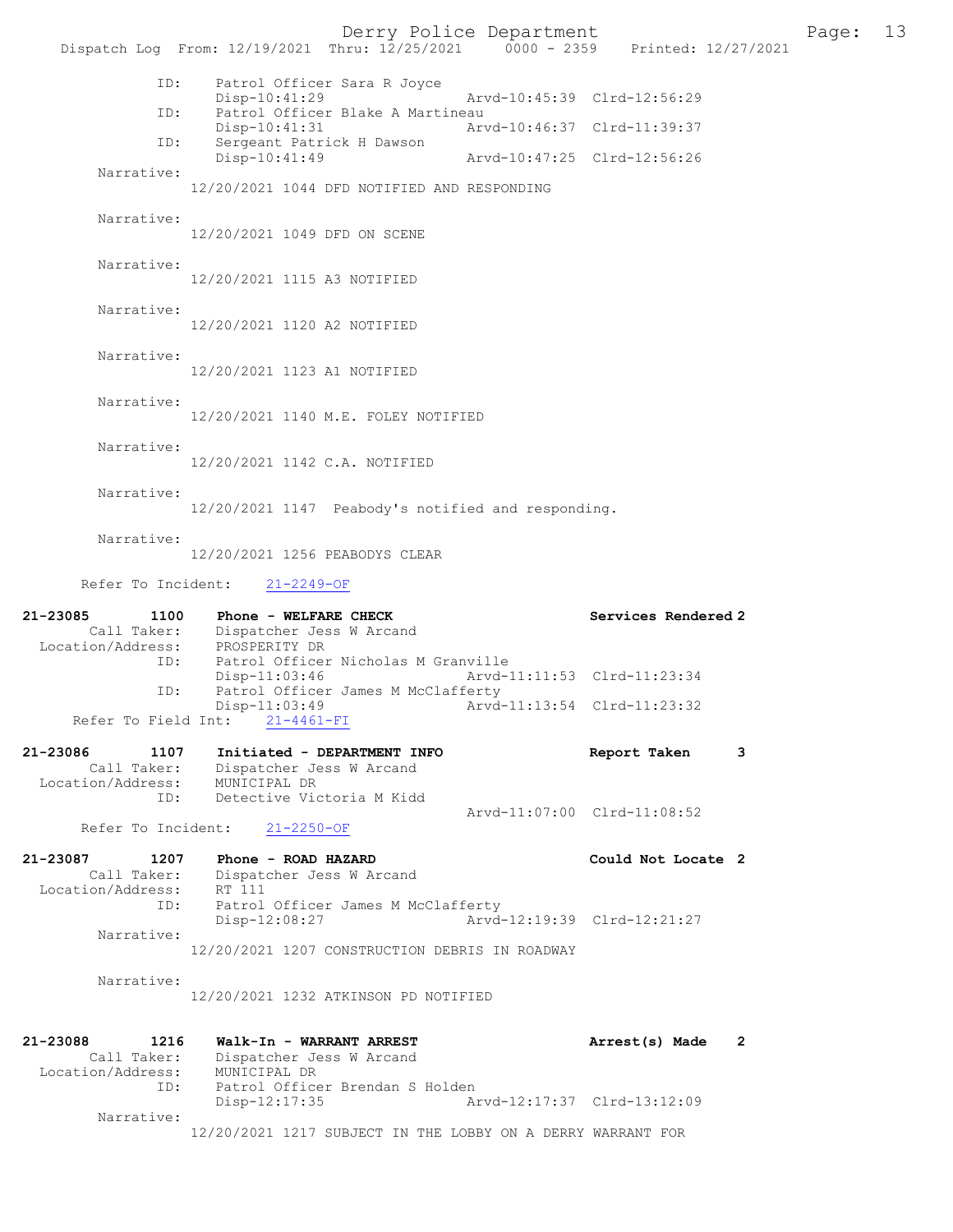Derry Police Department Form Page: 14 Dispatch Log From: 12/19/2021 Thru: 12/25/2021 0000 - 2359 Printed: 12/27/2021 CONDUCT AFTER AN ACCIDENT Narrative: 12/20/2021 1257 IDENTIFIED AS: LILIA SAPRYKINA 20 WILEY HILL RD LONDONDERRY NH DOB 2/20/59 Narrative: 12/20/2021 1259 PLACED IN CELL 1 Narrative: 12/20/2021 1430 RELEASED ON PR BAIL WITH COURT 3/17/22 PER BC MENCIS Refer To Arrest: 21-1221-AR 21-23089 1240 Initiated - FOLLOW-UP No Action Required 2 Call Taker: Dispatcher Jess W Arcand Location/Address: E BROADWAY ID: Patrol Officer Nicholas M Granville Arvd-12:40:00 Clrd-12:49:10 21-23090 1241 Phone - MV ACCIDENT Report Taken 1 Call Taker: Dispatcher Jess W Arcand Call Taker: Dispatcher Jess W Arcand Location/Address: BEACON ST + HIGH ST ID: Patrol Officer Blake A Martineau Disp-12:50:26 Clrd-12:54:38 ID: Patrol Officer Nicholas M Granville Disp-12:54:35 Arvd-12:56:56 Clrd-13:25:49 Refer To Citation: Narrative: 12/20/2021 1325 REPORTABLE. Velasquez v. Yurduseven Refer To Accident: 21-632-AC 21-23091 1244 Phone - ERRATIC OPERATION Could Not Locate 2 Call Taker: Dispatcher Jess W Arcand<br>Location/Address: MANCHESTER RD MANCHESTER RD ID: Patrol Officer Blake A Martineau<br>Disp-12:45:15 Art Disp-12:45:15 Arvd-12:46:15 Clrd-12:49:52 21-23092 1257 Walk-In - ASSIST CITIZEN ADVICE GIVEN 3 Call Taker: Dispatcher Jess W Arcand Location/Address:<br>ID: DREW RD<br>Patrol Officer Andrew J Teague<br>Disp-13:20:34 Disp-13:20:34 Arvd-13:20:39 Clrd-13:20:41 21-23093 1324 Phone - THEFT Report Taken 2 Call Taker: Dispatcher Jess W Arcand Location/Address: FRANKLIN ST EXT ID: Patrol Officer Sara R Joyce Disp-13:31:13 Arvd-13:32:08 Clrd-13:45:31 Narrative: 12/20/2021 1324 CAR PARTS Refer To Incident: 21-2251-OF 21-23094 1329 Initiated - FOLLOW-UP Cleared 2<br>Call Taker: Dispatcher Jess W Arcand Call Taker: Dispatcher Jess W Arcand Location/Address: [DY 2097] E BROADWAY ID: Patrol Officer Nicholas M Granville Arvd-13:29:00 Clrd-13:50:35<br>TD: Patrol Officer Nicholas M Granville Patrol Officer Nicholas M Granville<br>Disp-13:50:52 Arvd- Disp-13:50:52 Arvd-13:50:55 Clrd-13:50:59 21-23095 1335 Initiated - FOLLOW-UP Cleared 2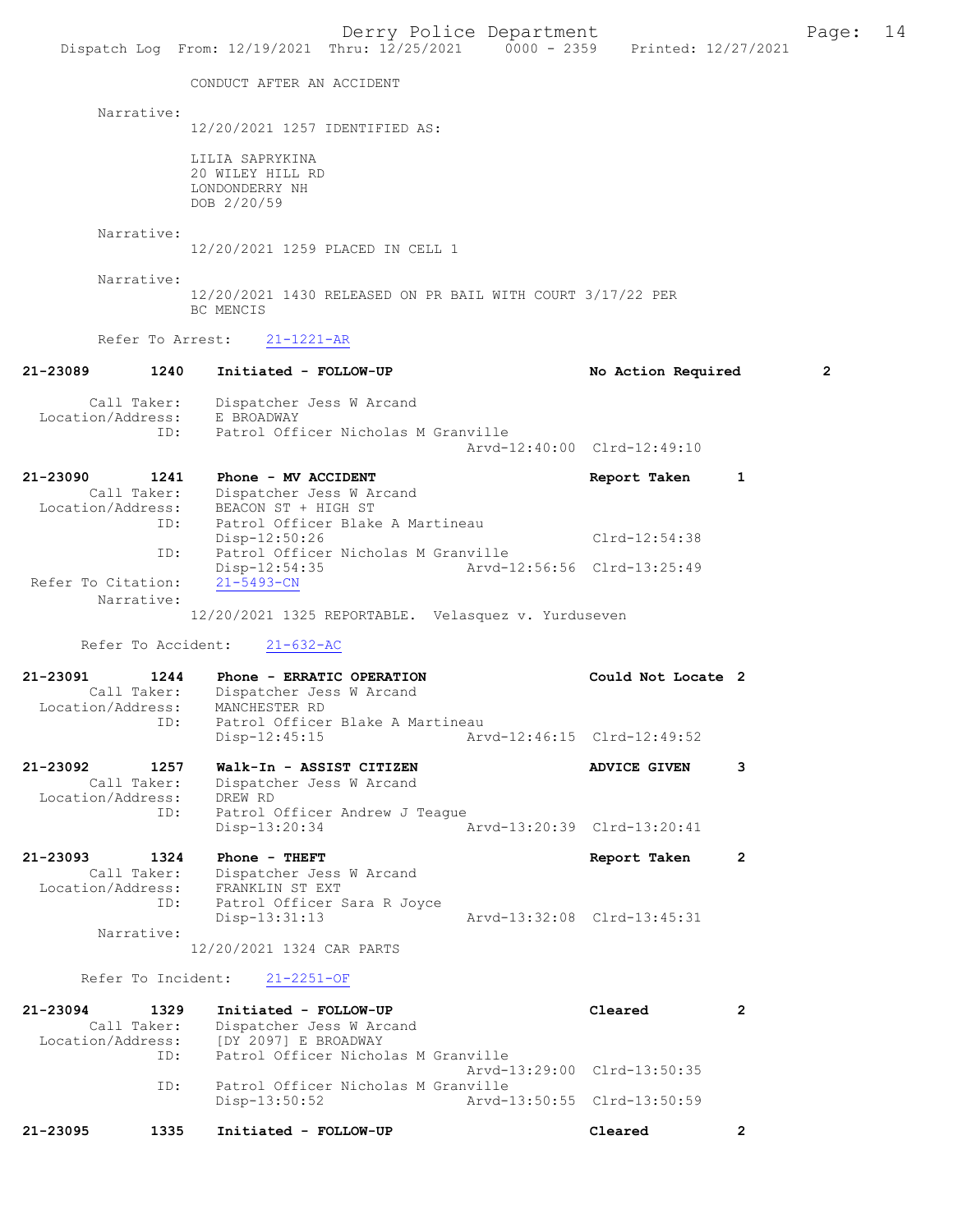|                                                             | Dispatch Log From: 12/19/2021 Thru: 12/25/2021 0000 - 2359 Printed: 12/27/2021                                     | Derry Police Department |                             |                | Page: | 15 |
|-------------------------------------------------------------|--------------------------------------------------------------------------------------------------------------------|-------------------------|-----------------------------|----------------|-------|----|
| Call Taker:<br>Location/Address:<br>ID:<br>Cleared By:      | Dispatcher Jess W Arcand<br><b>DUBEAU DR</b><br>Detective Kimberly M Bouse<br>Dispatcher Christina L Power         |                         | Arvd-13:35:00 Clrd-18:52:29 |                |       |    |
| Narrative:                                                  |                                                                                                                    |                         |                             |                |       |    |
|                                                             | 12/20/2021 1507 DFD requested for a transport                                                                      |                         |                             |                |       |    |
| 21-23096<br>1339<br>Location/Address:<br>ID:                | Walk-In - ASSIST CITIZEN<br>Call Taker: Dispatcher Jess W Arcand<br>MUNICIPAL DR<br>Patrol Officer Andrew J Teague |                         | <b>ADVICE GIVEN</b>         | 3              |       |    |
| Refer To Field Int:<br>Refer To Field Int:                  | Disp-13:40:22<br>$21 - 4424 - FI$<br>$21 - 4428 - FI$                                                              |                         | Arvd-13:40:29 Clrd-13:40:59 |                |       |    |
| 21-23108<br>1400                                            | Walk-In - ASSIST CITIZEN                                                                                           |                         | Assistance Rendered         |                | 3     |    |
| Call Taker:<br>Location/Address:<br>Refer To Field Int:     | Patrol Officer Brendan S Holden<br>[DY 2] MUNICIPAL DR<br>$21 - 4433 - FI$                                         |                         |                             |                |       |    |
| 21-23097<br>1452<br>Location/Address: W BROADWAY<br>ID:     | Initiated - FOLLOW-UP<br>Call Taker: Dispatcher Jess W Arcand<br>Detective Victoria M Kidd                         |                         | Cleared                     | $\overline{2}$ |       |    |
| Cleared By:                                                 | Dispatcher Christina L Power                                                                                       |                         | Arvd-14:52:00 Clrd-15:03:10 |                |       |    |
|                                                             |                                                                                                                    |                         |                             |                |       |    |
| 21-23098<br>1509<br>Call Taker:<br>Location/Address:<br>ID: | Phone - PED CHECK<br>Dispatcher Christina L Power<br>MANCHESTER RD<br>Patrol Officer Ryan M Panaro                 |                         | SENT ON THEIR WAY 2         |                |       |    |
| ID:                                                         | $Disp-15:10:23$<br>Patrol Officer Samuel J Troy                                                                    |                         | Arvd-15:13:23 Clrd-15:20:50 |                |       |    |
| ID:                                                         | Disp-15:10:27<br>Sergeant Jeffrey M Dawe                                                                           |                         | Arvd-15:12:26 Clrd-15:20:53 |                |       |    |
| Narrative:                                                  | Disp-15:18:41                                                                                                      |                         | Arvd-15:18:43 Clrd-15:20:58 |                |       |    |
|                                                             | 12/20/2021 1513 checking by Fireye                                                                                 |                         |                             |                |       |    |
| Narrative:                                                  | checked and no issues                                                                                              |                         |                             |                |       |    |
| Refer To Field Int:                                         | $21 - 4477 - FI$                                                                                                   |                         |                             |                |       |    |
| 21-23099<br>1516<br>Call Taker:<br>Location/Address:<br>ID: | Initiated - MV STOP<br>Dispatcher Christina L Power<br>TINKHAM AVE<br>Patrol Officer Nathan S Lavoie               |                         | Warning Issued              | 3              |       |    |
|                                                             |                                                                                                                    |                         | Arvd-15:16:00 Clrd-15:24:04 |                |       |    |
| Refer To Citation:                                          | $21 - 5451 - CN$                                                                                                   |                         |                             |                |       |    |
| 21-23100<br>1522<br>Call Taker:                             | Initiated - MV ACCIDENT<br>Dispatcher Christina L Power                                                            |                         | Report Taken                | 1              |       |    |
| Location/Address:<br>ID:                                    | MANCHESTER RD<br>Patrol Officer Samuel J Troy                                                                      |                         |                             |                |       |    |
| Cleared By:<br>ID:                                          | Sergeant Jared Knox<br>Sergeant Jeffrey M Dawe                                                                     |                         | Arvd-15:22:00 Clrd-16:22:04 |                |       |    |
| Refer To Citation:                                          | Disp-15:22:51<br>$21 - 5453 - CN$                                                                                  |                         | Arvd-15:22:52 Clrd-15:24:12 |                |       |    |
| Narrative:                                                  | 12/20/2021 1539 next AAA requested for NH reg 4472893                                                              |                         |                             |                |       |    |
| Narrative:                                                  | 12/20/2021 1558 wrecker on scene                                                                                   |                         |                             |                |       |    |
| Narrative:                                                  |                                                                                                                    |                         |                             |                |       |    |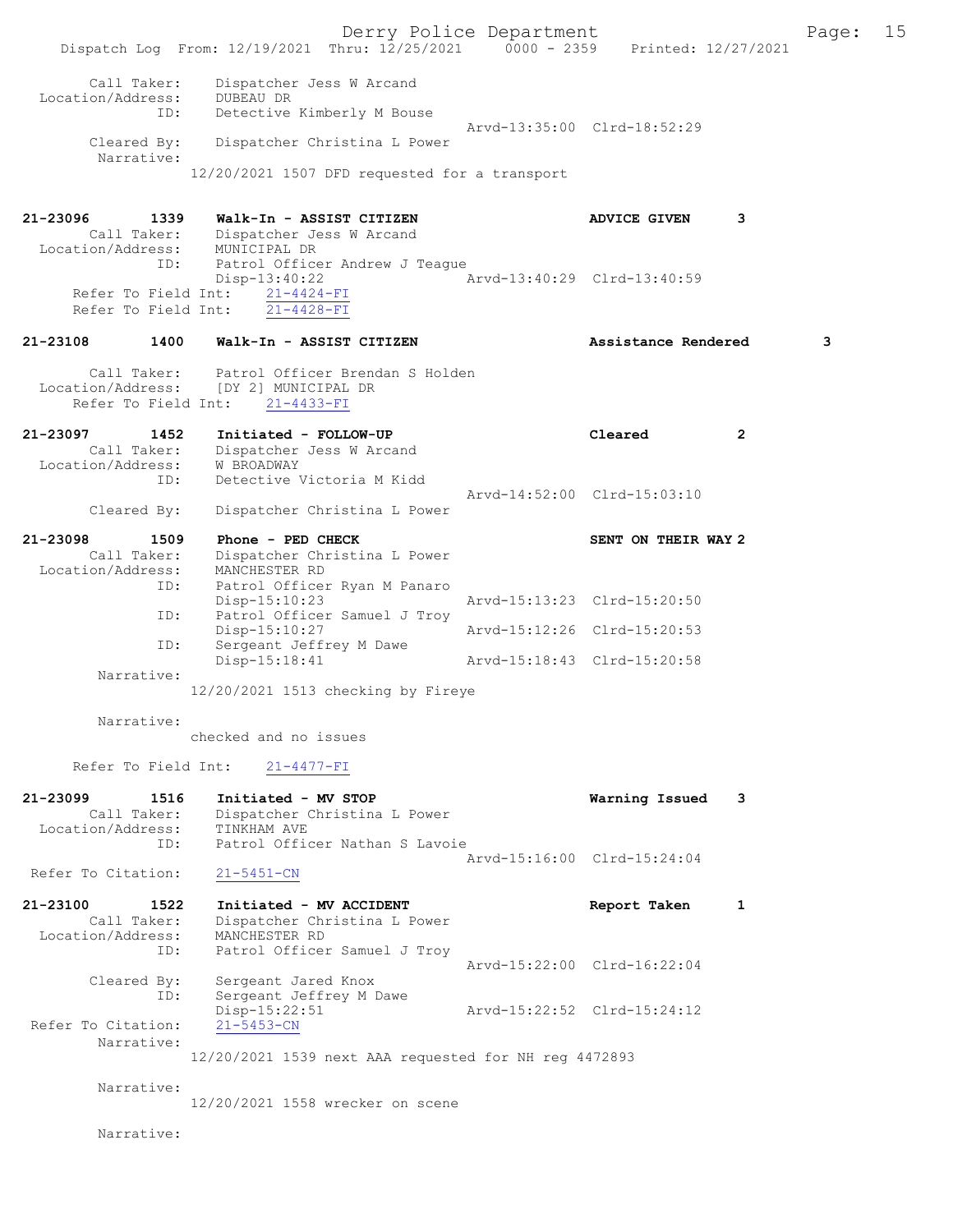12/20/2021 1623 Ibrahim v. Rudolph . Reportable.

Refer To Accident: 21-633-AC

| 21-23101<br>1524<br>Call Taker:<br>Location/Address:               | Initiated - FOLLOW-UP<br>Dispatcher Christina L Power<br>MUNICIPAL DR                                                             |               | Cleared                     | $\mathbf{2}^{\circ}$ |
|--------------------------------------------------------------------|-----------------------------------------------------------------------------------------------------------------------------------|---------------|-----------------------------|----------------------|
| ID:                                                                | Patrol Officer Ryan M Panaro                                                                                                      |               | Arvd-15:24:00 Clrd-16:40:20 |                      |
| 21-23102<br>1537<br>Call Taker:<br>Location/Address:<br>ID:        | Initiated - MV STOP<br>Dispatcher Christina L Power<br>TSIENNETO RD<br>Patrol Officer Nathan S Lavoie                             |               | Warning Issued              | 3                    |
| Refer To Citation:                                                 | $21 - 5452 - CN$                                                                                                                  |               | Arvd-15:37:00 Clrd-15:47:12 |                      |
| 21-23103<br>1539<br>Call Taker:<br>Location/Address:<br>ID:        | Phone - MV ACCIDENT<br>Dispatcher Christina L Power<br>GULF RD + BARTLETT RD<br>Patrol Officer Casey J Noyes                      |               | Report Taken                | 1                    |
| Cleared By:                                                        | Disp-15:39:59<br>Sergeant Jared Knox                                                                                              |               | Arvd-15:54:22 Clrd-17:02:00 |                      |
| Narrative:                                                         | 12/20/2021 1618 next on the list for NH 3633334, LBP<br>assigned                                                                  |               |                             |                      |
| Narrative:                                                         | 12/20/2021 1618 next on the list for NH 2673786, Recovery<br>Solutions assigned                                                   |               |                             |                      |
| Narrative:                                                         | 12/20/2021 1627 Recovery Solutions on scene                                                                                       |               |                             |                      |
| Narrative:                                                         | Jackson vs Bourgeois, full report                                                                                                 |               |                             |                      |
| Refer To Accident:                                                 | $21 - 634 - AC$                                                                                                                   |               |                             |                      |
| 21-23104<br>1548<br>Call Taker:<br>Location/Address:               | Initiated - MV STOP<br>Dispatcher Christina L Power<br>TSIENNETO RD                                                               |               | Warning Issued              | 3                    |
| ID:                                                                | Patrol Officer Nathan S Lavoie                                                                                                    |               | Aryd-15:48:00 Clrd-16:00:22 |                      |
| Refer To Citation:                                                 | $21 - 5454 - CN$                                                                                                                  |               |                             |                      |
| 21-23105<br>1614<br>Call Taker:<br>Location/Address:<br>ID:        | Initiated - ROAD HAZARD<br>Dispatcher Christina L Power<br>A ST<br>Sergeant Jeffrey M Dawe                                        |               | Cleared                     | $\mathbf{2}$         |
|                                                                    |                                                                                                                                   |               | Arvd-16:14:00 Clrd-16:41:09 |                      |
| 21-23106<br>1620<br>Call Taker:<br>Location/Address:<br>ID:        | Phone - WELFARE CHECK<br>Sergeant Jared Knox<br>FAIRWAY DR<br>Patrol Officer Samuel J Troy                                        |               | Report Taken                | $\mathbf{2}$         |
| Arrived By:                                                        | Disp-16:25:17<br>Dispatcher Christina L Power                                                                                     |               | Arvd-16:34:33 Clrd-16:52:07 |                      |
| ID:<br>Arrived By:<br>ID:                                          | Patrol Officer Nathan S Lavoie<br>Disp-16:27:40<br>Dispatcher Christina L Power<br>Sergeant Jeffrey M Dawe                        | Arvd-16:34:32 | Clrd-16:52:26               |                      |
| Dispatched By:<br>Arrived By:<br>Cleared By:<br>Refer To Incident: | Disp-16:42:29<br>Dispatcher Christina L Power<br>Dispatcher Christina L Power<br>Dispatcher Christina L Power<br>$21 - 2252 - OF$ |               | Arvd-16:42:30 Clrd-16:45:19 |                      |

21-23107 1642 Phone - KEEP THE PEACE Services Rendered 2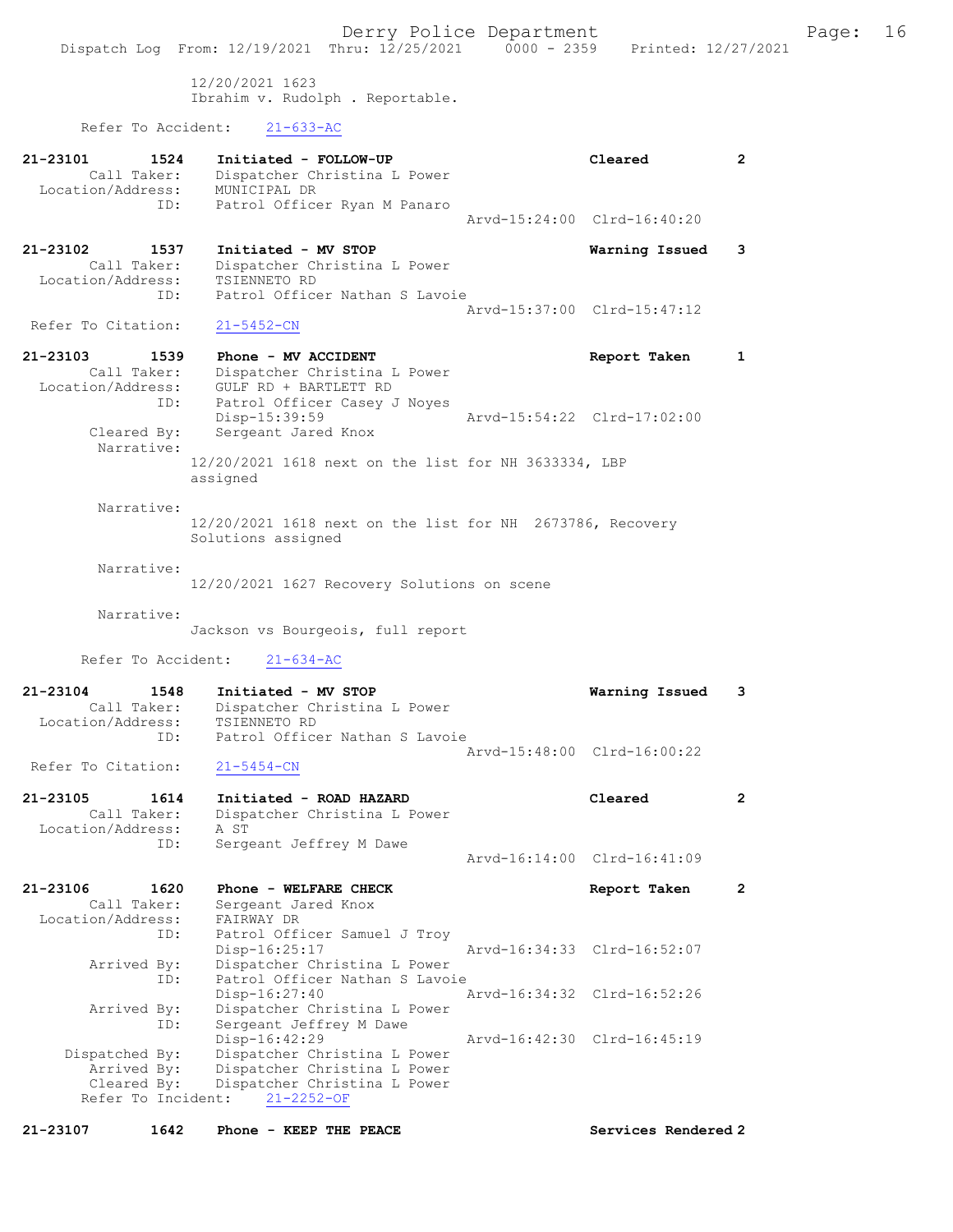Derry Police Department Fage: 17 Dispatch Log From: 12/19/2021 Thru: 12/25/2021 0000 - 2359 Printed: 12/27/2021 Call Taker: Dispatcher Christina L Power Location/Address: DERRY WAY<br>ID: Patrol Of -<br>Patrol Officer Nathan S Lavoie<br>Disp-16:52:49 Arvd-16:54:32 Clrd-17:42:43 ID: Patrol Officer Samuel J Troy Arvd-16:54:30 Clrd-17:42:40 ID: Sergeant Jeffrey M Dawe<br>Disp-17:02:17 Disp-17:02:17 <br>Dispatched By: Sergeant Jared Knox Arvd-17:02:20 Clrd-17:42:37 Sergeant Jared Knox Arrived By: Sergeant Jared Knox Refer To Field Int: 21-4475-FI 21-23109 1703 Initiated - PARKING COMPLAINT Parking Ticket Issued 1 Call Taker: Dispatcher Christina L Power Location/Address: E BROADWAY<br>TD: Patrol Off Patrol Officer Ryan M Panaro Arvd-17:03:00 Clrd-17:09:17<br>Cleared By: Sergeant Jared Knox Sergeant Jared Knox 21-23110 1711 Phone - WELFARE CHECK Transported to Hospital 2 Call Taker: Dispatcher Christina L Power Location/Address: W BROADWAY ID: Patrol Officer Ryan M Panaro Disp-17:11:51 Arvd-17:14:39 Clrd-17:42:50<br>TD: Patrol Officer Casey J Noves Patrol Officer Casey J Noyes Disp-17:21:32 Arvd-17:26:28 Clrd-17:42:52 Narrative: 12/20/2021 1729 DFD requested Narrative: 12/20/2021 1736 DFD on scene Narrative: transported to hospital via DFD 21-23111 1747 Initiated - MV STOP Warning Issued 3 Call Taker: Dispatcher Christina L Power<br>ion/Address: GROVE ST Location/Address:<br>ID: Patrol Officer Casey J Noyes Arvd-17:47:00 Clrd-17:51:37<br>21-5455-CN Refer To Citation: 21-23112 1753 Walk-In - RESTRAINING ORDER VIOLATION Report Taken 2<br>Call Taker: Dispatcher Christina L Power Call Taker: Dispatcher Christina L Power<br>Location/Address: [DY 2] MUNICIPAL DR ess: [DY 2] MUNICIPAL DR<br>ID: Patrol Officer Rober Patrol Officer Robert Corwin<br>Disp-17:54:38 -17:54:38 Arvd-17:54:39 Clrd-17:54:54<br>21-2253-OF Refer To Incident: 21-23113 1820 Walk-In - EMERGENCY RESTRAINING ORDER Report Taken 2 Call Taker: Dispatcher Christina L Power<br>ion/Address: MUNICIPAL DR Location/Address: ID: Patrol Officer Robert Corwin<br>Disp-18:21:21 Disp-18:21:21 Arvd-18:21:33 Clrd-19:20:43<br>Cleared By: Patrol Officer Robert Corwin Patrol Officer Robert Corwin Narrative: 12/20/2021 1838 Judge spoken to/ERO granted Refer To Incident: 21-2254-OF 21-23114 1832 Phone - HIT AND RUN Report Taken 2 Call Taker: Dispatcher Christina L Power Location/Address: CRYSTAL AVE Patrol Officer Samuel J Troy<br>Disp-18:33:09 Disp-18:33:09 Arvd-18:37:42 Clrd-18:52:41 Refer To Incident: 21-2255-OF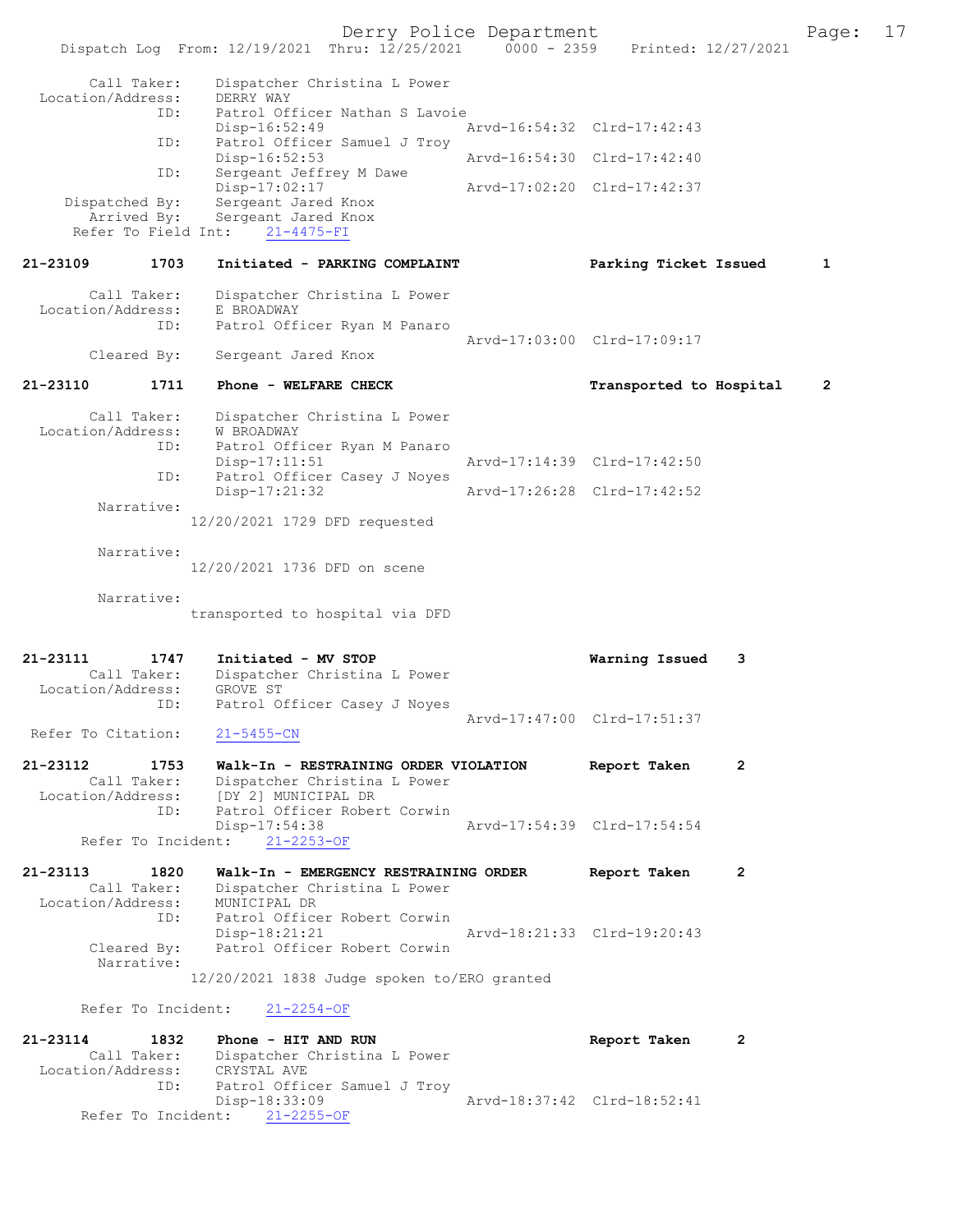| 21-23115                         | 1833<br>Phone - ABANDONED 911                                              | <b>False Alarm</b><br>1     |
|----------------------------------|----------------------------------------------------------------------------|-----------------------------|
| Call Taker:<br>Location/Address: | Dispatcher Christina L Power<br>ROCKINGHAM RD                              |                             |
|                                  | Patrol Officer Casey J Noyes<br>ID:                                        |                             |
|                                  | Disp-18:34:51                                                              | Arvd-18:36:35 Clrd-18:40:07 |
| Cleared By:                      | Patrol Officer Robert Corwin                                               |                             |
|                                  | Patrol Officer Kevin L Davies<br>ID:                                       |                             |
|                                  | Disp-18:34:55                                                              | Arvd-18:40:08 Clrd-18:40:14 |
| Arrived By:<br>Cleared By:       | Sergeant Jared Knox<br>Patrol Officer Robert Corwin                        |                             |
|                                  |                                                                            |                             |
| 21-23116                         | Phone - CRIMINAL TRESPASS<br>1839                                          | Services Rendered 2         |
| Call Taker:                      | Patrol Officer Robert Corwin                                               |                             |
| Location/Address:                | ASHLEIGH DR                                                                |                             |
|                                  | Patrol Officer Nathan S Lavoie<br>ID:<br>Disp-18:40:02                     | Arvd-18:44:52 Clrd-19:44:02 |
| Arrived By:                      | Dispatcher Christina L Power                                               |                             |
| Cleared By:                      | Dispatcher Christina L Power                                               |                             |
|                                  | Patrol Officer Ryan M Panaro<br>ID:                                        |                             |
|                                  | Disp-18:40:04                                                              | Arvd-18:43:31 Clrd-19:48:30 |
| Arrived By:                      | Dispatcher Christina L Power                                               |                             |
| Cleared By:                      | Dispatcher Christina L Power<br>Patrol Officer Kevin L Davies              |                             |
|                                  | ID:<br>Disp-18:41:35                                                       | Arvd-18:48:37 Clrd-19:44:05 |
| Dispatched By:                   | Dispatcher Christina L Power                                               |                             |
| Arrived By:                      | Dispatcher Christina L Power                                               |                             |
| Cleared By:                      | Dispatcher Christina L Power                                               |                             |
|                                  | Patrol Officer Casey J Noyes<br>ID:                                        |                             |
|                                  | Disp-18:42:16                                                              | Arvd-18:49:40 Clrd-19:48:32 |
| Dispatched By:<br>Arrived By:    | Dispatcher Christina L Power<br>Dispatcher Christina L Power               |                             |
| Cleared By:                      | Dispatcher Christina L Power                                               |                             |
|                                  | Sergeant Jeffrey M Dawe<br>ID:                                             |                             |
|                                  | Disp-18:42:25                                                              | Arvd-18:45:17 Clrd-19:48:27 |
| Dispatched By:                   | Dispatcher Christina L Power                                               |                             |
| Arrived By:                      | Dispatcher Christina L Power                                               |                             |
| Cleared By:                      | Dispatcher Christina L Power<br>Patrol Officer Samuel J Troy<br>ID:        |                             |
|                                  | Disp-18:53:58                                                              | Arvd-19:00:06 Clrd-19:48:28 |
| Dispatched By:                   | Dispatcher Christina L Power                                               |                             |
| Arrived By:                      | Dispatcher Christina L Power                                               |                             |
| Cleared By:                      | Dispatcher Christina L Power                                               |                             |
| Narrative:                       |                                                                            |                             |
|                                  | 12/20/2021 1902 checking the building                                      |                             |
| Narrative:                       |                                                                            |                             |
|                                  | 12/20/2021 1938 cleared the building                                       |                             |
|                                  |                                                                            |                             |
| Refer To Incident:               | $21 - 2257 - OF$                                                           |                             |
|                                  |                                                                            |                             |
| 21-23117                         | 1916<br>Phone - ASSAULT                                                    | Report Taken<br>1           |
| Call Taker:                      | Patrol Officer Robert Corwin                                               |                             |
|                                  | Location/Address: [DY 2] MUNICIPAL DR<br>ID:<br>Detective Kimberly M Bouse |                             |
|                                  | Disp-19:16:32                                                              | Arvd-19:16:35 Clrd-19:16:53 |
| Refer To Incident:               | $21 - 2256 - OF$                                                           |                             |
|                                  |                                                                            |                             |
| 21-23118                         | 2002<br>Phone - SERVE RESTRAINING ORDER                                    | Served<br>$\mathbf{2}$      |
| Call Taker:                      | Dispatcher Christina L Power                                               |                             |
| Location/Address:                | JADE CT                                                                    |                             |
|                                  | Patrol Officer Nathan S Lavoie<br>ID:<br>Disp-20:02:17                     | Arvd-20:12:26 Clrd-20:35:59 |
|                                  | Patrol Officer Kevin L Davies<br>ID:                                       |                             |
|                                  | $Disp-20:02:20$                                                            | Arvd-20:12:27 Clrd-20:35:57 |
|                                  | ID:<br>Sergeant Jeffrey M Dawe                                             |                             |
|                                  | Disp-20:13:16                                                              | Arvd-20:13:17 Clrd-20:35:55 |
|                                  |                                                                            |                             |
| 21-23119<br>Call Taker:          | 2100<br>Phone - DOMESTIC DISTURBANCE<br>Dispatcher Christina L Power       | Report Taken<br>1           |
| Location/Address:                | GRANDVIEW AVE                                                              |                             |
|                                  | ID:<br>Patrol Officer Casey J Noyes                                        |                             |
|                                  |                                                                            |                             |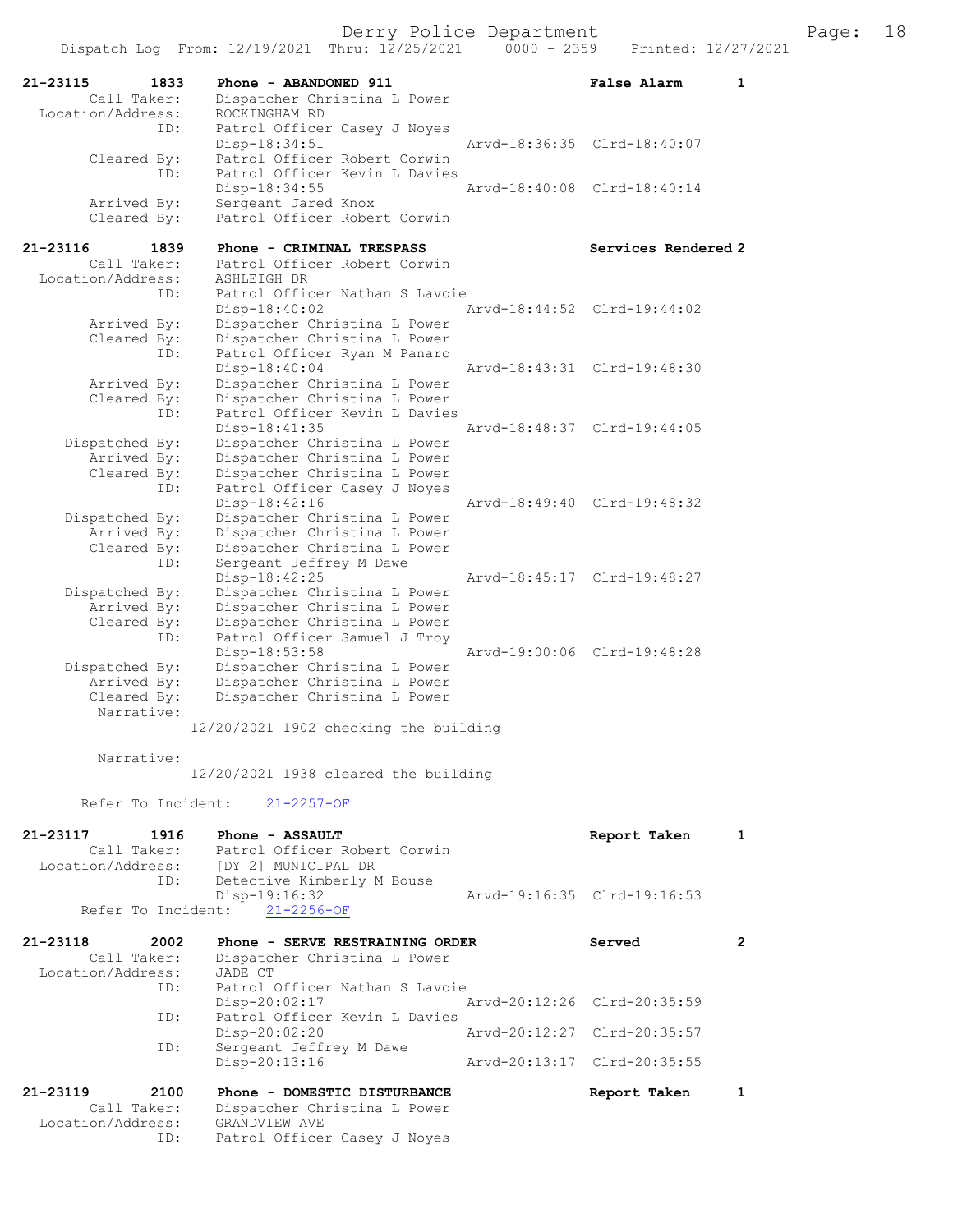Derry Police Department Page: 19 Dispatch Log From: 12/19/2021 Thru: 12/25/2021 Disp-21:01:09 Arvd-21:04:17 Clrd-21:56:23 ID: Patrol Officer Kevin L Davies Disp-21:01:12 Arvd-21:05:51 Clrd-22:10:17<br>TD: Sergeant Jeffrey M Dawe Sergeant Jeffrey M Dawe<br>Disp-21:04:18 Disp-21:04:18 Arvd-21:07:11 Clrd-21:53:18 Refer To Incident: 21-2258-OF 21-23120 2116 Initiated - FOLLOW-UP Cleared 2 Call Taker: Dispatcher Christina L Power Location/Address: MUNICIPAL DR ID: Patrol Officer Samuel J Troy Arvd-21:16:00 Clrd-22:50:31 21-23121 2210 Initiated - FOLLOW-UP No Action Required 2 Call Taker: Dispatcher Christina L Power Location/Address: MUNICIPAL DR<br>ID: Patrol Office Patrol Officer Kevin L Davies Arvd-22:10:00 Clrd-12/21/2021 @ 00:07:32 Cleared By: Dispatcher Jonathon S Pickering 21-23122 2217 Phone - WELFARE CHECK Services Rendered 2<br>Call Taker: Dispatcher Christina L Power Dispatcher Christina L Power Location/Address: E BROADWAY ID: Patrol Officer Nathan S Lavoie<br>Disp-22:20:40 Disp-22:20:40 Arvd-22:25:26 Clrd-23:03:09<br>Cleared By: Dispatcher Jonathon S Pickering Cleared By: Dispatcher Jonathon S Pickering ID: Patrol Officer Casey J Noyes Disp-22:20:43 Arvd-22:23:28 Clrd-23:03:08 Cleared By: Dispatcher Jonathon S Pickering 21-23123 2248 Alarm - ALARM, BURGLAR False Alarm 1 Call Taker: Patrol Officer Robert Corwin Location/Address: E BROADWAY ID: Patrol Officer Andrew R Kennedy<br>Disp-23:07:10 Ar Disp-23:07:10 Arvd-23:15:51 Clrd-23:17:43<br>Dispatched By: Dispatcher Jonathon S Pickering Dispatcher Jonathon S Pickering Arrived By: Dispatcher Jonathon S Pickering Cleared By: Dispatcher Jonathon S Pickering ID: Patrol Officer Michael Carnazzo Disp-23:07:13 Disp-23:07:13 Dispatched By: Dispatcher Jonathon S Pickering Clrd-23:17:45 patched By: Dispatcher Jonathon S Pickering<br>Cleared By: Dispatcher Jonathon S Pickering Dispatcher Jonathon S Pickering Narrative: general motion Refer To Field Int: 21-4444-FI 21-23124 2313 Phone - DOMESTIC DISTURBANCE Report Taken 1 Call Taker: Dispatcher Jonathon S Pickering<br>ion/Address: GORDON RD Location/Address:<br>ID: Patrol Officer Monica Ricci<br>Disp-23:15:46 Disp-23:15:46 Arvd-23:24:40 Clrd-23:46:47 Patrol Officer Jack Stafford Disp-23:15:49 Clrd-23:18:00<br>TD: Sergeant Patrick H Dawson Sergeant Patrick H Dawson<br>Disp-23:17:17 Arvd-23:24:39 Clrd-23:35:11 ID: Patrol Officer Andrew R Kennedy<br>Disp-23:17:55 Az -23:17:55 <br>
21-2259-OF <br>
Arvd-23:26:14 Clrd-23:46:58 Refer To Incident: 21-23125 2320 Phone - HIT AND RUN 2000 2000 Report Taken 2 Call Taker: Patrol Officer Robert Corwin<br>ion/Address: ROCCO DR Location/Address:<br>TD: Patrol Officer Michael Carnazzo<br>Disp-23:22:34 Am Disp-23:22:34 Arvd-23:26:54 Clrd-12/21/2021 @ 01:37:35 Arrived By: Dispatcher Jonathon S Pickering Cleared By: Dispatcher Jonathon S Pickering<br>ID: Sergeant Patrick H Dawson Sergeant Patrick H Dawson<br>Disp-23:35:14 Disp-23:35:14 Arvd-23:47:19 Clrd-12/21/2021 @ 00:27:10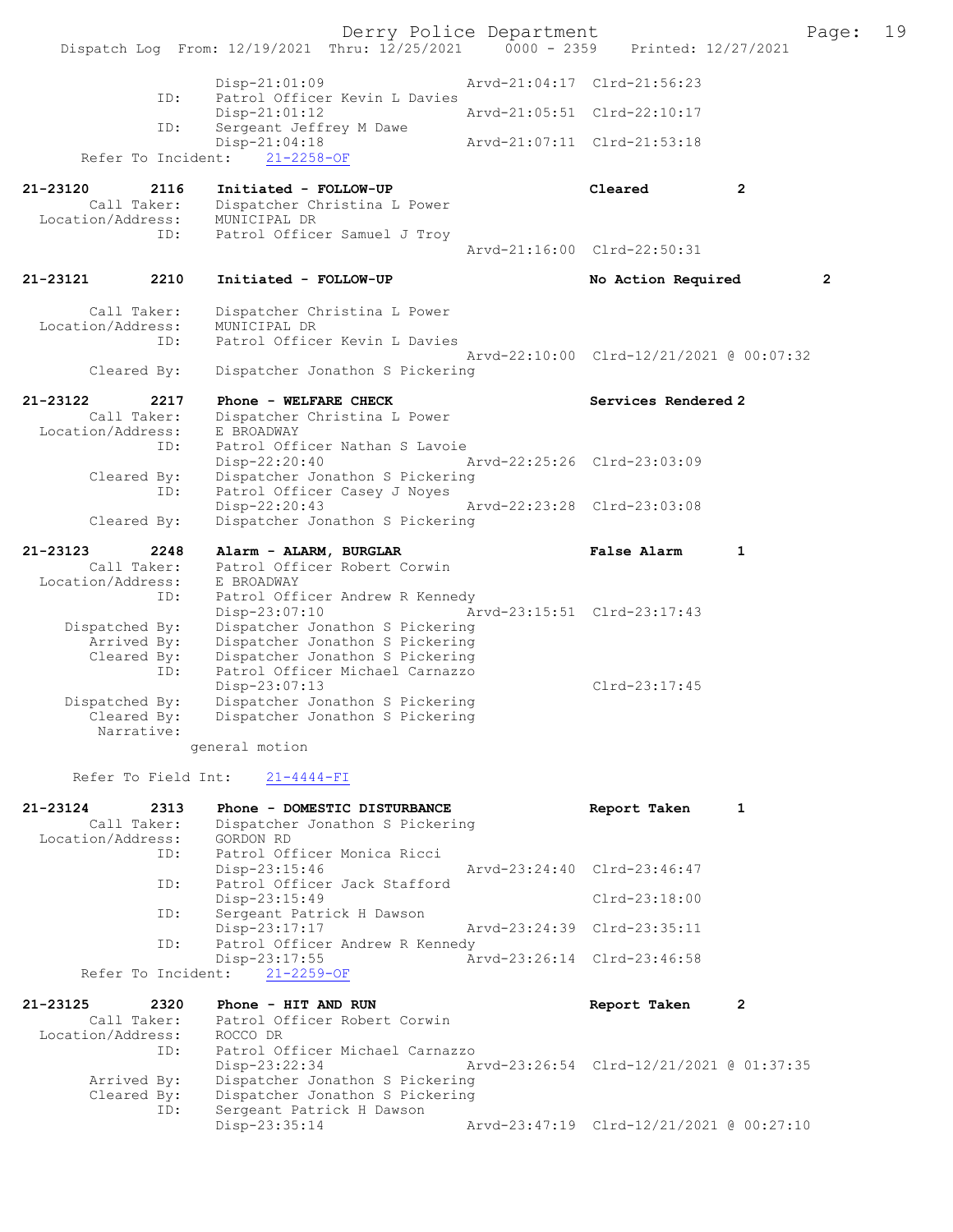Derry Police Department The Page: 20 Dispatch Log From: 12/19/2021 Thru: 12/25/2021 0000 - 2359 Printed: 12/27/2021 Dispatched By: Dispatcher Jonathon S Pickering Arrived By: Dispatcher Jonathon S Pickering Cleared By: Dispatcher Jonathon S Pickering ID: Patrol Officer Andrew R Kennedy<br>Disp-23:50:07 A Disp-23:50:07 Arvd-23:56:15 Clrd-12/21/2021 @ 00:01:27 Dispatched By: Dispatcher Jonathon S Pickering<br>Arrived By: Dispatcher Jonathon S Pickering Arrived By: Dispatcher Jonathon S Pickering Cleared By: Dispatcher Jonathon S Pickering Narrative: 12/20/2021 2326 NH P1384 (CN) Narrative: 12/20/2021 2348 pole #1573, Eversource notified and responding Narrative: 12/21/2021 0033 Eversource on scene Narrative: 12/21/2021 0049 next on the list requested for NH P1384, Birch St Towing assigned Refer To Incident: 21-2261-OF 21-23127 2332 Phone - NOISE COMPLAINT Services Rendered 2 Call Taker: Patrol Officer Robert Corwin<br>ion/Address: LAWRENCE ST Location/Address: ID: Patrol Officer Andrew R Kennedy<br>Disp-00:05:10  $Clrd-12/21/2021$  @ 00:05:32 ID: Patrol Officer Monica Ricci Arvd-00:16:41 Clrd-12/21/2021 @ 00:26:03 Arrived By: Dispatcher Jonathon S Pickering Cleared By: Dispatcher Jonathon S Pickering ID: Patrol Officer Kevin L Davies Disp-00:16:27 Arvd-00:16:43 Clrd-12/21/2021 @ 00:26:04 Dispatched By: Dispatcher Jonathon S Pickering Arrived By: Dispatcher Jonathon S Pickering<br>Cleared By: Dispatcher Jonathon S Pickering Dispatcher Jonathon S Pickering Narrative: unknown alarm going off Narrative: 12/21/2021 0019 building secure Refer To Field Int: 21-4445-FI 21-23126 2333 Phone - ANIMAL COMPLAINT<br>Call Taker: Dispatcher Jonathon S Pickering<br>Call Taker: Dispatcher Jonathon S Pickering Dispatcher Jonathon S Pickering<br>ISLAND POND RD Location/Address: ID: Patrol Officer Jack Stafford<br>Disp-23:33:27 Disp-23:33:27 Arvd-23:39:12 Clrd-23:59:33 Narrative: 12/20/2021 2359 deer euthanized Narrative: 12/21/2021 0531 Division 5 notified Refer To Incident: 21-2260-OF For Date: 12/21/2021 - Tuesday

21-23128 0026 Phone - DOMESTIC DISTURBANCE Report Taken 1 Call Taker: Dispatcher Jonathon S Pickering Location/Address: LINLEW DR ID: Patrol Officer Kevin L Davies<br>Disp-00:27:14 Disp-00:27:14 Arvd-00:29:33 Clrd-00:52:01<br>TD: Patrol Officer Monica Ricci Patrol Officer Monica Ricci Disp-00:27:17 <br>ht: 21-2262-OF <br>Arvd-00:29:32 Clrd-00:51:59 Refer To Incident: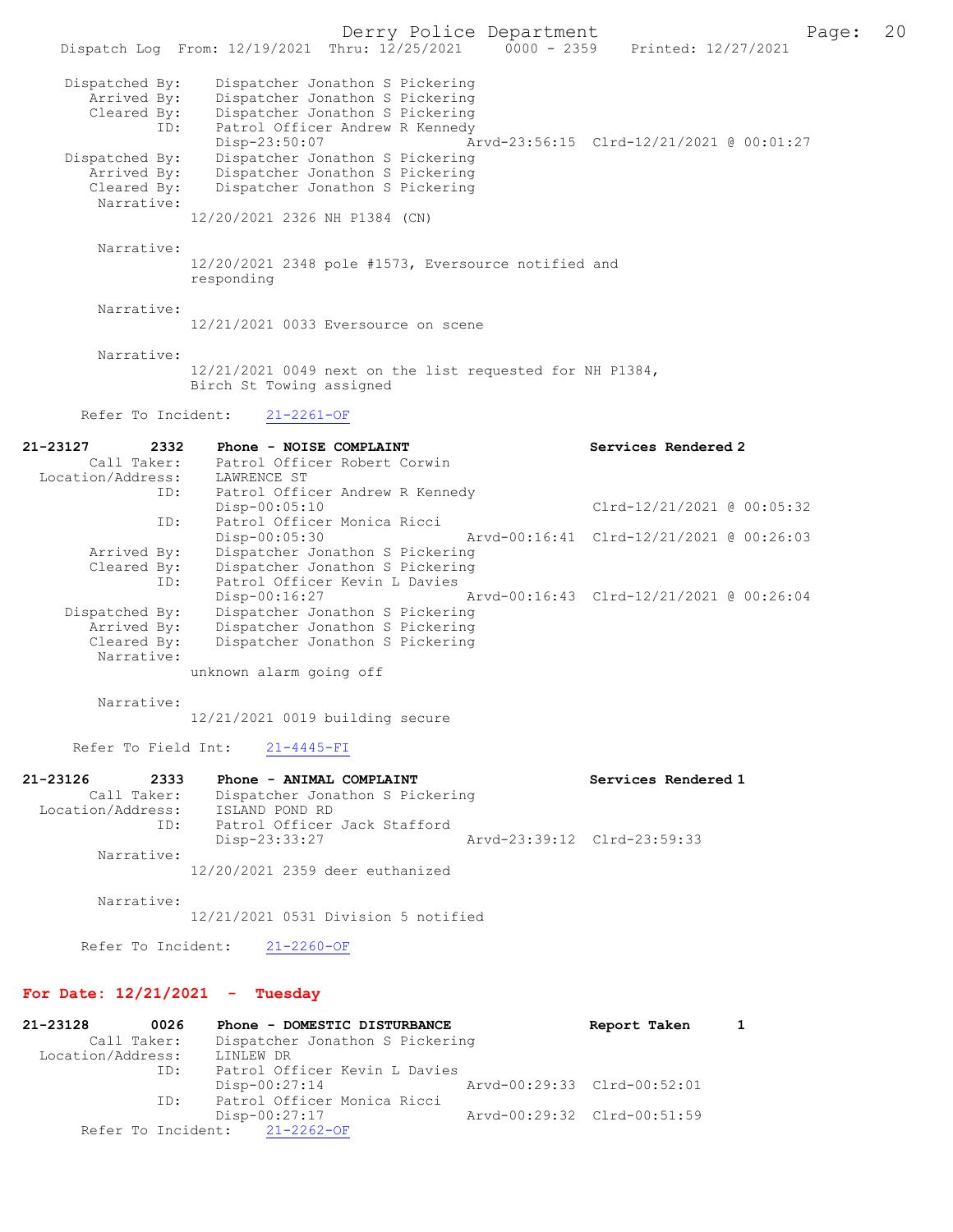Refer To Field Int: 21-4429-FI

| 21-23129<br>0106<br>Location/Address:                       | Phone - ASSIST CITIZEN<br>Call Taker: Patrol Officer Robert Corwin<br>FAIRWAY DR                                                                   | <b>ADVICE GIVEN</b>          | 3              |  |
|-------------------------------------------------------------|----------------------------------------------------------------------------------------------------------------------------------------------------|------------------------------|----------------|--|
| ID:<br>Arrived By:<br>Cleared By:<br>Refer To Field Int:    | Patrol Officer Monica Ricci<br>$Disp-01:08:52$<br>Dispatcher Jonathon S Pickering<br>Dispatcher Jonathon S Pickering<br>$21 - 4446 - FI$           | Arvd-01:25:34 Clrd-01:53:31  |                |  |
| 21-23130<br>0115<br>Call Taker:<br>Location/Address:<br>ID: | Initiated - MV STOP<br>Dispatcher Jonathon S Pickering<br>Dispatcher John<br>[DY 933] CRYSTAL AVE<br>- ASSANT Jack<br>Patrol Officer Jack Stafford | Warning Issued               | 3              |  |
| Refer To Citation:                                          | 21-5456-CN                                                                                                                                         | Arvd-01:15:00 Clrd-01:25:12  |                |  |
| 21–23131<br>0137<br>Call Taker:<br>Location/Address:        | Phone - WARRANT ARREST<br>Dispatcher Jonathon S Pickering<br>DY 2] MUNICIPAL DR<br>[DY 2] MUNICIPAL DR<br>Patrol Off'                              | Arrest(s) Made               | 2              |  |
| ID:<br>Narrative:                                           | Patrol Officer Andrew R Kennedy<br>Disp-01:37:32                                                                                                   | Arvd-02:20:19 Clrd-03:48:46  |                |  |
| Narrative:                                                  | 12/21/2021 0222 subject in custody on a Derry warrant                                                                                              |                              |                |  |
|                                                             | $12/21/2021$ 0222 337 transporting back to DPDHQ s/m: 40310                                                                                        |                              |                |  |
| Narrative:                                                  | 12/21/2021 0227 Subject Info:<br>Ryan Basnett<br>Homeless<br>DOB: 8/28/96<br>Arrested on a warrant for Possession of Controlled Drug<br>(felony)   |                              |                |  |
| Narrative:                                                  | 12/21/2021 0251 337 off at DPDHQ e/m: 40325.9                                                                                                      |                              |                |  |
| Narrative:                                                  | 12/21/2021 0318 placed in cell #3                                                                                                                  |                              |                |  |
| Narrative:                                                  | 12/21/2021 0348 released on \$1000PR bail, court date 1/6/22<br>per BC Mencis                                                                      |                              |                |  |
|                                                             | Refer To Arrest: 21-1223-AR                                                                                                                        |                              |                |  |
| 21-23132<br>0455<br>Call Taker:<br>Location/Address:        | Initiated - MV STOP<br>Dispatcher Jonathon S Pickering<br>CRYSTAL AVE                                                                              | Warning Issued               | 3              |  |
| ID:<br>Refer To Citation:                                   | Patrol Officer Monica Ricci<br>$21 - 5457 - CN$                                                                                                    | Arvd-04:55:00 Clrd-04:59:30  |                |  |
| 21-23133<br>0620<br>Call Taker:<br>Location/Address:        | Phone - RESTRAINING ORDER VIOLATION<br>Dispatcher Jonathon S Pickering<br>E BROADWAY                                                               | Report Taken                 | $\overline{2}$ |  |
| ID:<br>Refer To Incident:                                   | Patrol Officer Andrew R Kennedy<br>$Disp-06:21:04$<br>$21 - 2263 - OF$                                                                             | Arvd-06:24:12 Clrd-06:34:22  |                |  |
| 21-23134<br>0627                                            | Phone - ASSIST CITIZEN                                                                                                                             | Cancelled Prior to Arrival 3 |                |  |
| Call Taker:<br>Location/Address:<br>ID:                     | Dispatcher Jonathon S Pickering<br>[DY 3747] TINKHAM AVE<br>Patrol Officer Monica Ricci                                                            | Clrd-06:29:14                |                |  |
| Narrative:                                                  | Disp-06:28:23                                                                                                                                      |                              |                |  |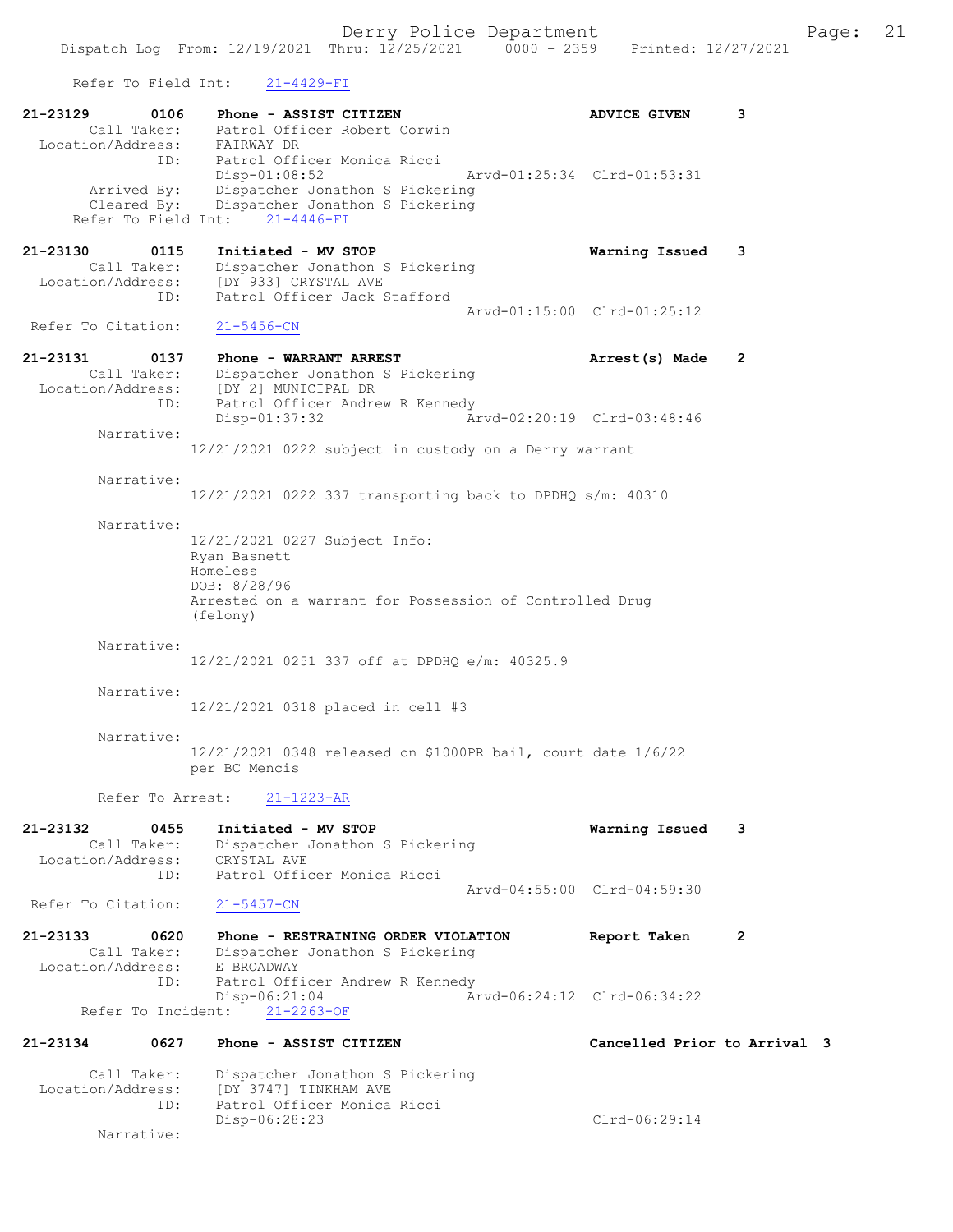12/21/2021 0629 canceled by employee

| 21-23135<br>0632<br>Call Taker:<br>Location/Address: | Initiated - ROAD HAZARD<br>Dispatcher Jonathon S Pickering<br>KENDALL POND RD                                       |                             | Removed Hazard              | 2              |
|------------------------------------------------------|---------------------------------------------------------------------------------------------------------------------|-----------------------------|-----------------------------|----------------|
| ID:                                                  | Patrol Officer Jack Stafford                                                                                        |                             | Arvd-06:32:00 Clrd-06:39:42 |                |
| 21-23136<br>0707<br>Call Taker:                      | Phone - MV ACCIDENT<br>Dispatcher Jess W Arcand<br>Call Taker: Dispatcher J<br>Location/Address: HAMPSTEAD RD       |                             | Report Taken                | 1              |
| ID:                                                  | Patrol Officer Cody Johnson<br>ID:<br>Disp-07:08:30<br>Patrol Officer Sara R Joyce                                  | Arvd-07:12:31 Clrd-08:07:46 |                             |                |
| Narrative:                                           | Disp-07:08:35                                                                                                       | Arvd-07:13:27 Clrd-07:58:18 |                             |                |
|                                                      | 12/21/2021 0713 OFF WITH NH 4831460 AND NH 1357299                                                                  |                             |                             |                |
| Narrative:                                           | 12/21/2021 0720 AAA NOTIFIED AND RESPONDING FOR NH 4831460                                                          |                             |                             |                |
| Narrative:                                           | 12/21/2021 0723 AAA CANCELLED DUE TO EXTENDED RESPONSE TIME.<br>NEXT ON LIST SPACETOWN AUTO NOTIFIED AND RESPONDING |                             |                             |                |
| Narrative:                                           | 12/21/2021 0745 SPACETOWN ON SCENE                                                                                  |                             |                             |                |
| Narrative:                                           | 12/21/2021 0759 115 TRANSPORTING ONE TO PINKERTON ACADEMY SM<br>10718.4                                             |                             |                             |                |
| Narrative:                                           | 12/21/2021 0805 OFF AT PINKERTON EM 10720.4                                                                         |                             |                             |                |
| Refer To Accident:                                   | $21 - 635 - AC$                                                                                                     |                             |                             |                |
|                                                      |                                                                                                                     |                             |                             |                |
| 21-23137<br>0756                                     | Initiated - FOLLOW-UP                                                                                               |                             | No Action Required          | $\overline{2}$ |
| Call Taker:<br>Location/Address:                     | Dispatcher Jess W Arcand<br>ROCCO DR                                                                                |                             |                             |                |
| ID:                                                  | Patrol Officer Melissa M Houde                                                                                      |                             | Arvd-07:56:00 Clrd-08:07:38 |                |
| 21-23138<br>0757<br>Call Taker:<br>Location/Address: | Initiated - JUVENILE OFFENSES<br>Dispatcher Jess W Arcand<br>PINKERTON ST                                           |                             | Services Rendered 2         |                |
| ID:<br>Refer To Field Int:                           | Patrol Officer James M McClafferty<br>$21 - 4434 - FI$                                                              |                             | Arvd-07:57:00 Clrd-08:07:05 |                |
| 21-23139<br>0807<br>Call Taker:<br>Location/Address: | Initiated - CRIMINAL THREAT<br>Dispatcher Jess W Arcand<br>PINKERTON ST                                             |                             | Report Taken                | $\overline{2}$ |
| ID:                                                  | Patrol Officer James M McClafferty                                                                                  |                             | Arvd-08:07:00 Clrd-09:31:57 |                |
| ID:                                                  | Patrol Officer Cody Johnson<br>Disp-08:09:49                                                                        |                             | Arvd-08:14:32 Clrd-08:54:00 |                |
| ID:                                                  | Sergeant Jeffrey M Dawe<br>Disp-08:10:30                                                                            |                             | Arvd-08:15:46 Clrd-09:25:35 |                |
| 21-23140<br>0814<br>Call Taker:<br>Location/Address: | Initiated - ASSAULT<br>Dispatcher Jess W Arcand<br>PINKERTON ST                                                     |                             | Report Taken                | 1              |
| ID:<br>Refer To Incident:                            | Patrol Officer Brian J Landry<br>$21 - 2264 - OF$                                                                   |                             | Arvd-08:14:00 Clrd-08:51:03 |                |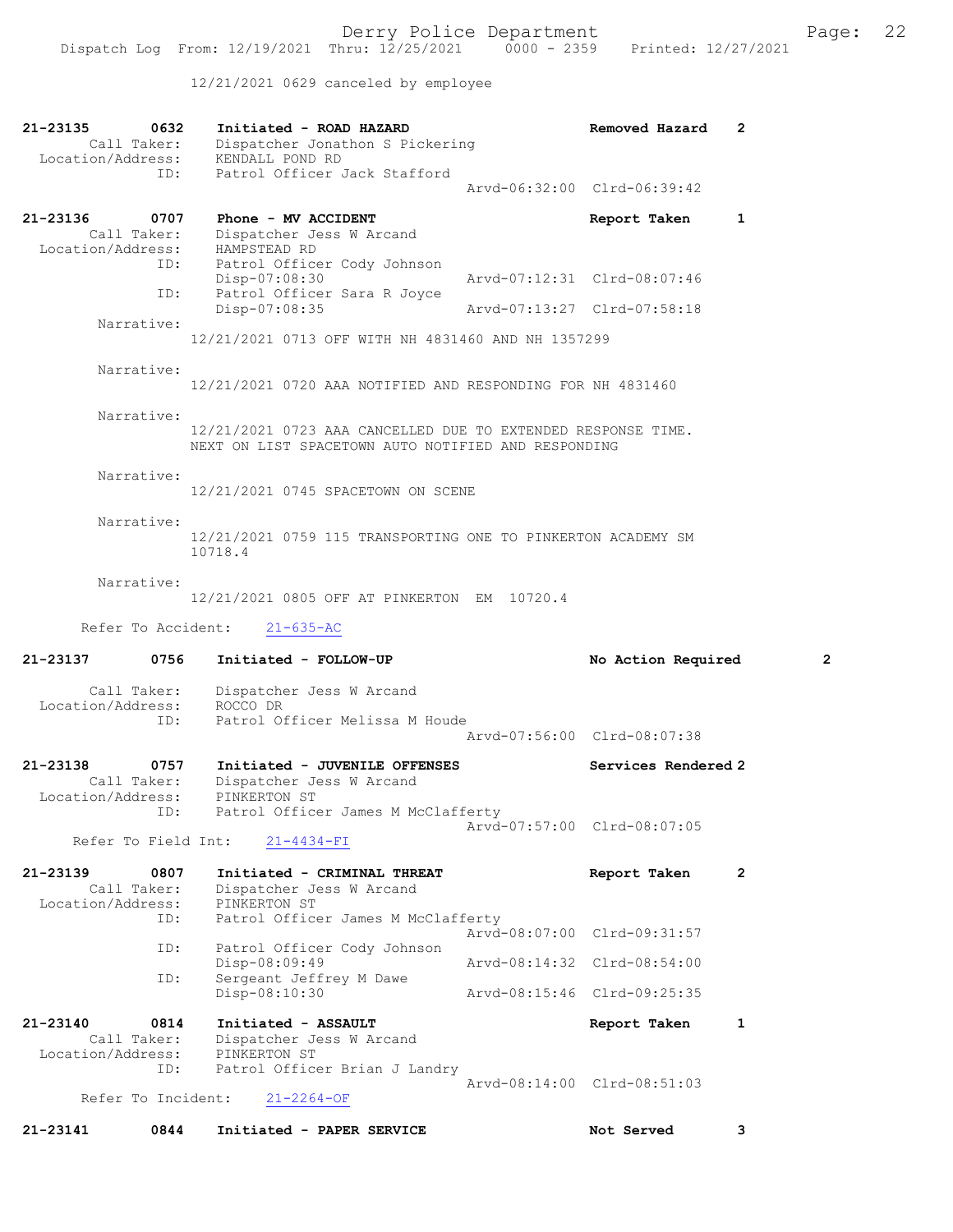Derry Police Department Fage: 23 Dispatch Log From: 12/19/2021 Thru: 12/25/2021 0000 - 2359 Printed: 12/27/2021 Call Taker: Dispatcher Jess W Arcand Location/Address: FORDWAY EXT ID: Patrol Officer Melissa M Houde Arvd-08:44:00 Clrd-08:50:54 21-23142 0853 Initiated - SUBPOENA DELIVERY Not Served 1 Call Taker: Dispatcher Jess W Arcand Location/Address: PLEASANT ST ID: Patrol Officer Melissa M Houde Arvd-08:53:00 Clrd-08:55:46 21-23143 0854 Initiated - FOLLOW-UP No Action Required 2 Call Taker: Dispatcher Jess W Arcand Location/Address: MUNICIPAL DR ID: Patrol Officer Sara R Joyce Arvd-08:54:00 Clrd-09:00:01 21-23144 0900 Initiated - FOLLOW-UP No Action Required 2 Call Taker: Dispatcher Jess W Arcand Location/Address: FRANKLIN ST EXT ID: Patrol Officer Sara R Joyce Arvd-09:00:00 Clrd-09:05:59 21-23145 0905 Walk-In - PAPER SERVICE Not Served 3 Call Taker: Dispatcher Jess W Arcand Location/Address: FORDWAY EXT ID: Patrol Officer Melissa M Houde Disp-09:06:44 Arvd-09:06:47 Clrd-09:09:18 21-23146 0928 Initiated - MV STOP Warning Issued 3 Call Taker: Dispatcher Jess W Arcand Location/Address: ELM ST ID: Patrol Officer Melissa M Houde Arvd-09:28:00 Clrd-09:31:50 Refer To Citation: 21-5458-CN 21-23147 0940 Initiated - MV STOP Warning Issued 3 Call Taker: Dispatcher Jess W Arcand Location/Address: CRYSTAL AVE ID: Patrol Officer Sara R Joyce Arvd-09:40:00 Clrd-09:43:43 Refer To Citation: 21-5459-CN 21-23148 1007 Initiated - SERVE RESTRAINING ORDER Not Served 2 Call Taker: Dispatcher Jess W Arcand Location/Address: LARAWAY CT ID: Patrol Officer Sara R Joyce Arvd-10:07:00 Clrd-10:13:30 ID: Patrol Officer Cody Johnson Disp-10:07:50 Arvd-10:09:31 Clrd-10:13:28 21-23149 1025 Phone - WELFARE CHECK Services Rendered 2 Call Taker: Dispatcher Jess W Arcand Location/Address: FAIRWAY DR ID: Patrol Officer Blake A Martineau Disp-10:27:24 Arvd-10:35:36 Clrd-10:50:59<br>ID: Patrol Officer Melissa M Houde Patrol Officer Melissa M Houde Disp-10:27:27 Arvd-10:33:42 Clrd-10:51:01 Refer To Field Int: 21-4435-FI 21-23150 1025 Initiated - FOLLOW-UP No Action Required 2 Call Taker: Dispatcher Jess W Arcand Location/Address: MUNICIPAL DR ID: Patrol Officer Sara R Joyce Arvd-10:25:00 Clrd-10:35:13 21-23151 1033 Phone - JUVENILE OFFENSES Transported to Hospital 2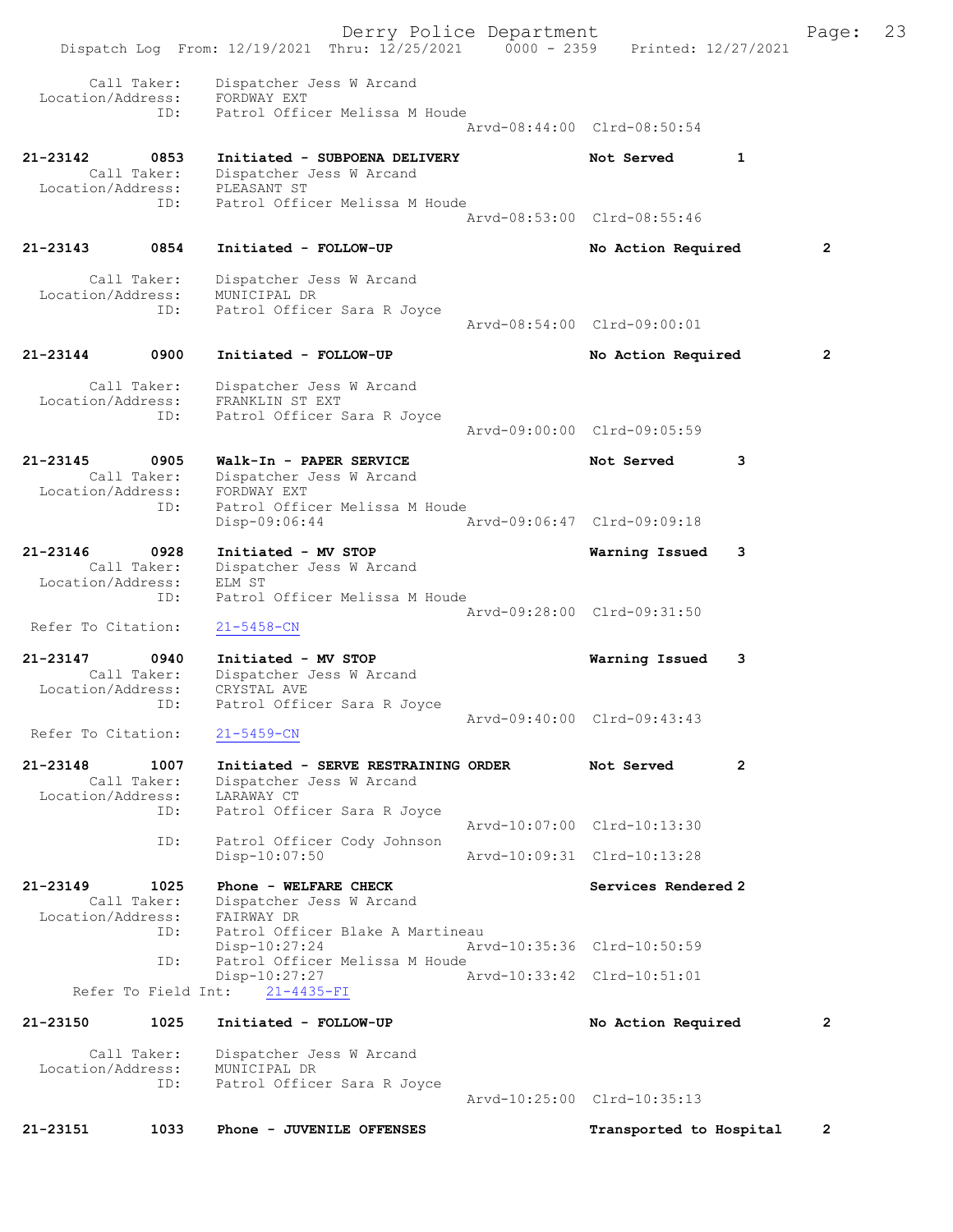| Call Taker:<br>Location/Address:<br>ID:<br>ID:<br>Narrative:<br>Narrative:                       | Dispatcher Jess W Arcand<br>UNION ST<br>Patrol Officer Cody Johnson<br>ID:<br>Disp-10:34:38<br>Sergeant Jeffrey M Dawe<br>Disp-10:34:41<br>Patrol Officer Sara R Joyce<br>Disp-10:35:28<br>12/21/2021 1056 115 TRANSPORTING ONE TO PMC SM 10733.8<br>12/21/2021 1059 115 OFF AT PMC EM 10734.8 | Arvd-10:43:15 Clrd-11:16:21<br>Arvd-10:39:30 Clrd-10:56:54<br>Arvd-10:40:43 Clrd-10:56:47 |                                      |              |
|--------------------------------------------------------------------------------------------------|------------------------------------------------------------------------------------------------------------------------------------------------------------------------------------------------------------------------------------------------------------------------------------------------|-------------------------------------------------------------------------------------------|--------------------------------------|--------------|
| Refer To Field Int:                                                                              | $21 - 4436 - FI$                                                                                                                                                                                                                                                                               |                                                                                           |                                      |              |
| 21-23152<br>1057<br>Call Taker:<br>Location/Address: LINLEW DR<br>ID:                            | Phone - DOMESTIC DISTURBANCE<br>Dispatcher Jess W Arcand<br>ID: Patrol Officer Sara R Joyce<br>Disp-10:58:16<br>ID: Patrol Officer Melissa M Houde<br>Disp-10:58:21<br>Sergeant Jeffrey M Dawe<br>$Disp-11:07:07$<br>Refer To Field Int: 21-4437-FI                                            | Arvd-11:03:19 Clrd-11:16:46<br>Arvd-11:03:16 Clrd-11:16:43<br>Arvd-11:07:09 Clrd-11:16:30 | Verbal in Nature 1                   |              |
| $21 - 23153$<br>1058                                                                             | Other - MV REPO                                                                                                                                                                                                                                                                                |                                                                                           | <b>Vehicle Towed</b><br>$\mathbf{1}$ |              |
| Location/Address:<br>ID:<br>Narrative:                                                           | Call Taker: Dispatcher Jess W Arcand<br>HILDA AVE<br>Dispatcher Jess W Arcand<br>$Disp-11:00:14$<br>12/21/2021 1059 2014 NISSAN MAXIMA. UNKNOWN IF OWNER IS<br>AWARE                                                                                                                           | Arvd-11:00:16 Clrd-11:00:28                                                               |                                      |              |
| 21-23155<br>1124<br>Call Taker:<br>Location/Address:<br>ID:<br>ID:<br>ID:<br>Refer To Field Int: | 911 - WELFARE CHECK<br>Dispatcher Jess W Arcand<br>FORDWAY EXT<br>Patrol Officer Melissa M Houde<br>Disp-11:29:56<br>Patrol Officer Blake A Martineau<br>Disp-11:30:00<br>Sergeant Jeffrey M Dawe<br>Disp-11:38:06<br>$21 - 4456 - FI$                                                         | Arvd-11:38:00 Clrd-11:41:03<br>Arvd-11:38:02 Clrd-11:41:00                                | Services Rendered 2<br>Clrd-11:41:06 |              |
| 21-23154<br>1126                                                                                 | Initiated - MV STOP                                                                                                                                                                                                                                                                            |                                                                                           | No Action Required                   | 3            |
| Call Taker:<br>Location/Address:<br>ID:                                                          | Dispatcher Jess W Arcand<br>W BROADWAY<br>Patrol Officer Melissa M Houde                                                                                                                                                                                                                       | Arvd-11:26:00 Clrd-11:29:39                                                               |                                      |              |
| 21-23156<br>1127                                                                                 | Initiated - FOLLOW-UP                                                                                                                                                                                                                                                                          |                                                                                           | No Action Required                   | $\mathbf{2}$ |
| Call Taker:<br>Location/Address:<br>ID:                                                          | Dispatcher Jess W Arcand<br>BIRCHWOOD DR<br>Patrol Officer Cody Johnson                                                                                                                                                                                                                        | Arvd-11:27:00 Clrd-11:34:13                                                               |                                      |              |
| 21-23157<br>1132<br>Call Taker:<br>Location/Address:<br>ID:                                      | Initiated - JUVENILE OFFENSES<br>Dispatcher Jess W Arcand<br>PINKERTON ST<br>Patrol Officer James M McClafferty                                                                                                                                                                                |                                                                                           | Services Rendered 2                  |              |
| Refer To Field Int:                                                                              | $21 - 4438 - FI$                                                                                                                                                                                                                                                                               |                                                                                           | Arvd-11:32:00 Clrd-11:32:57          |              |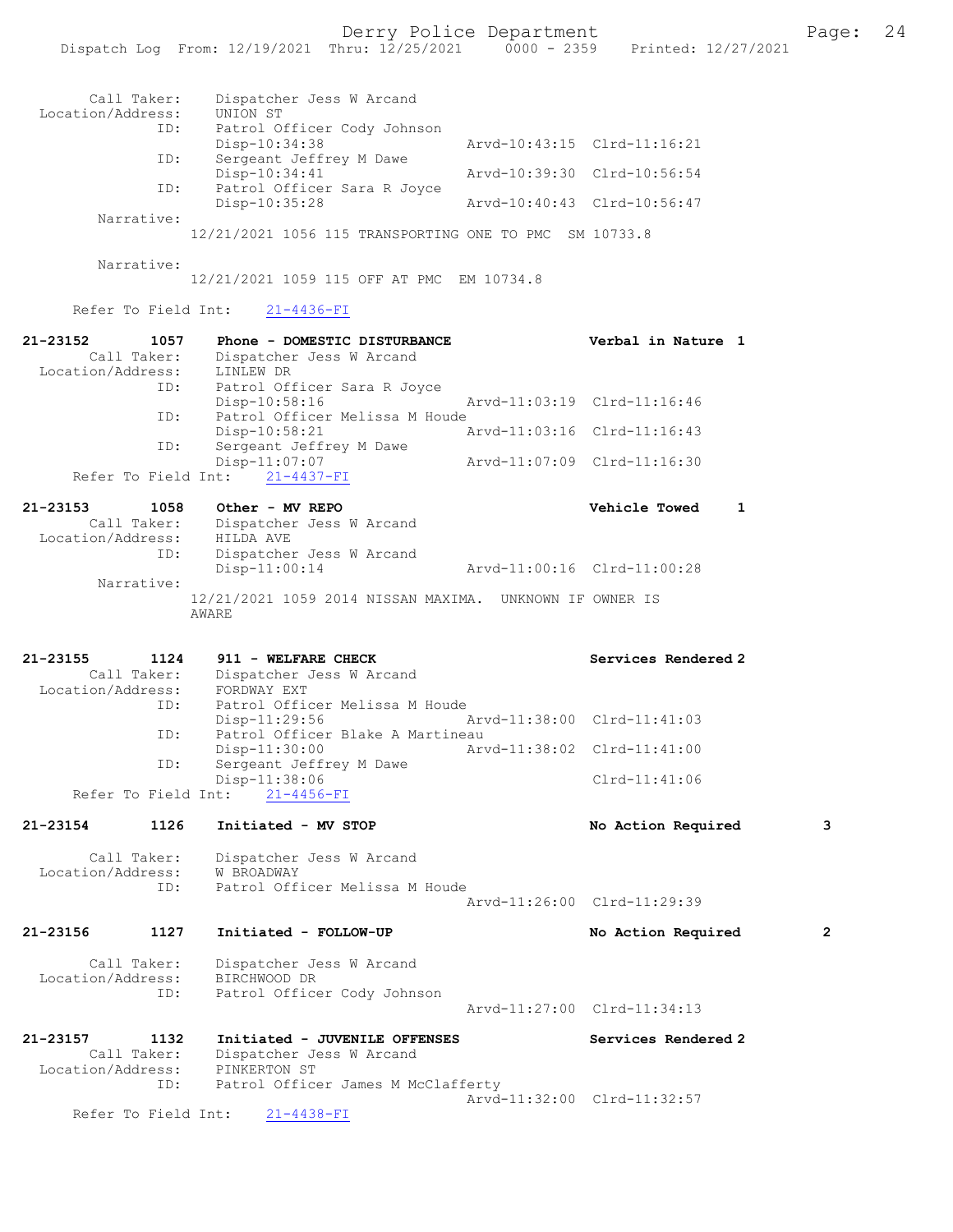| 21-23158<br>Location/Address:    | 1201<br>Call Taker: | Initiated - FOLLOW-UP<br>Dispatcher Jess W Arcand<br>PARKLAND DR | Report Taken                | 2              |
|----------------------------------|---------------------|------------------------------------------------------------------|-----------------------------|----------------|
|                                  | ID:                 | Patrol Officer Melissa M Houde                                   |                             |                |
|                                  | ID:                 | Sergeant Jeffrey M Dawe                                          | Arvd-12:01:00 Clrd-13:07:43 |                |
|                                  |                     | $Disp-12:01:47$                                                  | Arvd-12:01:50 Clrd-12:55:01 |                |
| 21-23159                         | 1225                | Phone - DISABLED MV                                              | Vehicle Moved               | 3              |
|                                  | Call Taker:         | Dispatcher Jess W Arcand                                         |                             |                |
|                                  |                     | Location/Address: BIRCH ST + KENDALL POND RD                     |                             |                |
|                                  | ID:                 | Patrol Officer Sara R Joyce<br>$Disp-12:25:50$                   | Arvd-12:31:11 Clrd-12:39:43 |                |
|                                  | ID:                 | Patrol Officer Cody Johnson<br>$Disp-12:31:26$                   | Arvd-12:37:16 Clrd-12:39:41 |                |
|                                  | Refer To Field Int: | $21 - 4442 - FI$                                                 |                             |                |
| 21-23160                         | 1240                | Walk-In - WELFARE CHECK                                          | Report Taken                | $\mathbf{2}$   |
|                                  | Call Taker:         | Dispatcher Jess W Arcand                                         |                             |                |
| Location/Address:                |                     | E BROADWAY                                                       |                             |                |
|                                  | ID:                 | Patrol Officer Brendan S Holden                                  |                             |                |
|                                  | Refer To Incident:  | $Disp-12:41:06$<br>$21 - 2266 - OF$                              | Arvd-12:41:10 Clrd-13:38:04 |                |
|                                  |                     |                                                                  |                             |                |
| 21-23161                         | 1250                | 911 - MV ACCIDENT                                                | Report Taken                | 1              |
|                                  | Call Taker:         | Dispatcher Jess W Arcand                                         |                             |                |
|                                  |                     | Location/Address: MANCHESTER RD + A ST                           |                             |                |
|                                  | ID:                 | Patrol Officer Sara R Joyce                                      |                             |                |
|                                  | Narrative:          | $Disp-12:51:40$                                                  | Arvd-12:56:42 Clrd-13:26:33 |                |
|                                  |                     | 12/21/2021 1257 NH 3055795 V NH 4708024                          |                             |                |
|                                  |                     |                                                                  |                             |                |
|                                  | Narrative:          |                                                                  |                             |                |
|                                  |                     | 12/21/2021 1329 NONREPORTABLE. Lemay v. Billingsley              |                             |                |
|                                  | Refer To Accident:  | $21 - 636 - AC$                                                  |                             |                |
| 21-23162                         | 1326                | Phone - THEFT                                                    | Report Taken                | $\overline{2}$ |
|                                  | Call Taker:         | Dispatcher Jess W Arcand                                         |                             |                |
| Location/Address:                |                     | CRYSTAL AVE                                                      |                             |                |
|                                  | ID:                 | Patrol Officer Sara R Joyce                                      |                             |                |
|                                  | Refer To Incident:  | $Disp-13:27:13$<br>$21 - 2268 - OF$                              | Arvd-13:30:19 Clrd-13:37:56 |                |
|                                  |                     |                                                                  |                             |                |
| 21-23163                         | 1340                |                                                                  |                             |                |
|                                  |                     | Initiated - FOLLOW-UP                                            | No Action Required          | $\mathbf{2}$   |
|                                  |                     |                                                                  |                             |                |
| Call Taker:<br>Location/Address: |                     | Dispatcher Jess W Arcand<br>FRANKLIN ST EXT                      |                             |                |
|                                  | ID:                 | Patrol Officer Sara R Joyce                                      |                             |                |
|                                  |                     |                                                                  | Aryd-13:40:00 Clrd-13:45:31 |                |
|                                  |                     |                                                                  |                             |                |
| $21 - 23164$                     | 1347                | Initiated - FOLLOW-UP                                            | No Action Required          | $\mathbf{2}$   |
|                                  | Call Taker:         | Dispatcher Jess W Arcand                                         |                             |                |
| Location/Address:                |                     | MUNICIPAL DR                                                     |                             |                |
|                                  | ID:                 | Patrol Officer Sara R Joyce                                      |                             |                |
|                                  |                     |                                                                  | Arvd-13:47:00 Clrd-14:51:04 |                |
|                                  |                     |                                                                  |                             |                |
| 21-23165                         | 1357<br>Call Taker: | Phone - TRAFFIC CONTROL<br>Dispatcher Jess W Arcand              | Services Rendered 3         |                |
| Location/Address:                |                     | N HIGH ST                                                        |                             |                |
|                                  | ID:                 | Patrol Officer Blake A Martineau                                 |                             |                |
|                                  |                     | $Disp-13:58:22$                                                  | Arvd-14:24:21 Clrd-14:44:12 |                |
|                                  | ID:                 | Sergeant Jeffrey M Dawe                                          |                             |                |
|                                  | ID:                 | Disp-14:04:00<br>Patrol Officer Melissa M Houde                  | Arvd-14:04:03 Clrd-14:45:29 |                |
|                                  |                     | $Disp-14:44:08$                                                  | Arvd-14:44:10 Clrd-14:50:54 |                |
| 21-23166                         | 1403                | Walk-In - NEIGHBORHOOD DISPUTE                                   | <b>ADVICE GIVEN</b>         | $\overline{2}$ |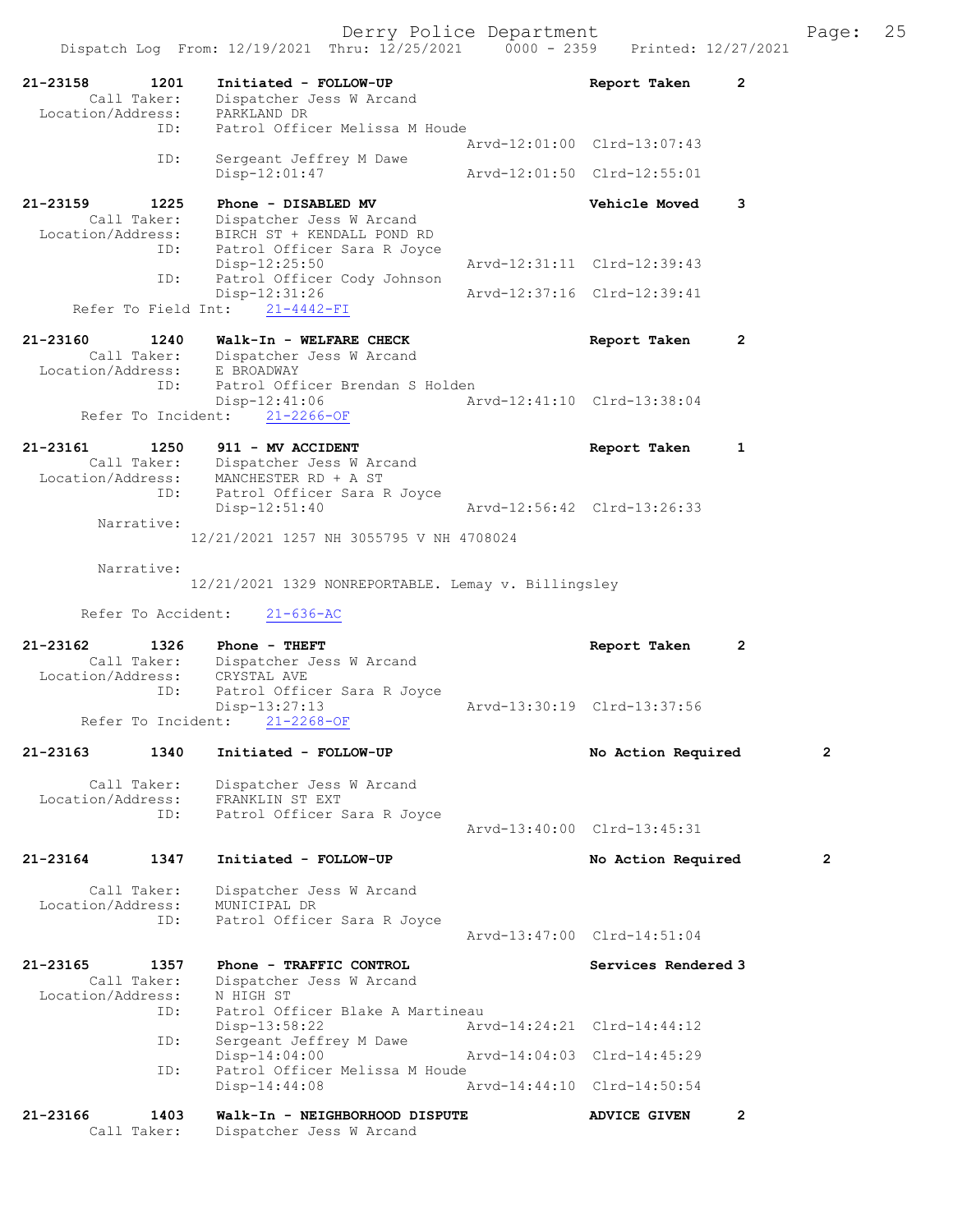Derry Police Department Fage: 26 Dispatch Log From: 12/19/2021 Thru: 12/25/2021 0000 - 2359 Printed: 12/27/2021 Location/Address: WALNUT HILL RD ID: Patrol Officer Cody Johnson Disp-14:03:50 Arvd-14:03:53 Clrd-14:07:03 21-23167 1414 Initiated - MV STOP Warning Issued 3 Call Taker: Dispatcher Jess W Arcand Location/Address: W BROADWAY ID: Patrol Officer Melissa M Houde Arvd-14:14:00 Clrd-14:24:12 21-23168 1503 Phone - MV ACCIDENT Served 1 Call Taker: Dispatcher Christina L Power Location/Address: RT 28 ID: Patrol Officer Melissa M Houde Disp-15:04:08 Arvd-15:04:09 Clrd-15:17:25 Narrative: Greenville vs unknown. Refer To Incident: 21-2269-OF Refer To Accident: 21-637-AC 21-23169 1512 Phone - DOMESTIC DISTURBANCE Verbal in Nature 1 Call Taker: Dispatcher Christina L Power Location/Address: [DY 1401] INDEPENDENCE AVE ID: Patrol Officer Ryan M Panaro Disp-15:17:15 Arvd-15:28:44 Clrd-15:39:05 ID: Patrol Officer Casey J Noyes Disp-15:17:18 Arvd-15:28:45 Clrd-15:38:54 Narrative: grandparent/grandson Refer To Field Int: 21-4439-FI 21-23170 1528 Phone - MV ACCIDENT Report Taken 1 Call Taker: Dispatcher Christina L Power Location/Address: LAMPTON DR ID: Patrol Officer Andrew J Teague Disp-15:28:43 Arvd-15:34:31 Clrd-16:05:00 Patrol Officer Nathan S Lavoie ID: Patrol Officer Andrew J Teague Disp-16:23:17 Arvd-16:23:27 Clrd-16:37:39 Patrol Officer Nathan S Lavoie Refer To Citation: Narrative: school bus Narrative: Reportable: Lagrega v. Pole Refer To Accident: 21-638-AC 21-23171 1540 Initiated - Community Relations Cleared 2

 Call Taker: Dispatcher Christina L Power Location/Address: INDEPENDENCE AVE ID: Patrol Officer Casey J Noyes Arvd-15:40:00 Clrd-15:43:56 21-23172 1605 Initiated - MV STOP Cleared 3 Call Taker: Dispatcher Christina L Power Location/Address: LAMPTON DR ID: Patrol Officer Andrew J Teague Arvd-16:05:00 Clrd-16:23:17 Patrol Officer Nathan S Lavoie ID: Patrol Officer Melissa M Houde Disp-16:23:06 Clrd-16:23:08 Refer To Citation: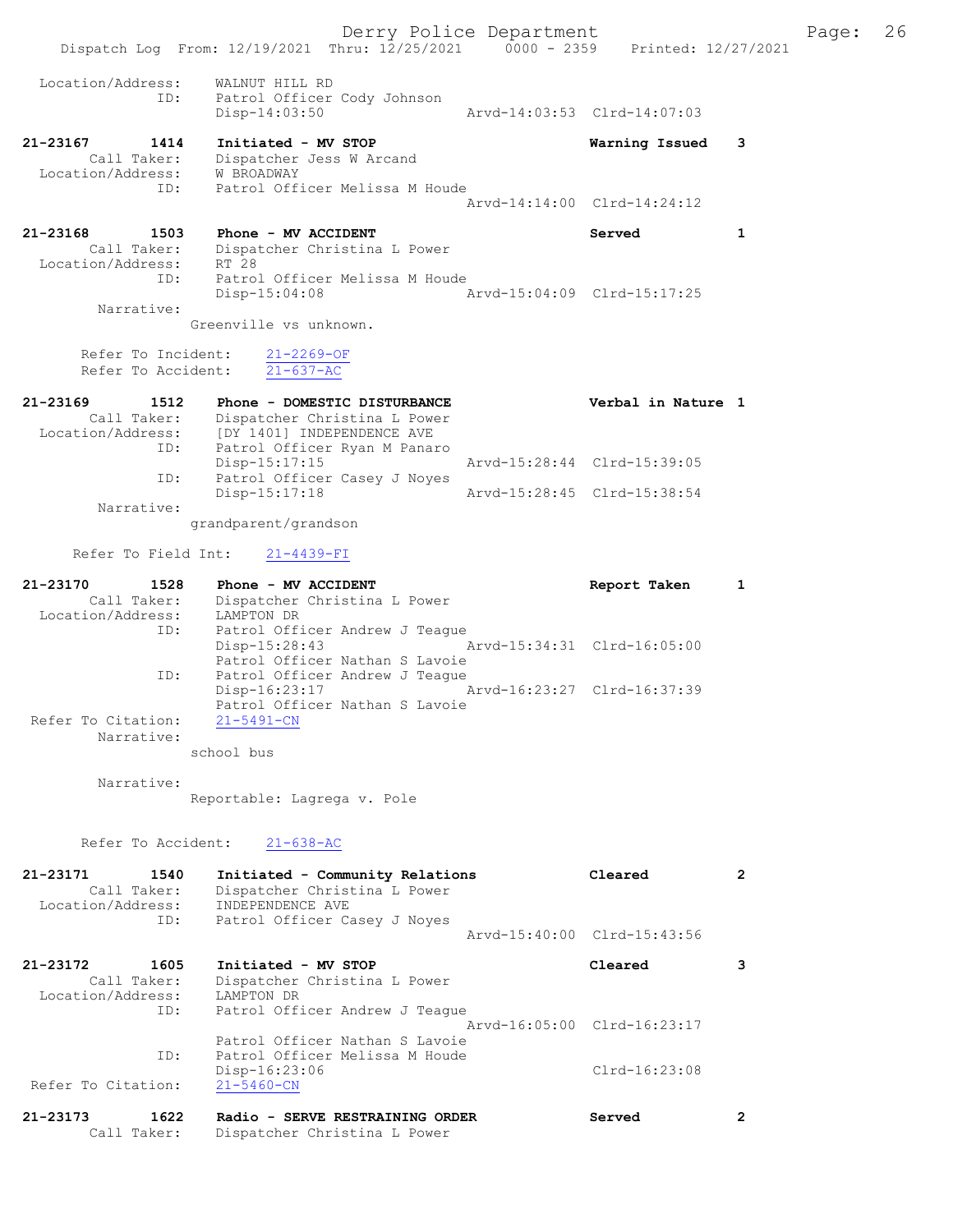Derry Police Department The Page: 27 Dispatch Log From: 12/19/2021 Thru: 12/25/2021 0000 - 2359 Printed: 12/27/2021 Location/Address: JADE CT ID: Patrol Officer Melissa M Houde Disp-16:23:12 Clrd-16:31:36 ID: Patrol Officer Ryan M Panaro Disp-16:23:16 Clrd-16:31:42 ID: Patrol Officer Melissa M Houde Disp-16:53:45 Arvd-17:01:40 Clrd-17:01:47 ID: Patrol Officer Ryan M Panaro<br>Disp-16:53:48 Disp-16:53:48 Arvd-17:01:41 Clrd-17:01:44 21-23174 1623 Phone - MV REPO Cleared 1 Call Taker: Dispatcher Christina L Power Location/Address: SOUTH AVE ID: Dispatcher Christina L Power Disp-16:28:41 Arvd-16:28:42 Clrd-16:29:37 Narrative: 2019/ hyundai/ tuscon/ white 21-23175 1631 Phone - ALARM, BURGLAR False Alarm 1 Call Taker: Dispatcher Christina L Power Location/Address: [DY 2149] BYPASS 28 ID: Patrol Officer Melissa M Houde Disp-16:31:48 Arvd-16:34:13 Clrd-16:51:50<br>TD: Patrol Officer Ryan M Panaro Patrol Officer Ryan M Panaro<br>Disp-16:31:52 Arvd-16:34:13 Clrd-16:51:48 21-23176 1632 Phone - ALARM(OTHER) No Action Required 2 Call Taker: Lieutenant Michael T Muncey Location/Address: [DY 2149] BYPASS 28 ID: Lieutenant Michael T Muncey<br>Disp-16:34:05 Disp-16:34:05 Arvd-16:34:11 Clrd-16:34:13 21-23177 1638 Initiated - FOLLOW-UP Cleared 2 Call Taker: Dispatcher Christina L Power Location/Address: ISLAND POND RD ID: Patrol Officer Andrew J Teague Arvd-16:38:00 Clrd-16:54:05 Patrol Officer Nathan S Lavoie 21-23178 1647 Initiated - PAPER SERVICE 3 Call Taker: Dispatcher Christina L Power Location/Address: MUNICIPAL DR ID: Patrol Officer Brendan S Holden Arvd-16:47:00 Clrd-16:58:00 21-23179 1650 Phone - STRUCK ANIMAL 100 Report Taken 2 Call Taker: Dispatcher Christina L Power Location/Address: TSIENNETO RD ID: Patrol Officer Casey J Noyes Disp-16:53:52 Arvd-16:56:20 Clrd-17:37:46<br>ID: Sergeant Jeffrey M Dawe Sergeant Jeffrey M Dawe Disp-16:53:59 Arvd-17:16:41 Clrd-17:17:20<br>TD: Patrol Officer Andrew J Teague Patrol Officer Andrew J Teague<br>Disp-16:54:27 Disp-16:54:27 Arvd-16:59:00 Clrd-17:17:16 Patrol Officer Nathan S Lavoie Narrative: 12/21/2021 1705 next on the list requested for NH reg 4472835, Recovery Solutions assigned Narrative: 12/21/2021 1715 next on the list requested for NH reg 4541418, LBP assigned Narrative: 12/21/2021 1716 Recovery on scene Narrative: 12/21/2021 1720 LBP on scene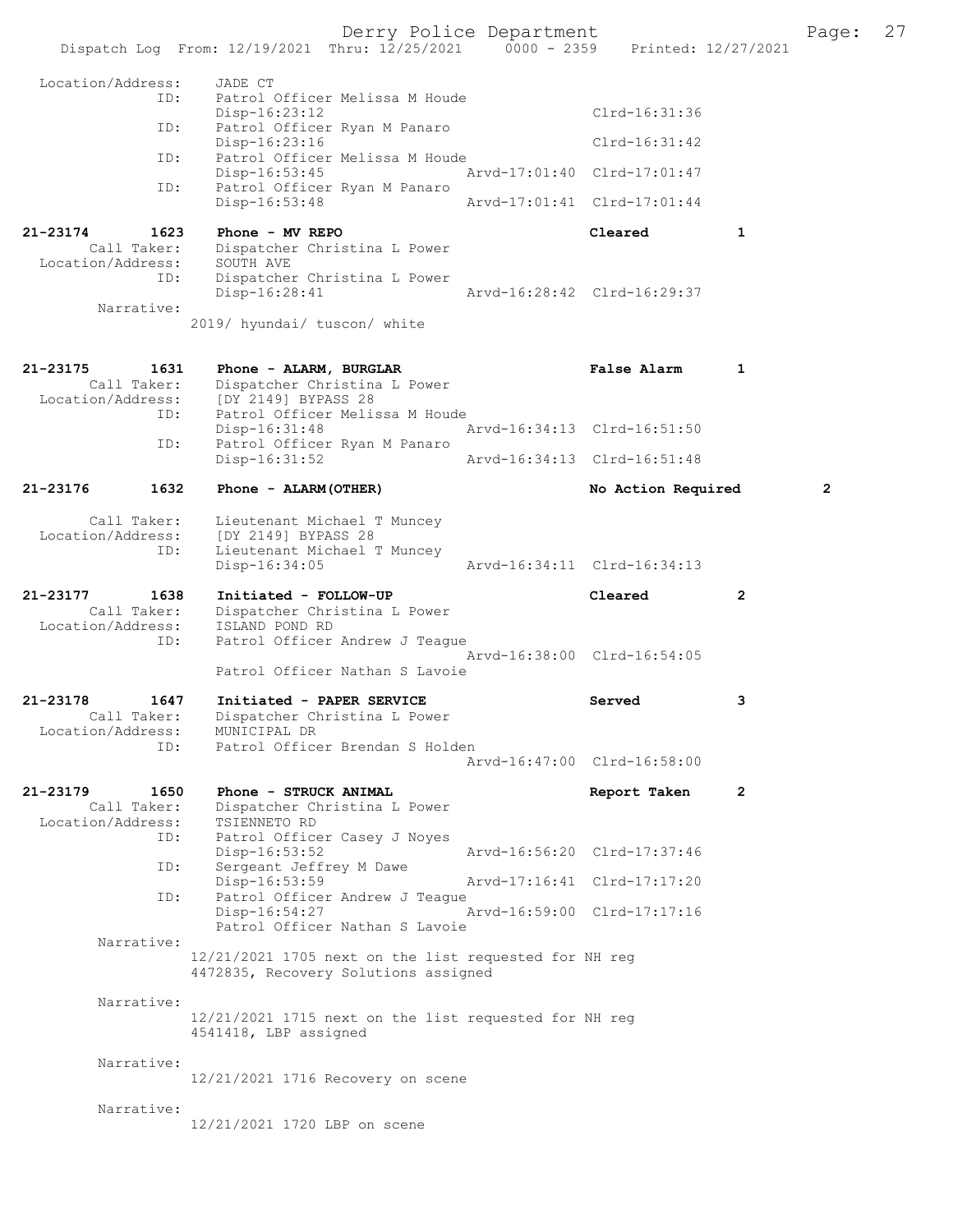Narrative:

Quinn and Hill VS deer

Refer To Accident: 21-639-AC

| 21-23180<br>1702           | Phone - WELFARE CHECK                                        | Services Rendered 2         |              |
|----------------------------|--------------------------------------------------------------|-----------------------------|--------------|
| Call Taker:                | Dispatcher Christina L Power                                 |                             |              |
| Location/Address:<br>ID:   | FAIRWAY DR<br>Patrol Officer Melissa M Houde                 |                             |              |
| ID:                        | $Disp-17:03:13$<br>Patrol Officer Ryan M Panaro              | Arvd-17:18:06 Clrd-17:58:19 |              |
|                            | Disp-17:03:15                                                | Arvd-17:18:07 Clrd-17:58:07 |              |
| Narrative:                 |                                                              |                             |              |
|                            | 12/21/2021 1731 DFD requested                                |                             |              |
| Narrative:                 |                                                              |                             |              |
|                            | 12/21/2021 1743 DFD cancelled                                |                             |              |
| Refer To Field Int:        | $21 - 4440 - FI$                                             |                             |              |
| 21-23181<br>1717           | Phone - DISABLED MV                                          | Assistance Rendered         | 3            |
| Call Taker:                | Dispatcher Christina L Power                                 |                             |              |
| Location/Address:          | KENDALL POND RD                                              |                             |              |
| ID:                        | Patrol Officer Andrew J Teague                               |                             |              |
|                            | $Disp-17:20:55$                                              | Arvd-17:28:12 Clrd-18:06:34 |              |
|                            | Patrol Officer Nathan S Lavoie                               |                             |              |
| 21-23182<br>1732           | Initiated - FOLLOW-UP                                        | Cleared                     | $\mathbf{2}$ |
| Call Taker:                | Dispatcher Christina L Power                                 |                             |              |
| Location/Address:          | ASHLEIGH DR                                                  |                             |              |
| ID:                        | Patrol Officer Collin Kennedy                                |                             |              |
|                            |                                                              | Arvd-17:32:00 Clrd-18:15:34 |              |
| 21-23183<br>1809           | Phone - SAFEKEEPING                                          |                             | 2            |
| Call Taker:                | Patrol Officer Robert Corwin                                 | Report Taken                |              |
| Location/Address:          | DERRY WAY                                                    |                             |              |
| ID:                        | Patrol Officer Andrew J Teague                               |                             |              |
|                            | Disp-18:32:29                                                | Arvd-18:32:32 Clrd-20:15:19 |              |
|                            | Patrol Officer Nathan S Lavoie                               |                             |              |
| Dispatched By:             | Dispatcher Christina L Power                                 |                             |              |
| Arrived By:                | Dispatcher Christina L Power                                 |                             |              |
| Cleared By:                | Dispatcher Christina L Power                                 |                             |              |
| ID:                        | Patrol Officer Collin Kennedy                                |                             |              |
|                            | Disp-18:44:07                                                | Arvd-18:44:08 Clrd-18:58:50 |              |
| Dispatched By:             | Dispatcher Christina L Power                                 |                             |              |
| Arrived By:<br>Cleared By: | Dispatcher Christina L Power<br>Dispatcher Christina L Power |                             |              |
| Refer To Incident:         | $21 - 2270 - OF$                                             |                             |              |
|                            |                                                              |                             |              |
| 21-23184<br>1814           | Phone - ANIMAL COMPLAINT                                     | Services Rendered 1         |              |
| Call Taker:                | Dispatcher Christina L Power                                 |                             |              |
| Location/Address:          | BEAVER RD                                                    |                             |              |
| ID:                        | Patrol Officer Melissa M Houde                               |                             |              |
|                            | Disp-18:16:52                                                | Arvd-18:17:40 Clrd-18:29:08 |              |
| Narrative:                 |                                                              |                             |              |
|                            | dog in a mv.                                                 |                             |              |
| Narrative:                 |                                                              |                             |              |
|                            | 12/21/2021 1829 owner was located and brought inside         |                             |              |
|                            |                                                              |                             |              |
|                            |                                                              |                             |              |
| $21 - 23185$<br>1815       | Initiated - MV CHECK                                         | SENT ON THEIR WAY 1         |              |
| Call Taker:                | Dispatcher Christina L Power                                 |                             |              |
| Location/Address:          | HUMPHREY RD                                                  |                             |              |
| ID:                        | Patrol Officer Collin Kennedy                                |                             |              |
|                            |                                                              | Arvd-18:15:00 Clrd-18:31:58 |              |
| 21-23186<br>1957           | Initiated - PAPER SERVICE                                    | Served                      | 3            |
| Call Taker:                | Dispatcher Christina L Power                                 |                             |              |
|                            |                                                              |                             |              |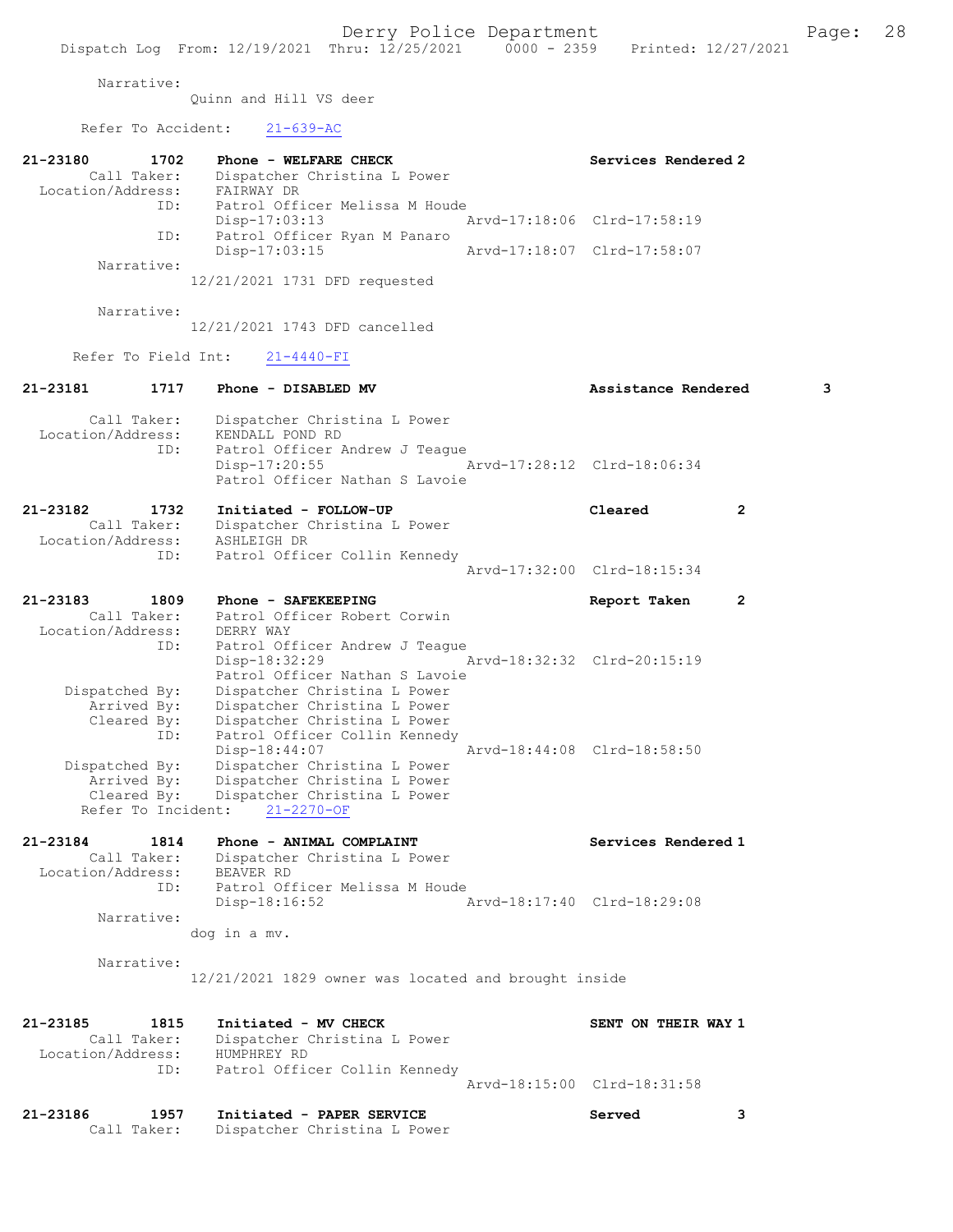Location/Address: MUNICIPAL DR ID: Patrol Officer Robert Corwin Arvd-19:57:00 Clrd-19:59:36 21-23187 2033 Phone - PAPER SERVICE Could Not Locate 3 Call Taker: Dispatcher Christina L Power<br>ion/Address: GULF RD Location/Address:<br>ID: Patrol Officer Collin Kennedy<br>Disp-20:33:55 Disp-20:33:55 Arvd-20:44:28 Clrd-20:51:53 ID: Patrol Officer Ryan M Panaro Disp-20:33:57 Arvd-20:44:28 Clrd-20:51:49<br>TD: Sergeant Jeffrey M Dawe Sergeant Jeffrey M Dawe<br>Disp-20:33:59 Disp-20:33:59 Arvd-20:44:29 Clrd-20:52:05 Refer To Citation: 21-23188 2043 Phone - DISTURBANCE 21-23188 2043 Phone - DISTURBANCE 21-23188 2043 Phone - Dispatcher Christina L Power Dispatcher Christina L Power<br>STEVEN AVE Location/Address: ID: Patrol Officer Andrew J Teague<br>Disp-20:44:23 Arvd-20:52:42 Clrd-22:06:45 Patrol Officer Nathan S Lavoie ID: Patrol Officer Melissa M Houde<br>Disp-20:44:26 Disp-20:44:26 Arvd-20:52:41 Clrd-22:38:08 ID: Sergeant Jeffrey M Dawe<br>Disp-20:57:36 Arvd-21:01:37 Clrd-21:54:01 ID: Patrol Officer Ryan M Panaro Disp-21:01:39 Arvd-21:01:40 Clrd-22:06:43 Narrative: between husband/wife Narrative: 12/21/2021 2139 one in custody for assault. Narrative: 12/21/2021 2147 transporting to hq's s/m 40487.6 Narrative: 12/21/2021 2154 off at hq's e/m 40490.3 Narrative: 12/21/2021 2321 released on \$1000 PR, court date 3/17/22 per BC Mencis Narrative: 12/21/2021 2322 Subject Info: Lina Dibenedetto 2 Steven Ave Derry, NH DOB:5/24/1976 Arrested Domestic Violence (assault) and Criminal Mischief Refer To P/C: 21-1224-AR 21-23189 2126 Initiated - MV STOP **Warning Issued 3**<br>Call Taker: Dispatcher Christina L Power Dispatcher Christina L Power<br>PINKERTON ST Location/Address: ID: Patrol Officer Collin Kennedy Arvd-21:26:00 Clrd-21:35:51 21-23190 2324 Phone - KEEP THE PEACE<br>Call Taker: Dispatcher Jonathon S Pickering<br>Call Taker: Dispatcher Jonathon S Pickering Dispatcher Jonathon S Pickering<br>STEVEN AVE Location/Address: ID: Patrol Officer Nikita Tomnyuk Disp-23:26:49 Arvd-23:30:42 Clrd-12/22/2021 @ 00:08:35 ID: Patrol Officer Collin Kennedy<br>Disp-23:26:50 Disp-23:26:50 Arvd-23:31:40 Clrd-12/22/2021 @ 00:08:34 ID: Sergeant Patrick H Dawson<br>Disp-23:31:42 Arvd-23:38:31 Clrd-12/22/2021 @ 00:08:36 Narrative: 12/21/2021 2330 232 transporting to Steven Ave s/m: 60790.3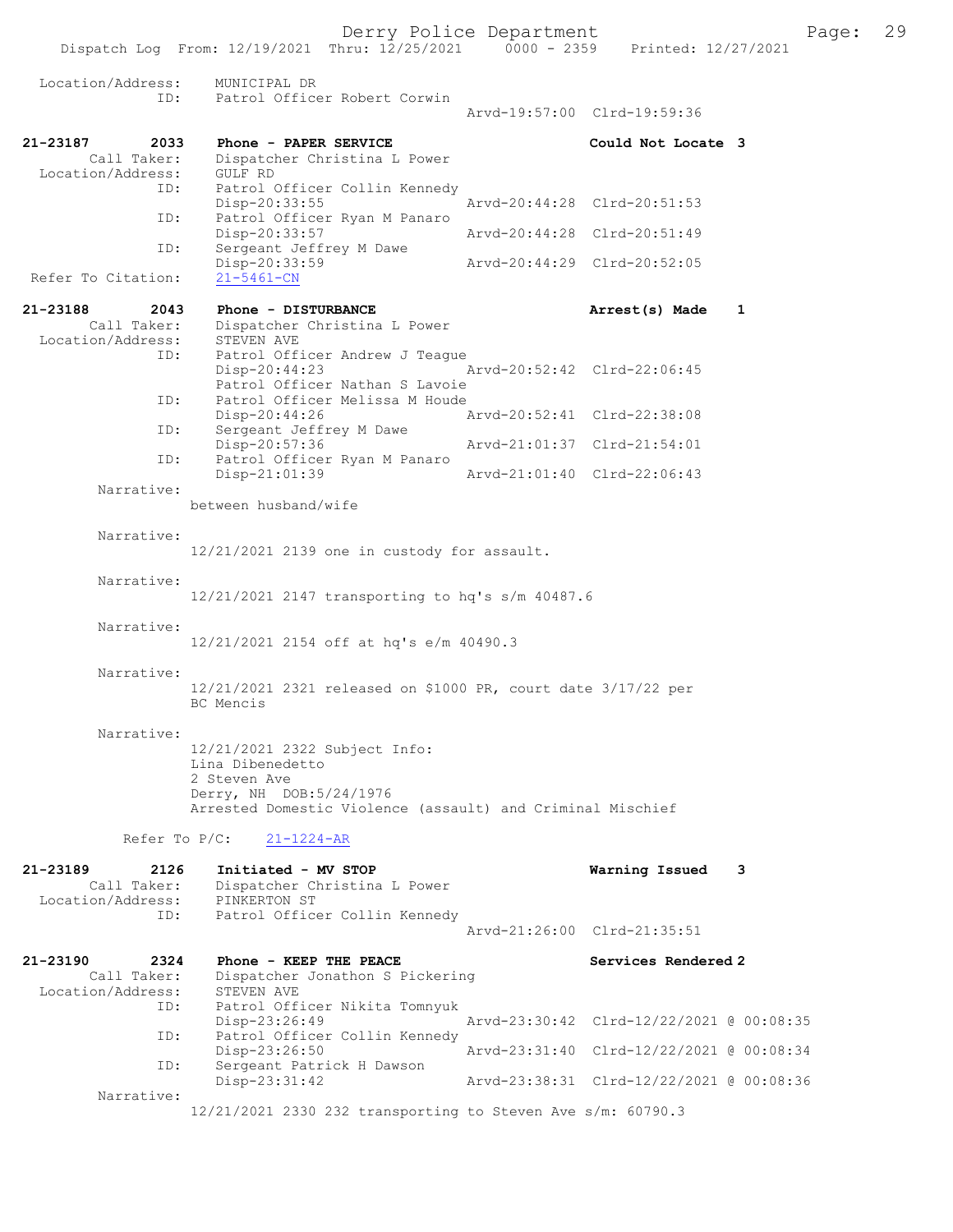Derry Police Department Fage: 30 Dispatch Log From: 12/19/2021 Thru: 12/25/2021 0000 - 2359 Printed: 12/27/2021 Narrative: 12/21/2021 2338 232 off on Steven Ave e/m: 60793.1 Narrative: 12/22/2021 0003 232 transporting subject to Speedway s/m: 60793.1 Narrative: 12/22/2021 0006 off at Speedway e/m: 60794.3 Refer To Field Int: 21-4483-FI 21-23191 2332 Initiated - PROPERTY CHECK Services Rendered 2 Call Taker: Dispatcher Jonathon S Pickering Location/Address: ROLLINS ST ID: Patrol Officer Michael Carnazzo Arvd-23:32:00 Clrd-23:32:22 21-23192 2336 Initiated - MV STOP Warning Issued 3 Call Taker: Dispatcher Jonathon S Pickering Location/Address: FOLSOM RD ID: Patrol Officer Jack Stafford Arvd-23:36:00 Clrd-23:43:13 Refer To Citation: 21-5462-CN 21-23193 2356 Initiated - PROPERTY CHECK Services Rendered 2 Call Taker: Dispatcher Jonathon S Pickering Location/Address: PIERCE AVE ID: Patrol Officer Michael Carnazzo Arvd-23:56:00 Clrd-23:56:53 For Date: 12/22/2021 - Wednesday 21-23194 0000 Initiated - MV CHECK Vehicle checked 1 Call Taker: Dispatcher Jonathon S Pickering Location/Address: [DY 933] CRYSTAL AVE ID: Patrol Officer Michael Carnazzo Arvd-00:00:00 Clrd-00:02:20 21-23195 0007 Initiated - MV CHECK Vehicle checked 1 Call Taker: Dispatcher Jonathon S Pickering Location/Address: BIRCH ST ID: Patrol Officer Michael Carnazzo Arvd-00:07:00 Clrd-00:10:04 21-23196 0016 Initiated - PROPERTY CHECK Services Rendered 2 Call Taker: Dispatcher Jonathon S Pickering Location/Address: HUMPHREY RD ID: Patrol Officer Nikita Tomnyuk Arvd-00:16:00 Clrd-00:16:43 21-23197 0024 Initiated - MV STOP Warning Issued 3 Call Taker: Patrol Officer Robert Corwin Location/Address: KENDALL POND RD ID: Patrol Officer Michael Carnazzo Arvd-00:24:00 Clrd-00:30:59 Cleared By: Dispatcher Jonathon S Pickering Refer To Citation: 21-5463-CN 21-23198 0025 Phone - SUSPICIOUS ACTIVITY Services Rendered 2 1 Call Taker: Dispatcher Jonathon S Pickering Location/Address: STORER CT ID: Patrol Officer Collin Kennedy Disp-00:26:18 Arvd-00:30:53 Clrd-00:43:20 ID: Sergeant Patrick H Dawson Disp-00:28:41 Arvd-00:28:42 Clrd-00:43:21<br>ID: Patrol Officer Jack Stafford Patrol Officer Jack Stafford Disp-00:30:57 Arvd-00:30:58 Clrd-00:43:16 ID: Patrol Officer Michael Carnazzo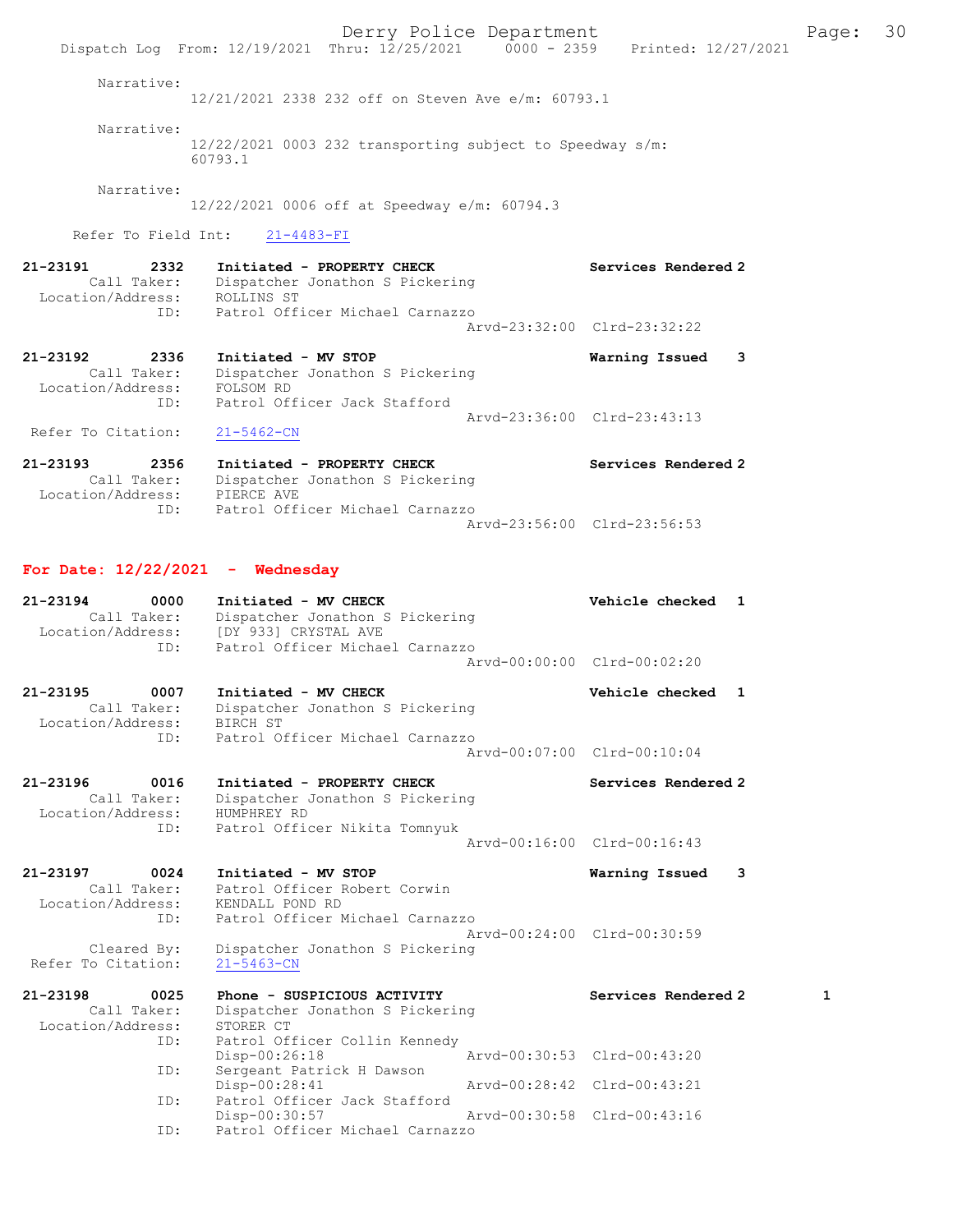Derry Police Department Fage: 31 Dispatch Log From: 12/19/2021 Thru: 12/25/2021 0000 - 2359 Printed: 12/27/2021 Disp-00:33:29 Arvd-00:33:30 Clrd-00:43:19 ID: Patrol Officer Nikita Tomnyuk Disp-00:43:16 Clrd-00:43:18 Narrative: 12/22/2021 0031 off with two subjects 21-23199 0238 Initiated - Parking Enforcement Parking Ticket Issued 1 Call Taker: Dispatcher Jonathon S Pickering Location/Address: HIGHLAND AVE ID: Patrol Officer Nikita Tomnyuk Arvd-02:38:00 Clrd-02:39:30 21-23200 0325 Initiated - DEPARTMENT INFO Services Rendered 3 Call Taker: Dispatcher Jonathon S Pickering Location/Address: [DY 2] MUNICIPAL DR ID: Dispatcher Jonathon S Pickering Arvd-03:25:00 Clrd-03:25:46 Narrative: 12/22/2021 0325 DPW notified of icy road conditions 21-23201 0714 Initiated - FOLLOW-UP No Action Required 2 Call Taker: Dispatcher Jess W Arcand<br>Location/Address: MUNICIPAL DR ess: MUNICIPAL DR<br>ID: Patrol Office Patrol Officer Sara R Joyce Arvd-07:14:00 Clrd-07:53:47 21-23202 0729 Initiated - FOLLOW-UP No Action Required 2 Call Taker: Dispatcher Jess W Arcand Location/Address: MUNICIPAL DR ID: Patrol Officer Cody Johnson Arvd-07:29:00 Clrd-09:15:29 21-23203 0753 Phone - ERRATIC OPERATION Services Rendered 2 Call Taker: Dispatcher Jess W Arcand Location/Address: MANCHESTER RD<br>ID: Patrol Officer Patrol Officer Sara R Joyce Disp-07:53:57 Clrd-07:57:51 ID: Patrol Officer Brian J Landry<br>Disp-07:55:14 Disp-07:55:14 Arvd-07:55:16 Clrd-08:02:25<br>ID: Patrol Officer Timothy J Underhill Patrol Officer Timothy J Underhill<br>Disp-07:55:48 Arvd Arvd-07:57:54 Clrd-08:01:21 Narrative: 12/22/2021 0756 702 STOPPING NH 5040300 ON N MAIN 21-23204 0839 Phone - ALARM, BURGLAR False Alarm 1 Call Taker: Dispatcher Jess W Arcand<br>Location/Address: [DY 3370] LINLEW DR [DY 3370] LINLEW DR ID: Patrol Officer Sara R Joyce Disp-08:40:12 Arvd-08:43:58 Clrd-08:48:16<br>ID: Patrol Officer Blake A Martineau Patrol Officer Blake A Martineau<br>Disp-08:40:15 Art Disp-08:40:15 Arvd-08:43:57 Clrd-08:48:14 Refer To Field Int: 21-4450-FI 21-23205 0853 Initiated - FOLLOW-UP No Action Required 2 Call Taker: Dispatcher Jess W Arcand Location/Address: MUNICIPAL DR ID: Patrol Officer Sara R Joyce Arvd-08:53:00 Clrd-09:00:26 21-23206 0857 Initiated - Child Advocacy Center No Action Required 3 Call Taker: Dispatcher Jess W Arcand Location/Address: BIRCH ST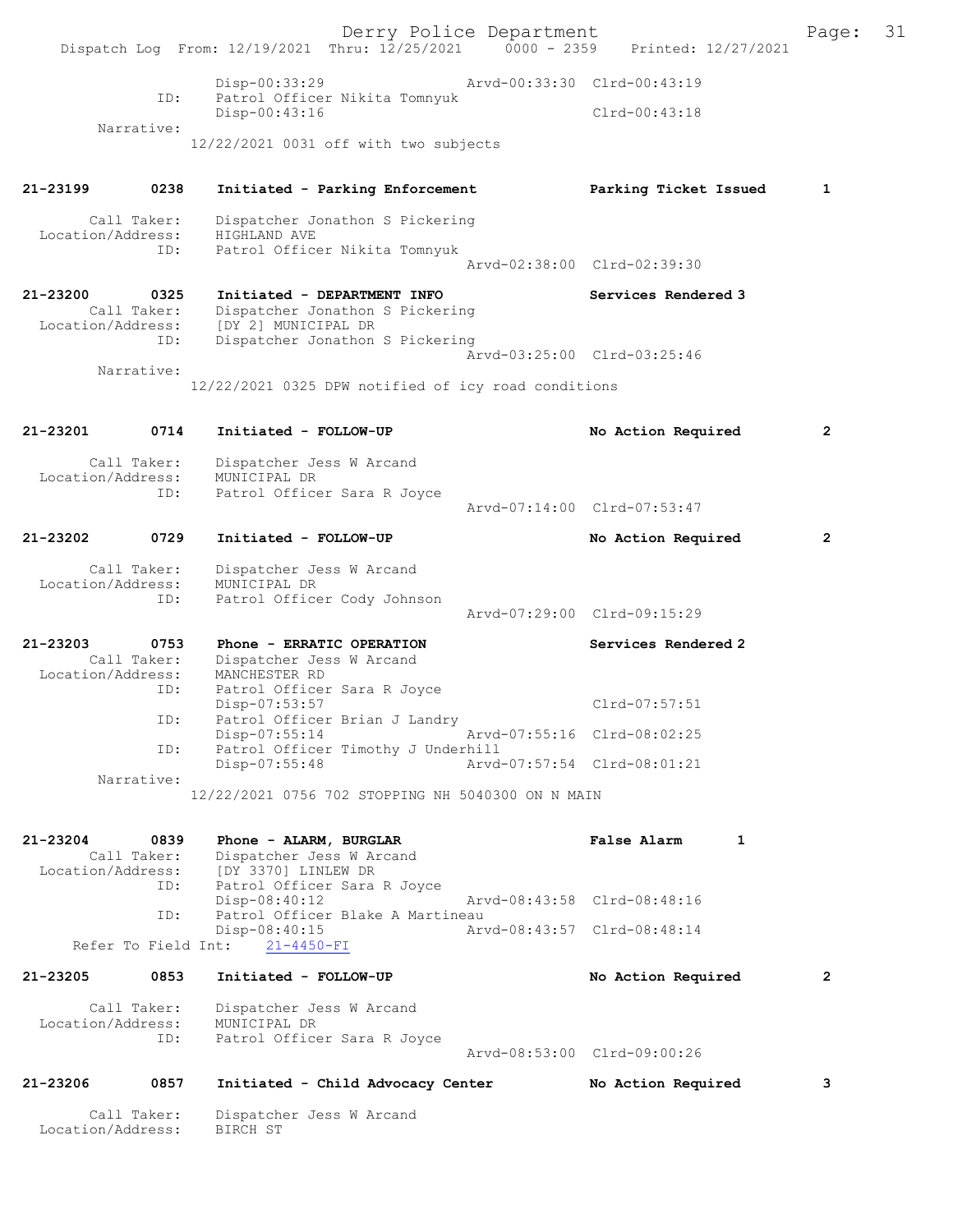Derry Police Department Form Page: 32 Dispatch Log From: 12/19/2021 Thru: 12/25/2021 0000 - 2359 Printed: 12/27/2021 ID: Detective Peter A Houlis Arvd-08:57:00 Clrd-12:04:36 21-23207 0900 Phone - MV CHECK Vehicle checked 1 Call Taker: Dispatcher Jess W Arcand Location/Address: MANCHESTER RD<br>ID: Patrol Officer Patrol Officer Sara R Joyce<br>Disp-09:00:51 Disp-09:00:51 Arvd-09:05:44 Clrd-09:13:28<br>The Patrol Officer Blake A Martineau Patrol Officer Blake A Martineau Disp-09:00:55 Clrd-09:07:26 21-23208 0915 Initiated - FOLLOW-UP No Action Required 2 Call Taker: Dispatcher Jess W Arcand Location/Address: PEABODY RD ID: Patrol Officer Cody Johnson Arvd-09:15:00 Clrd-09:34:53 21-23209 0917 Initiated - FOLLOW-UP No Action Required 2 Call Taker: Dispatcher Jess W Arcand Location/Address: MANNING ST ID: Patrol Officer Sara R Joyce Arvd-09:17:00 Clrd-09:22:34 21-23210 0924 Phone - DISABLED MV Vehicle Towed 3 Call Taker: Dispatcher Jess W Arcand -23210 --<br>Call Taker: Dispatcuer<br>Location/Address: N MAIN ST ID: Patrol Officer Sara R Joyce<br>Disp-09:25:13 Disp-09:25:13 Arvd-09:25:17 Clrd-10:30:56 ID: Patrol Officer Timothy J Underhill Disp-09:26:51 <br>ID: Lieutenant Michael T Muncey <br>D: Lieutenant Michael T Muncey Lieutenant Michael T Muncey<br>Disp-09:26:58 Disp-09:26:58 Arvd-09:27:00 Clrd-09:39:06 Narrative: 12/22/2021 0933 AAA NOTIFIED AND RESPONDING Narrative: 12/22/2021 1013 AAA CANCELLED. NEXT ON LIST BIRCH ST COLLISION NOTIFIED AND RESPONDING Narrative: 12/22/2021 1023 BIRCH ST ON SCENE Refer To Field Int: 21-4452-FI 21-23211 0948 Initiated - PAPER SERVICE Services Rendered 3 Call Taker: Dispatcher Jess W Arcand Location/Address: MANNING ST ID: Patrol Officer Blake A Martineau Arvd-09:48:00 Clrd-09:59:59 21-23212 1016 Phone - KEEP THE PEACE No. 2016 Services Rendered 2 Call Taker: Dispatcher Jess W Arcand Location/Address: STEVEN AVE ID: Patrol Officer Brendan S Holden Disp-10:17:02 Arvd-10:25:34 Clrd-10:57:49 21-23213 1102 Phone - MV ACCIDENT Report Taken 1 Call Taker: Dispatcher Jess W Arcand Call Taker: Interaction:<br>Location/Address: E BROADWAY<br>ID: Patrol Off Patrol Officer Blake A Martineau Disp-11:02:47 Arvd-11:08:38 Clrd-11:32:06 Narrative: 12/22/2021 1327 REPORTABLE. GONZALEZ VS TODT Refer To Incident:  $\frac{21-2271-OF}{21-640-AC}$ Refer To Accident:

21-23214 1108 Initiated - FOLLOW-UP No Action Required 2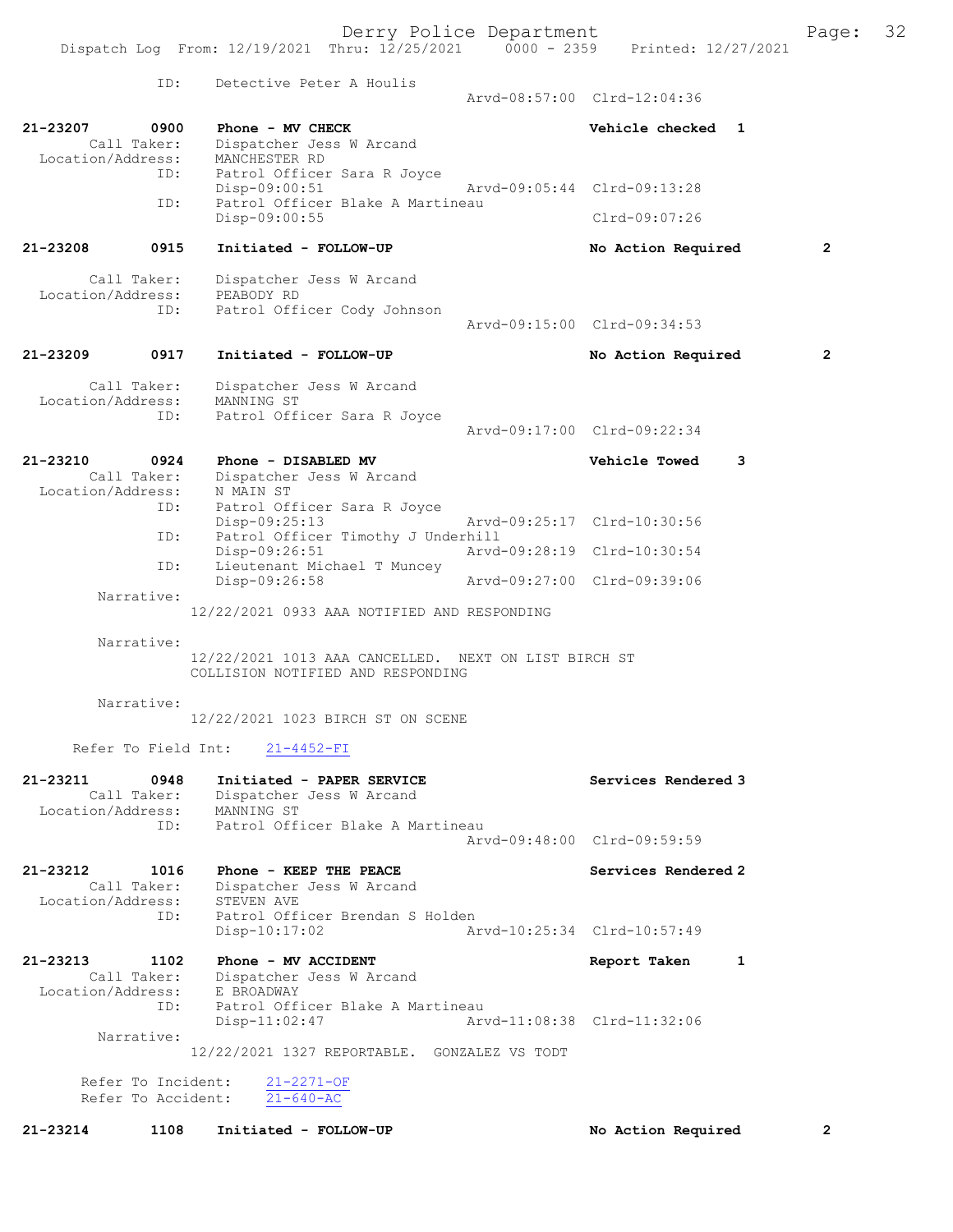|                               |                            | Dispatch Log From: 12/19/2021 Thru: 12/25/2021 0000 - 2359 Printed: 12/27/2021                             | Derry Police Department |                             |                | Page:          | 33 |
|-------------------------------|----------------------------|------------------------------------------------------------------------------------------------------------|-------------------------|-----------------------------|----------------|----------------|----|
| Location/Address:             | Call Taker:<br>ID:         | Dispatcher Jess W Arcand<br>MUNICIPAL DR<br>Patrol Officer Timothy J Underhill                             |                         | Arvd-11:08:00 Clrd-11:29:22 |                |                |    |
| 21-23215                      | 1123<br>Call Taker:        | Phone - SUSPICIOUS ACTIVITY<br>Dispatcher Jess W Arcand<br>Location/Address: COLONY BROOK LN               |                         | Services Rendered 2         |                |                |    |
|                               | ID:<br>Refer To Field Int: | Patrol Officer Timothy J Underhill<br>$Disp-11:29:31$<br>21-4489-FI                                        |                         | Arvd-11:39:30 Clrd-11:54:48 |                |                |    |
| 21-23216                      | 1132                       | Initiated - FOLLOW-UP                                                                                      |                         | No Action Required          |                | $\overline{2}$ |    |
| Location/Address:             | Call Taker:<br>ID:         | Dispatcher Jess W Arcand<br>E BROADWAY<br>Patrol Officer Blake A Martineau                                 |                         | Arvd-11:32:00 Clrd-12:11:08 |                |                |    |
| 21-23217<br>Location/Address: | 1210<br>Call Taker:        | Initiated - FOLLOW-UP<br>Dispatcher Jess W Arcand<br>MUNICIPAL DR                                          |                         | Cleared                     | $\overline{2}$ |                |    |
|                               | ID:                        | Patrol Officer Cody Johnson                                                                                |                         | Arvd-12:10:00 Clrd-12:53:21 |                |                |    |
| 21-23218<br>Location/Address: | 1217<br>Call Taker:<br>ID: | Initiated - FOLLOW-UP<br>Dispatcher Jess W Arcand<br>E BROADWAY<br>Patrol Officer Blake A Martineau        |                         | Cleared                     | $\overline{2}$ |                |    |
|                               |                            |                                                                                                            |                         | Arvd-12:17:00 Clrd-12:40:55 |                |                |    |
| 21-23219<br>Location/Address: | 1217<br>Call Taker:<br>ID: | Walk-In - FOUND/LOST PROPERTY<br>Dispatcher Jess W Arcand<br>MUNICIPAL DR<br>Patrol Officer Scott M Beegan |                         | Services Rendered 3         |                |                |    |
|                               | Narrative:                 | $Disp-12:18:26$<br>12/22/2021 1223 ONE PLATE LOST                                                          |                         | Arvd-12:18:28 Clrd-12:22:56 |                |                |    |
|                               | Refer To Field Int:        | $21 - 4447 - FI$                                                                                           |                         |                             |                |                |    |
| 21-23220                      | 1224                       | Initiated - FOLLOW-UP                                                                                      |                         | No Action Required          |                | $\overline{2}$ |    |
| Location/Address:             | Call Taker:                | Dispatcher Jess W Arcand<br>MUNICIPAL DR                                                                   |                         |                             |                |                |    |

Arvd-12:24:00 Clrd-13:12:30

| 21-23221                           | 1258<br>Call Taker:<br>ID: | Initiated - FOLLOW-UP<br>Dispatcher Jess W Arcand<br>Location/Address: [DY 2] MUNICIPAL DR<br>Patrol Officer Brendan S Holden |                             | Cleared                     | 2 |
|------------------------------------|----------------------------|-------------------------------------------------------------------------------------------------------------------------------|-----------------------------|-----------------------------|---|
|                                    |                            |                                                                                                                               |                             | Arvd-12:58:00 Clrd-13:08:51 |   |
| 21-23222 1335<br>Location/Address: | Call Taker:<br>ID:         | Phone - ERRATIC OPERATION<br>Dispatcher Jess W Arcand<br>PINKERTON ST + TSIENNETO RD<br>Patrol Officer Sara R Joyce           |                             | Could Not Locate 2          |   |
|                                    |                            | $Disp-13:35:42$                                                                                                               |                             | Arvd-13:36:24 Clrd-13:40:49 |   |
| 21-23223<br>Location/Address:      | 1336<br>Call Taker:        | Phone - VANDALISM<br>Dispatcher Jess W Arcand<br>WALL ST                                                                      |                             | Report Taken                | 3 |
|                                    | ID:                        | Patrol Officer Blake A Martineau<br>$Disp-14:01:47$<br>Refer To Incident: 21-2273-OF                                          | Arvd-14:09:30 Clrd-14:43:39 |                             |   |

ID: Patrol Officer Sara R Joyce

21-23224 1340 Phone - WELFARE CHECK Report Taken 2 Call Taker: Patrol Officer Scott M Beegan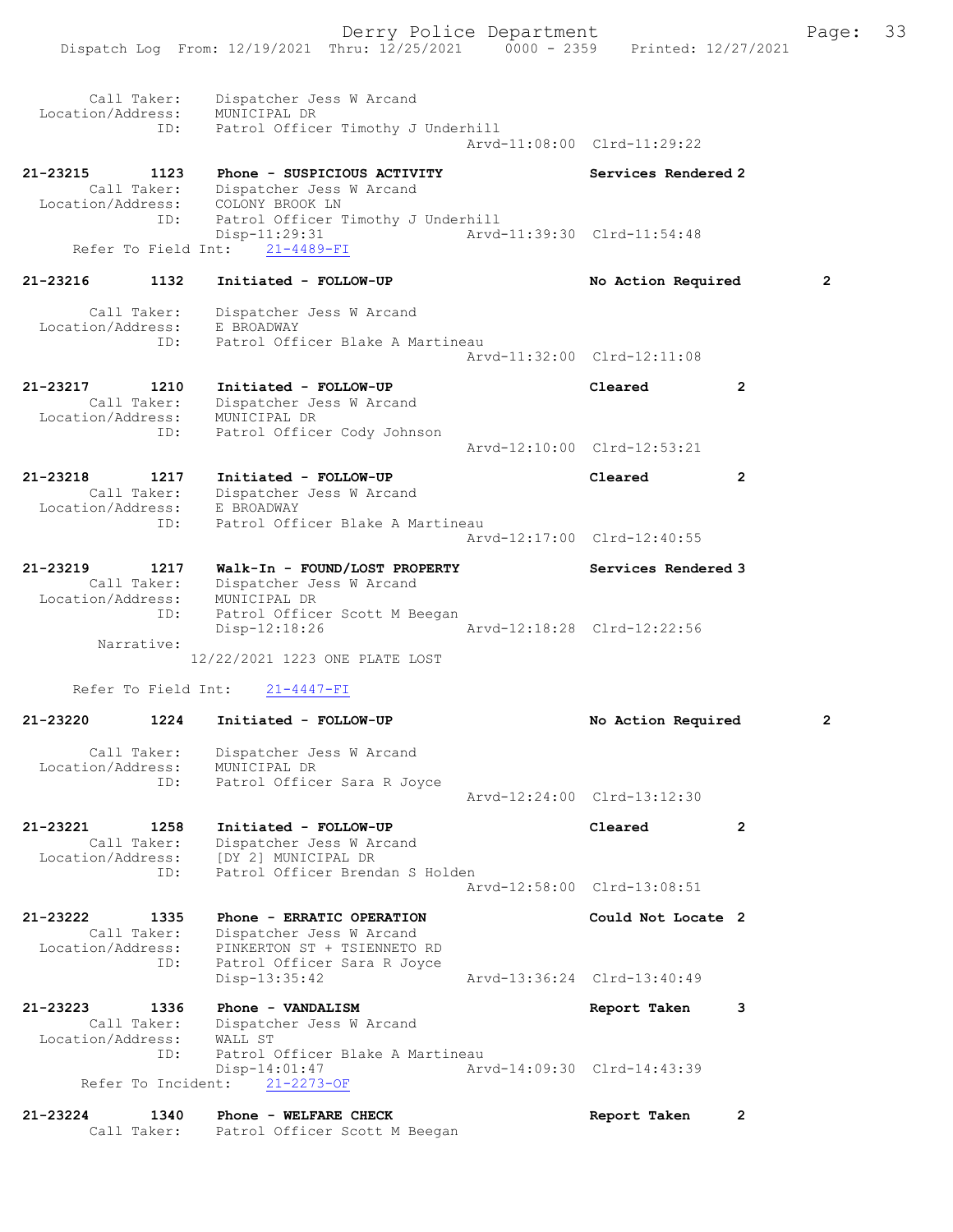Derry Police Department Fage: 34 Dispatch Log From: 12/19/2021 Thru: 12/25/2021 0000 - 2359 Printed: 12/27/2021 Location/Address: [DY 2] MUNICIPAL DR ID: Patrol Officer Scott M Beegan Disp-13:41:10 <br>Cleared By: Dispatcher Jess W Arcand Arvd-13:41:12 Clrd-14:43:50 Dispatcher Jess W Arcand Refer To Incident: 21-2272-OF 21-23225 1347 Initiated - MV STOP Warning Issued 3 Call Taker: Dispatcher Jess W Arcand Location/Address: TSIENNETO RD ID: Patrol Officer Sara R Joyce Arvd-13:47:00 Clrd-13:51:21 Refer To Citation: 21-5465-CN 21-23226 1359 Initiated - MV STOP Summons Issued 3 Call Taker: Dispatcher Jess W Arcand<br>Companion/Address: KENDALL POND RD Location/Address: ID: Patrol Officer Cody Johnson Arvd-13:59:00 Clrd-14:11:17 ID: Patrol Officer Timothy J Underhill<br>Disp-13:59:54 Arvd- Disp-13:59:54 Arvd-13:59:55 Clrd-14:11:19 Refer To Citation: 21-816-004021 21-23227 1402 Initiated - MV STOP Warning Issued 3 Call Taker: Dispatcher Jess W Arcand Location/Address: TSIENNETO RD ID: Patrol Officer Sara R Joyce Arvd-14:02:00 Clrd-14:06:19 Refer To Citation: 21-5466-CN 21-23228 1418 Walk-In - SEXUAL OFFENDER REGISTRATION Services Rendered 1 Call Taker: Dispatcher Jess W Arcand Location/Address: MUNICIPAL DR ID: Detective Victoria M Kidd Disp-14:19:15 Arvd-14:19:17 Clrd-14:19:18 21-23229 1430 Initiated - MV STOP No Action Required 3 Call Taker: Dispatcher Jess W Arcand Location/Address: SOUTH AVE ID: Patrol Officer Cody Johnson Arvd-14:30:00 Clrd-14:31:12<br>Cleared By: Patrol Officer Cody Johnson Patrol Officer Cody Johnson 21-23230 1528 Phone - PROPERTY CHECK Services Rendered 2 Call Taker: Dispatcher Christina L Power Location/Address: [DY 2419] MANCHESTER RD ID: Patrol Officer Michael P Accorto<br>Disp-15:30:23 Arv Disp-15:30:23 Arvd-15:30:34 Clrd-15:43:14 Patrol Officer Joshua W Morse ID: Patrol Officer Andrew J Teague<br>
Disp-15:30:25 Disp-15:30:25 Arvd-15:40:36 Clrd-15:43:12 Patrol Officer Nathan S Lavoie<br>TD: Sergeant Jeffrey M Dawe Sergeant Jeffrey M Dawe<br>Disp-15:30:26 Disp-15:30:26 Arvd-15:31:18 Clrd-15:43:10 Narrative: no issues upon checking Refer To Field Int: 21-4451-FI 21-23231 1547 Initiated - FOLLOW-UP Cleared 2 Call Taker: Dispatcher Christina L Power Location/Address: ASHLEIGH DR ID: Sergeant Jeffrey M Dawe Arvd-15:47:00 Clrd-15:53:15 21-23232 1554 Initiated - MV STOP Warning Issued 3 Call Taker: Dispatcher Christina L Power<br>ation/Address: CRYSTAL AVE Location/Address:<br>ID: Patrol Officer Andrew J Teague Arvd-15:54:00 Clrd-16:02:37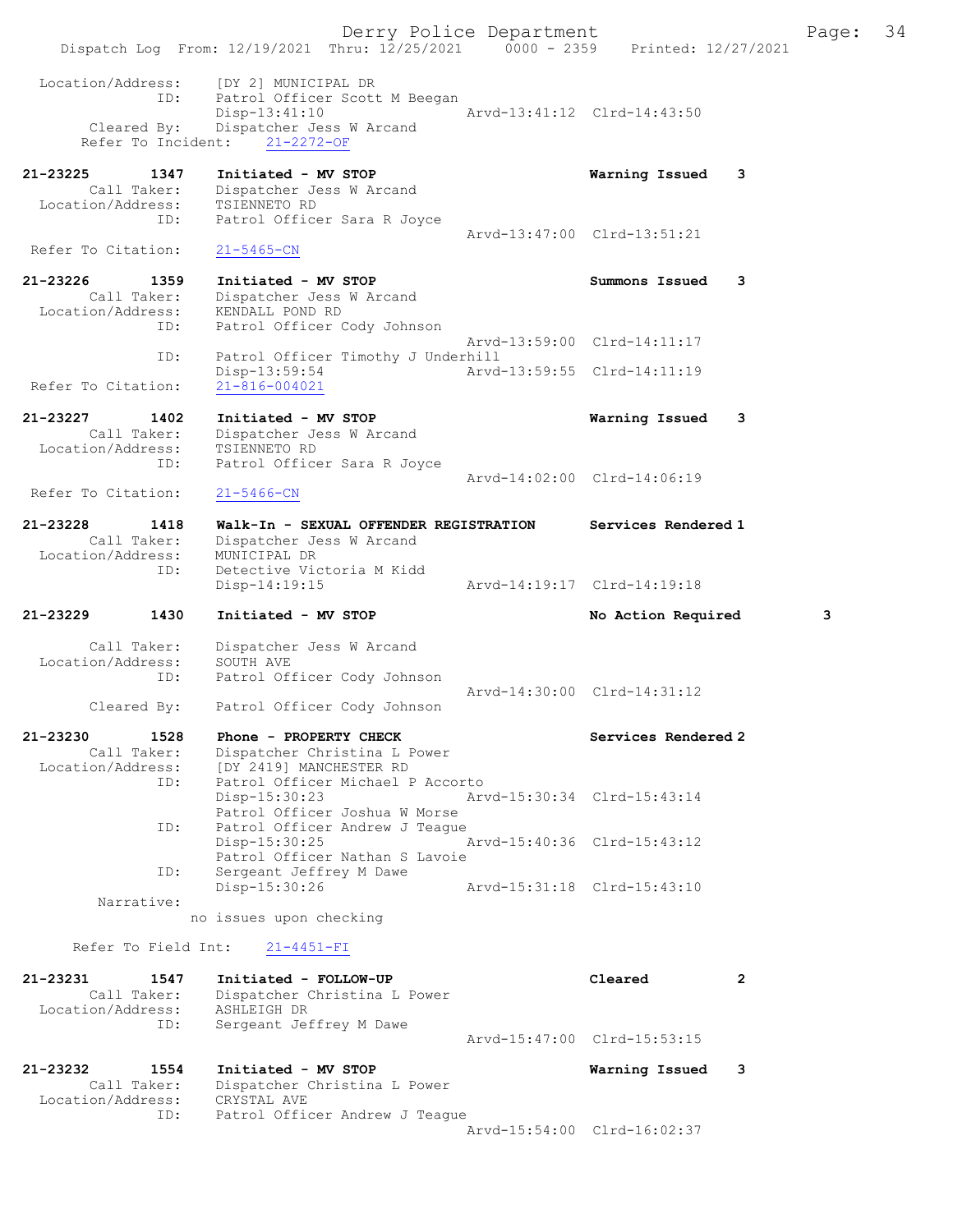Dispatch Log From: 12/19/2021 Thru: 12/25/2021 0000 - 2359 Printed: 12/27/2021 Patrol Officer Nathan S Lavoie<br>21-5470-CN Refer To Citation: 21-23233 1632 Phone - ASSIST CITIZEN ADVICE GIVEN 3 Call Taker: Dispatcher Christina L Power Location/Address: LAWRENCE RD ID: Patrol Officer Michael P Accorto Disp-16:33:42 Arvd-16:40:08 Clrd-16:56:34 Patrol Officer Joshua W Morse Narrative: resident having dementia issues. Refer To Field Int: 21-4467-FI 21-23234 1642 Phone - ASSIST CITIZEN ADVICE GIVEN 3 Call Taker: Dispatcher Christina L Power Location/Address: ROLLINS ST ID: Patrol Officer Michael Carnazzo Disp-16:43:44 Arvd-16:56:09 Clrd-16:56:28 21-23235 1710 Phone - ERRATIC OPERATION Could Not Locate 2 Call Taker: Dispatcher Christina L Power Location/Address: RT 28 ID: Patrol Officer Brendan S Holden Disp-17:24:31 Arvd-17:24:32 Clrd-17:24:34 21-23236 1733 Initiated - MV STOP Warning Issued 3 Call Taker: Dispatcher Christina L Power Location/Address: BIRCH ST ID: Patrol Officer Michael Carnazzo Arvd-17:33:00 Clrd-17:44:31 Cleared By: Patrol Officer Jeffrey R Pike Refer To Citation: 21-5471-CN 21-23237 1804 Phone - ROAD HAZARD Gone on Arrival 2 Call Taker: Patrol Officer Jeffrey R Pike Location/Address: CHESTER RD ID: Patrol Officer Brendan S Holden Disp-18:04:46 Arvd-18:06:56 Clrd-18:10:50 Arrived By: Dispatcher Christina L Power Cleared By: Dispatcher Christina L Power Narrative: REPORT OF A BOX IN THE ROAD 21-23238 1808 Initiated - MV STOP Warning Issued 3 Call Taker: Dispatcher Christina L Power Location/Address: BIRCH ST ID: Patrol Officer Michael Carnazzo Arvd-18:08:00 Clrd-18:13:47 Refer To Citation: 21-5472-CN 21-23239 1808 Initiated - MV STOP ADVICE GIVEN 3 Call Taker: Dispatcher Christina L Power Location/Address: WINDHAM RD + WILLOW ST Patrol Officer Michael P Accorto Arvd-18:08:00 Clrd-18:13:56 Patrol Officer Joshua W Morse Refer To Citation: 21-5473-CN 21-23240 1817 Phone - ASSIST OTHER AGENCY Assistance Rendered 3 Call Taker: Patrol Officer Jeffrey R Pike Location/Address: BRISTOL CT ID: Patrol Officer Brendan S Holden<br>Disp-18:17:25 Am Disp-18:17:25 Arvd-18:22:22 Clrd-18:29:18 Arrived By: Dispatcher Christina L Power Cleared By: Dispatcher Christina L Power

21-23241 1817 Initiated - MV STOP Warning Issued 3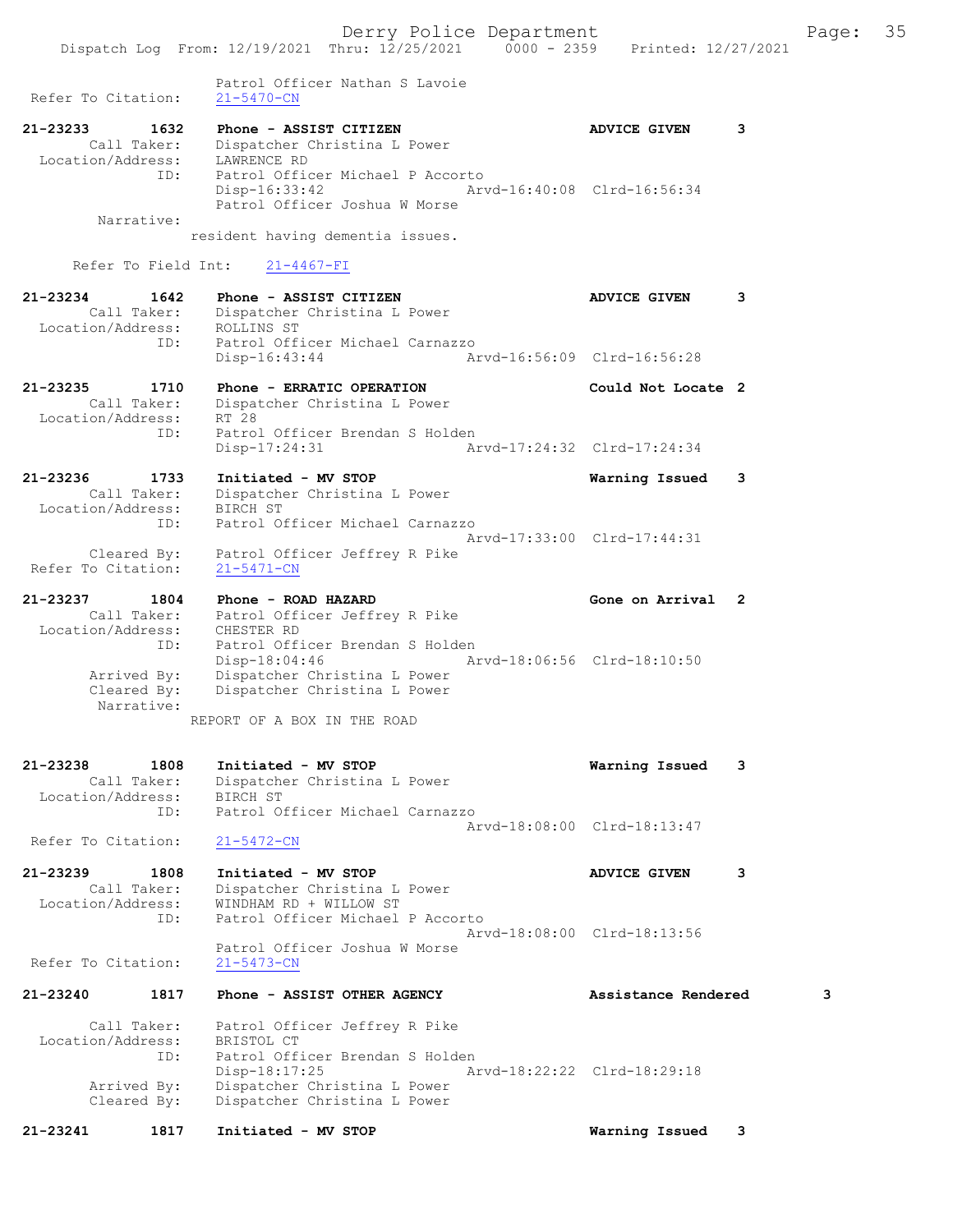Derry Police Department Fage: 36 Dispatch Log From: 12/19/2021 Thru: 12/25/2021 0000 - 2359 Printed: 12/27/2021 Call Taker: Dispatcher Christina L Power Location/Address: BIRCH ST ID: Patrol Officer Michael Carnazzo Arvd-18:17:00 Clrd-18:28:28 Refer To Citation: 21-5474-CN 21-23242 1822 Initiated - FOLLOW-UP Cleared 2 Call Taker: Dispatcher Christina L Power Location/Address: MUNICIPAL DR ID: Patrol Officer Andrew J Teague Arvd-18:22:00 Clrd-20:25:20 Patrol Officer Nathan S Lavoie 21-23243 1836 Initiated - MV STOP Warning Issued 3 Call Taker: Dispatcher Christina L Power Location/Address: BIRCH ST ID: Patrol Officer Michael Carnazzo Arvd-18:36:00 Clrd-18:42:49 Cleared By: Patrol Officer Jeffrey R Pike Refer To Citation: 21-5475-CN 21-23244 2020 Phone - WELFARE CHECK COULD Could Not Locate 2 Call Taker: Dispatcher Christina L Power Location/Address: KRISTIN DR ID: Patrol Officer Michael Carnazzo Disp-20:26:01 Arvd-20:46:39 Clrd-20:56:25 Cleared By: Patrol Officer Jeffrey R Pike ID: Patrol Officer Andrew J Teague Disp-20:26:03 Arvd-20:46:40 Clrd-20:56:24 Patrol Officer Nathan S Lavoie Cleared By: Patrol Officer Jeffrey R Pike Refer To Field Int: 21-4454-FI 21-23245 2117 Initiated - MV STOP Warning Issued 3 Call Taker: Dispatcher Christina L Power Location/Address: CHESTER RD ID: Patrol Officer Michael P Accorto Arvd-21:17:00 Clrd-21:25:01 Patrol Officer Joshua W Morse Cleared By: Patrol Officer Jeffrey R Pike Refer To Citation: 21-5476-CN 21-23246 2137 Initiated - MV STOP Warning Issued 3 Call Taker: Dispatcher Christina L Power Location/Address: FOLSOM RD ID: Patrol Officer Michael P Accorto Arvd-21:37:00 Clrd-21:47:07 Patrol Officer Joshua W Morse Refer To Citation: 21-5477-CN 21-23247 2155 Initiated - MV CHECK Vehicle checked 1 Call Taker: Dispatcher Christina L Power Location/Address: FORDWAY ST ID: Patrol Officer Michael Carnazzo Arvd-21:55:00 Clrd-22:00:03 21-23248 2210 Initiated - MV STOP Warning Issued 3 Call Taker: Dispatcher Christina L Power Location/Address: W BROADWAY ID: Patrol Officer Michael Carnazzo Arvd-22:10:00 Clrd-22:18:43 Refer To Citation: 21-5478-CN 21-23249 2222 Initiated - MV STOP Warning Issued 3 Call Taker: Dispatcher Christina L Power Location/Address: W BROADWAY ID: Patrol Officer Michael P Accorto Arvd-22:22:00 Clrd-22:27:34 Patrol Officer Joshua W Morse Refer To Citation: 21-5479-CN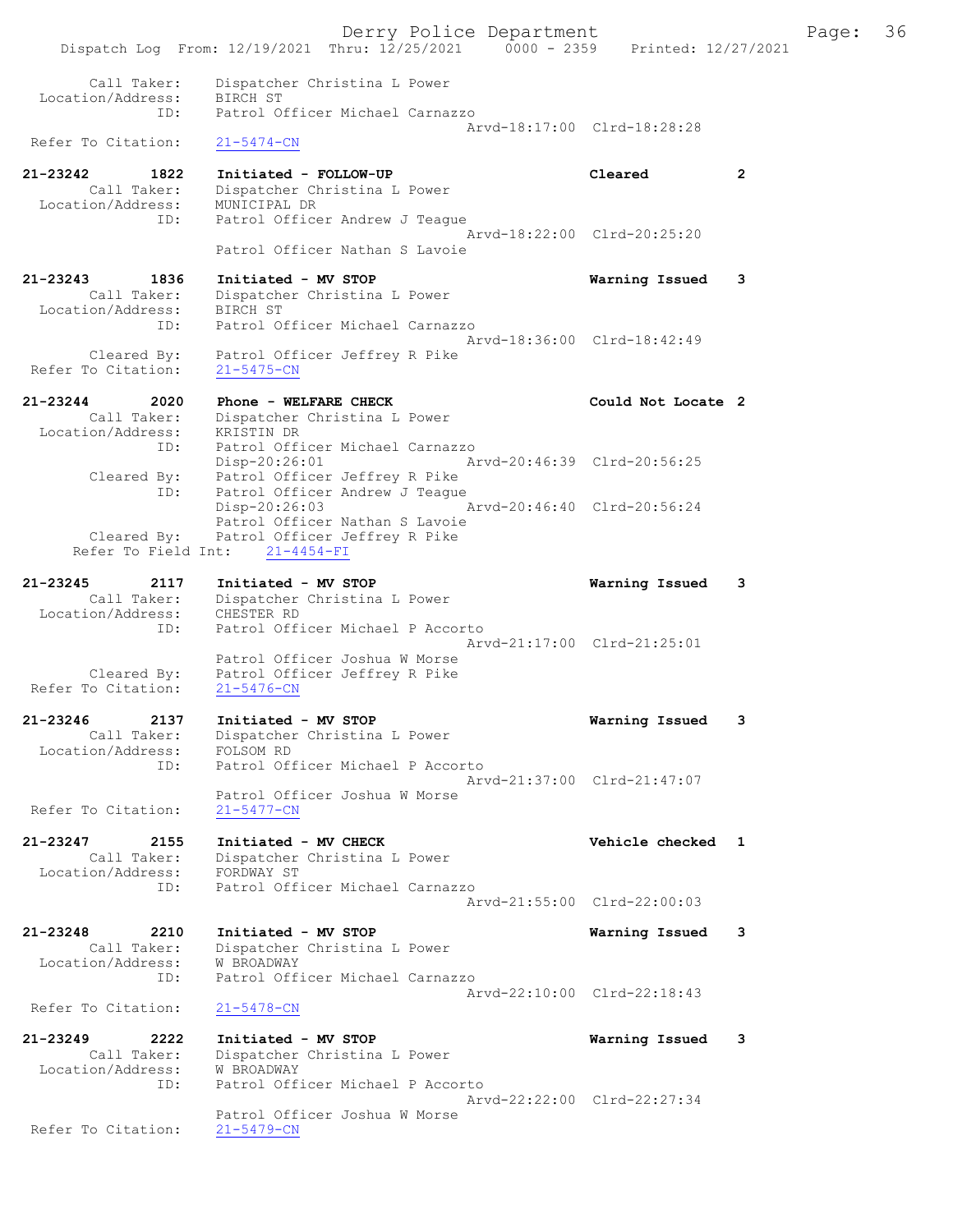21-23250 2224 Initiated - MV STOP Warning Issued 3 Call Taker: Dispatcher Christina L Power Location/Address: W BROADWAY ID: Patrol Officer Michael Carnazzo Arvd-22:24:00 Clrd-22:31:02 Refer To Citation: 21-5480-CN

# For Date:  $12/23/2021$  - Thursday

21-23251 0003 Initiated - DISABLED MV Vehicle checked 3 Call Taker: Dispatcher Christine D Carlson Location/Address: CRYSTAL AVE ID: Patrol Officer Nikita Tomnyuk Arvd-00:03:00 Clrd-00:12:40 ID: Patrol Officer Michael P Accorto Disp-00:08:05 Arvd-00:08:06 Clrd-00:12:39 Refer To Field Int: 21-4469-FI 21-23252 0005 Initiated - PROPERTY CHECK Services Rendered 2 Call Taker: Dispatcher Christine D Carlson Location/Address: ROLLINS ST ID: Patrol Officer Michael Carnazzo Arvd-00:05:00 Clrd-00:05:25 21-23253 0020 Initiated - MV CHECK Vehicle checked 1 Call Taker: Dispatcher Christine D Carlson Location/Address: [DY 1516] ROCKINGHAM RD ID: Patrol Officer Michael Carnazzo Arvd-00:20:00 Clrd-00:23:24 21-23254 0026 Initiated - PROPERTY CHECK Services Rendered 2 Call Taker: Dispatcher Christine D Carlson Location/Address: PIERCE AVE ID: Patrol Officer Michael Carnazzo Arvd-00:26:00 Clrd-00:26:51 21-23255 0037 Phone - WARRANT ARREST 21-23255 21-23255 Call Taker: Dispatcher Christine D Carlson Location: [BOW] BOW POLICE DEPT ID: Patrol Officer Jeffrey R Pike Disp-00:44:03 Arvd-01:13:03 Clrd-03:47:46 ID: Patrol Officer Michael P Accorto<br>Disp-00:44:04 Arv Disp-00:44:04 Arvd-01:13:04 Clrd-03:47:44 Narrative: 12/23/2021 0046 Bow PD has 2 in custody on our warrants at this time Narrative: 12/23/2021 0047 Subject information (warrant 21-308, theft by unauthorized taking): Jennifer Grindle 27 Oakdale Rd Bradford NH DOB: 3/10/78 Narrative: 12/23/2021 0048 Subject information (warrant 21-309, theft by unauthorized taking): John Shampney 139 North Rd Warner NH DOB: 6/22/92 Narrative: 12/23/2021 0132 Units enroute back to HQ, s/m: 14,112.5 Narrative: 12/23/2021 0158 Off at HQ, e/m: 14,137.2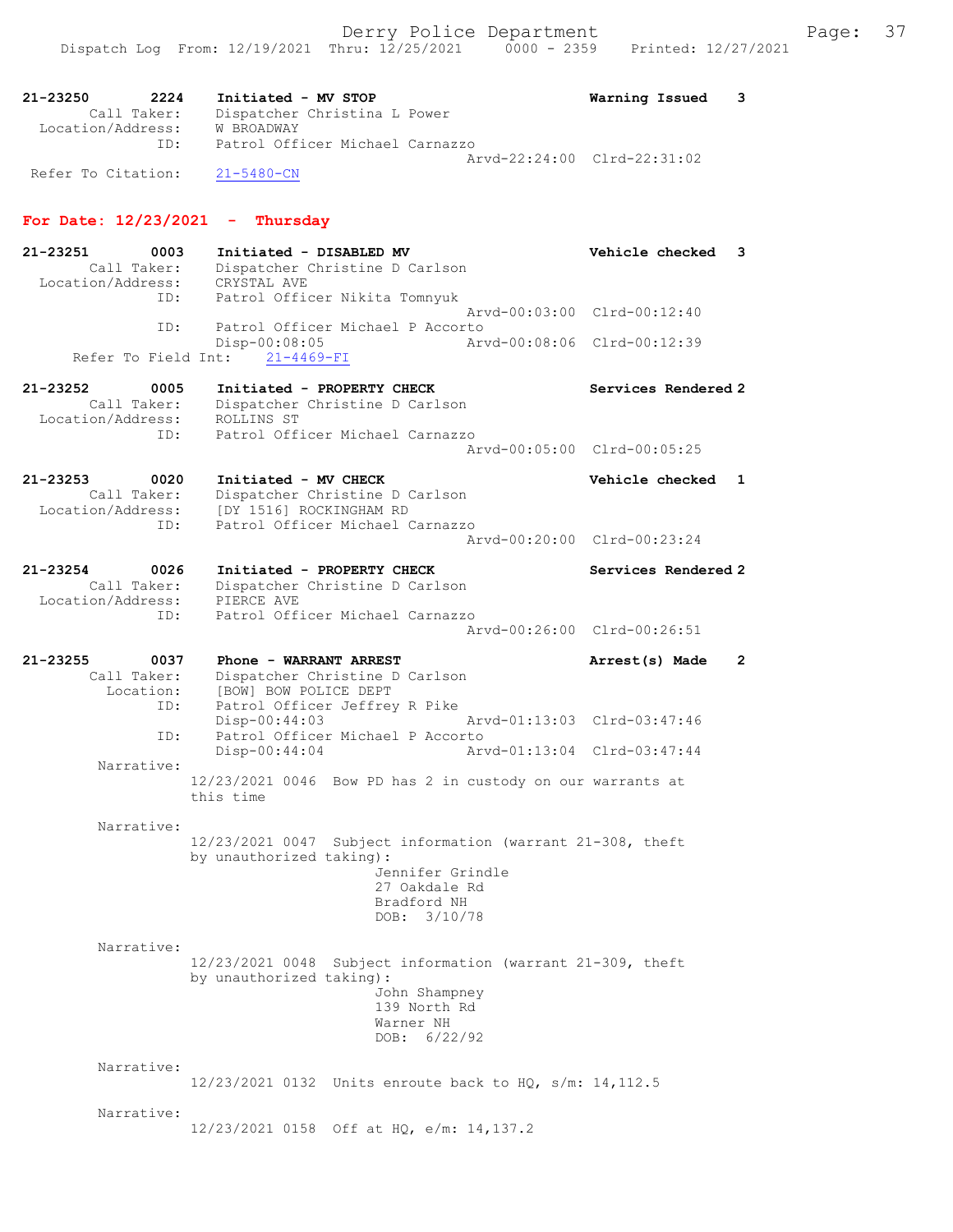Derry Police Department Fage: 38 Dispatch Log From: 12/19/2021 Thru: 12/25/2021 0000 - 2359 Printed: 12/27/2021 Narrative: 12/23/2021 0205 Female placed in cell 1 Narrative: 12/23/2021 0210 Male subject placed in cell 3 Narrative: 12/23/2021 0226 B/C Mencis called at this time Narrative: 12/23/2021 0336 Grindle released at this time on PR bail w/ court date of 3/17/22 as per b/c Mencis Narrative: 12/23/2021 0343 Shampney released at this time on PR bail w/ court date of 3/17/22 as per b/c Mencis Refer To Arrest: 21-1225-AR Refer To Arrest: 21-1226-AR 21-23256 0038 Initiated - PROPERTY CHECK Services Rendered 2 Call Taker: Dispatcher Christine D Carlson Location/Address: HUMPHREY RD ess: humrnnei iv<br>ID: Patrol Officer Nikita Tomnyuk Arvd-00:38:00 Clrd-00:38:31 21-23257 0051 Initiated - MV CHECK Vehicle checked 1 Call Taker: Dispatcher Christine D Carlson Location/Address: ENGLISH RANGE RD + COVE DR ID: Patrol Officer Jack Stafford Arvd-00:51:00 Clrd-00:54:35 21-23258 0053 Phone - ALARM, BURGLAR False Alarm 1 Call Taker: Dispatcher Christine D Carlson<br>Location/Address: [DY 2125] N HIGH ST Location/Address: [DY 2125] N HIGH ST ID: Patrol Officer Michael Carnazzo Disp-00:53:34 Arvd-00:57:56 Clrd-01:03:10 ID: Patrol Officer Nikita Tomnyuk<br>Disp-00:53:37 Mrvd-01:01:11 Clrd-01:03:09 Disp-00:53:37 Arvd-01:01:11 Clrd-01:03:09 ID: Sergeant Jeffrey M Dawe Disp-00:55:13 Arvd-00:55:14 Clrd-01:03:07 Narrative: 12/23/2021 0053 General Refer To Field Int: 21-4468-FI 21-23259 0122 Initiated - MV STOP Arrest(s) Made 3 Call Taker: Dispatcher Christine D Carlson Location/Address: CHESTER RD + SILVESTRI CIR ID: Patrol Officer Jack Stafford Arvd-01:22:00 Clrd-04:17:07<br>TD: Patrol Officer Michael Carnazzo ID: Patrol Officer Michael Carnazzo Disp-01:28:26 Arvd-01:28:29 Clrd-02:15:27 Dispatched By: Lieutenant Shawn P O'Donaghue Arrived By: Lieutenant Shawn P O'Donaghue ID: Sergeant Jeffrey M Dawe Disp-01:41:01 Arvd-01:41:03 Clrd-01:48:33 Narrative: 12/23/2021 0139 336 advising one in custody at this time Narrative: 12/23/2021 0145 Spacetown called for tow - enroute Narrative: 12/23/2021 0145 130 enroute to HQ, s/m: 19,307.6 Narrative:

12/23/2021 0206 Wrecker on scene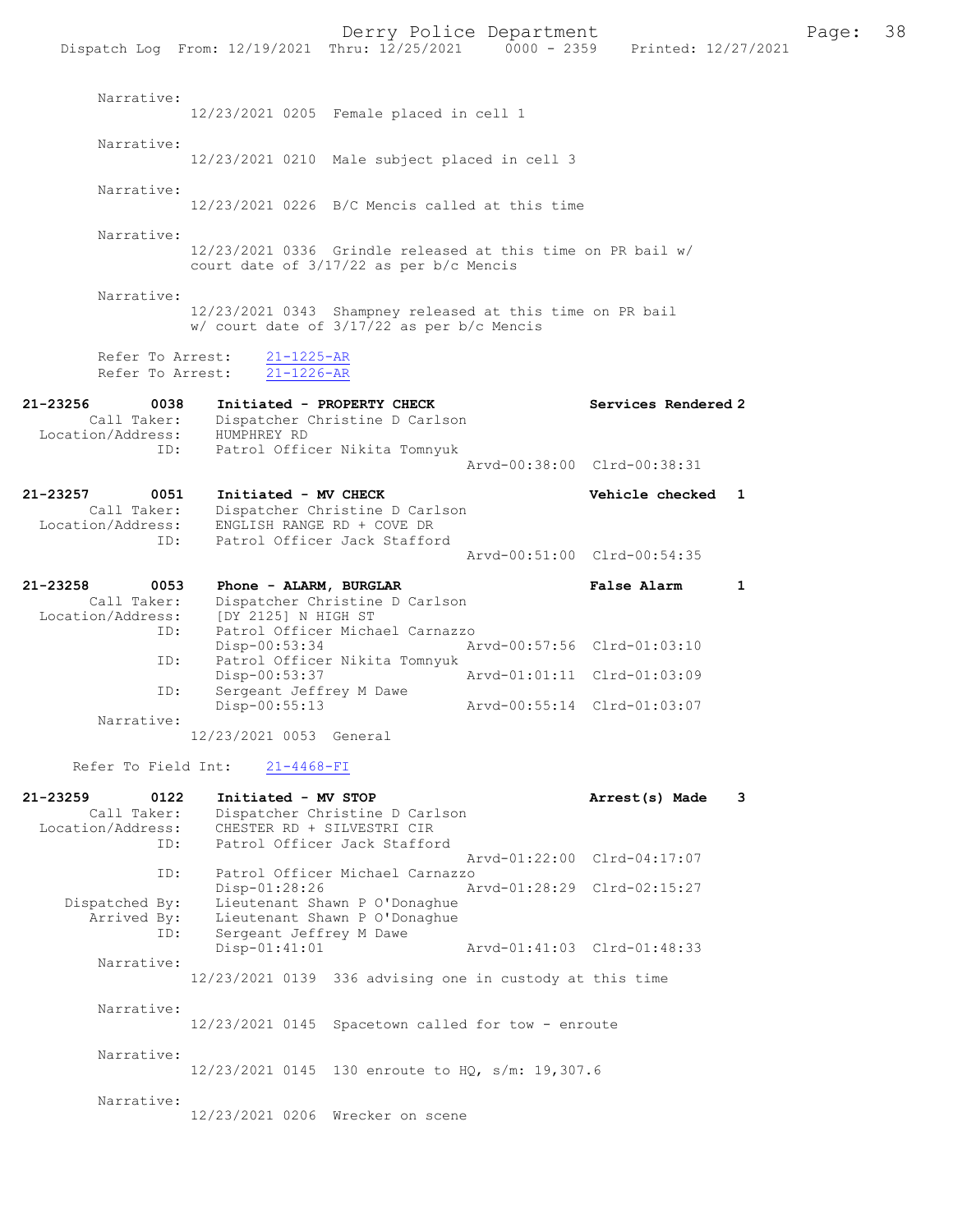Derry Police Department Fage: 39 Dispatch Log From:  $12/19/2021$  Thru:  $12/25/2021$  0000 - 2359 Printed:  $12/27/2021$  Narrative: 12/23/2021 0206 Subject placed in cell 2 at this time Narrative: 12/23/2021 0215 336 clear Narrative: 12/23/2021 0225 B/C Mencis called at this time Narrative: 12/23/2021 0226 Subject information (DWI): Sharon Deluca 136 Haverhill Rd Chester NH DOB: 2/19/65 Narrative:  $12/23/2021$  0259 PR bail w/ court date of  $1/6/22$  as per b/c Mencis Narrative: 12/23/2021 0329 130 transporting subject to Brentwood, s/m: 19,308.8 Narrative: 12/23/2021 0400 130 off at Brentwood, e/m: 19,330.4 Narrative: 12/23/2021 0407 Booking, AFIS and cell videos completed at this time Narrative: 12/23/2021 0417 130 clear of jail Refer To P/C: 21-1227-AR 21-23260 0232 Phone - TRANSPORT TRANSPORTED 3 Call Taker: Dispatcher Christine D Carlson Location/Address: PARKLAND DR ID: Patrol Officer Nikita Tomnyuk Disp-02:32:54 Narrative: 12/23/2021 0236 232 transporting one to 17 Fairway, s/m: 44,990.8 Narrative: 12/23/2021 0244 Off at the Fairways, e/m: 44,992.8 Refer To Field Int: 21-4470-FI 21-23261 0309 Initiated - MV STOP Warning Issued 3 Call Taker: Dispatcher Christine D Carlson Location/Address: W BROADWAY ID: Patrol Officer Nikita Tomnyuk Arvd-03:09:00 Clrd-03:14:52<br>
21-5481-CN Refer To Citation: 21-23262 0416 Initiated - Parking Enforcement Services Rendered 1 Call Taker: Dispatcher Christine D Carlson Location/Address: BIRCH ST ID: Patrol Officer Nikita Tomnyuk Arvd-04:16:00 Clrd-04:16:28 21-23263 0416 Initiated - Parking Enforcement Services Rendered 1 Call Taker: Dispatcher Christine D Carlson Location/Address: W BROADWAY ID: Patrol Officer Nikita Tomnyuk Arvd-04:16:00 Clrd-04:16:43 21-23264 0454 Phone - MEDICAL EMERGENCY Transported to Hospital 1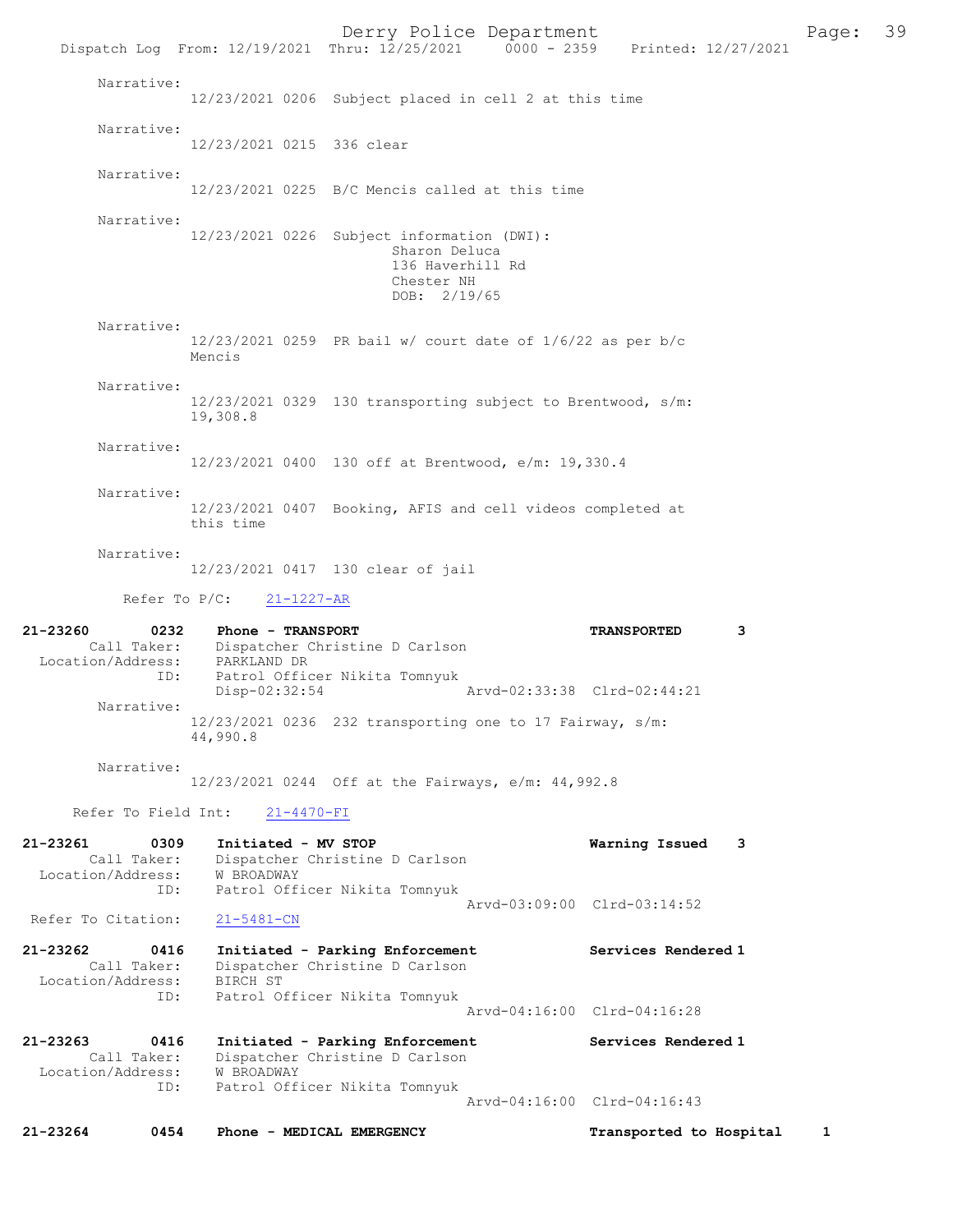Derry Police Department Fage: 40

|                                  | Dispatch Log From: 12/19/2021 Thru: 12/25/2021                              | $0000 - 2359$               |                             | Printed: 12/27/2021 |
|----------------------------------|-----------------------------------------------------------------------------|-----------------------------|-----------------------------|---------------------|
|                                  |                                                                             |                             |                             |                     |
| Call Taker:                      | Dispatcher Christine D Carlson                                              |                             |                             |                     |
| Location/Address:                | E BROADWAY                                                                  |                             |                             |                     |
| ID:                              | Patrol Officer Michael Carnazzo                                             |                             |                             |                     |
|                                  | $Disp-04:54:50$                                                             | Aryd-04:56:53 Clrd-05:20:33 |                             |                     |
| ID:                              | Patrol Officer Nikita Tomnyuk<br>Disp-04:54:52                              | Arvd-04:56:20 Clrd-05:20:20 |                             |                     |
| ID:                              | Sergeant Jeffrey M Dawe                                                     |                             |                             |                     |
|                                  | Disp-05:00:38                                                               |                             | Arvd-05:06:25 Clrd-05:20:18 |                     |
| Refer To Field Int:              | $21 - 4458 - FI$                                                            |                             |                             |                     |
| 21-23265<br>0555                 | Initiated - MV STOP                                                         |                             | Warning Issued              | 3                   |
| Call Taker:                      | Dispatcher Christine D Carlson                                              |                             |                             |                     |
| Location/Address:                | RT 28 + BERRY RD                                                            |                             |                             |                     |
| ID:                              | Patrol Officer Nikita Tomnyuk                                               | Arvd-05:55:00 Clrd-06:01:34 |                             |                     |
| Refer To Citation:               | $21 - 5482 - CN$                                                            |                             |                             |                     |
|                                  |                                                                             |                             |                             |                     |
| 21-23266<br>0742                 | Initiated - ABANDONED 911                                                   |                             | Services Rendered 1         |                     |
| Call Taker:<br>Location/Address: | Dispatcher Jonathon S Pickering<br>PEABODY RD                               |                             |                             |                     |
| ID:                              | Dispatcher Jonathon S Pickering                                             |                             |                             |                     |
|                                  |                                                                             |                             | Arvd-07:42:00 Clrd-07:42:47 |                     |
| Narrative:                       |                                                                             |                             |                             |                     |
|                                  | 12/23/2021 0742 elderly female, nursing staff contacted, no<br>issues found |                             |                             |                     |
|                                  |                                                                             |                             |                             |                     |
| Refer To Field Int:              | $21 - 4459 - FI$                                                            |                             |                             |                     |
|                                  |                                                                             |                             |                             |                     |
| 21-23267<br>0806<br>Call Taker:  | Initiated - WARRANT ARREST<br>Dispatcher Jonathon S Pickering               |                             | Arrest(s) Made              | $\mathbf{2}$        |
| Location/Address:                | [DY 2] MUNICIPAL DR                                                         |                             |                             |                     |
| ID:                              | Dispatcher Jonathon S Pickering                                             |                             |                             |                     |
|                                  |                                                                             | Arvd-08:06:00 Clrd-08:34:54 |                             |                     |
| ID:                              | Patrol Officer Cody Johnson<br>Disp-08:34:45                                | Arvd-08:34:45 Clrd-08:48:45 |                             |                     |
| Narrative:                       |                                                                             |                             |                             |                     |
|                                  | 12/23/2021 0807 subject turning himself in on a warrant                     |                             |                             |                     |
|                                  |                                                                             |                             |                             |                     |
| Narrative:                       | 12/23/2021 0807 Subject Info:                                               |                             |                             |                     |
|                                  | Kerry Wikstrom                                                              |                             |                             |                     |
|                                  | 16 Grove St                                                                 |                             |                             |                     |
|                                  | Arlington, MA DOB: 4/23/76                                                  |                             |                             |                     |
|                                  | Arrested on a warrant for Controlled Drug Act and Reckless<br>Operation     |                             |                             |                     |
|                                  |                                                                             |                             |                             |                     |
| Narrative:                       |                                                                             |                             |                             |                     |
|                                  | 12/23/2021 0816 summons issued, court date 3/17/22                          |                             |                             |                     |
| Narrative:                       |                                                                             |                             |                             |                     |
|                                  | 12/23/2021 0844 subject released                                            |                             |                             |                     |
|                                  |                                                                             |                             |                             |                     |
| Refer To Arrest:                 | $21 - 1228 - AR$                                                            |                             |                             |                     |
| $21 - 23268$<br>0837             | Phone - UNATTENDED DEATH                                                    |                             | Report Taken                | $\mathbf{2}$        |
| Call Taker:                      | Dispatcher Jonathon S Pickering                                             |                             |                             |                     |
| Location/Address:                | MARTIN ST                                                                   |                             |                             |                     |
| ID:                              | Patrol Officer Timothy J Underhill<br>Disp-08:38:34                         | Arvd-08:41:28 Clrd-09:05:07 |                             |                     |
| ID:                              | Patrol Officer Blake A Martineau                                            |                             |                             |                     |
|                                  | Disp-08:38:37                                                               | Arvd-08:39:52 Clrd-10:21:52 |                             |                     |
| ID:                              | Sergeant James M Belanger                                                   |                             |                             |                     |
| Narrative:                       | Disp-08:42:49                                                               | Arvd-08:43:01 Clrd-10:21:51 |                             |                     |
|                                  | 12/23/2021 0839 off with DFD                                                |                             |                             |                     |
|                                  |                                                                             |                             |                             |                     |

Narrative:

12/23/2021 0853 DFD clear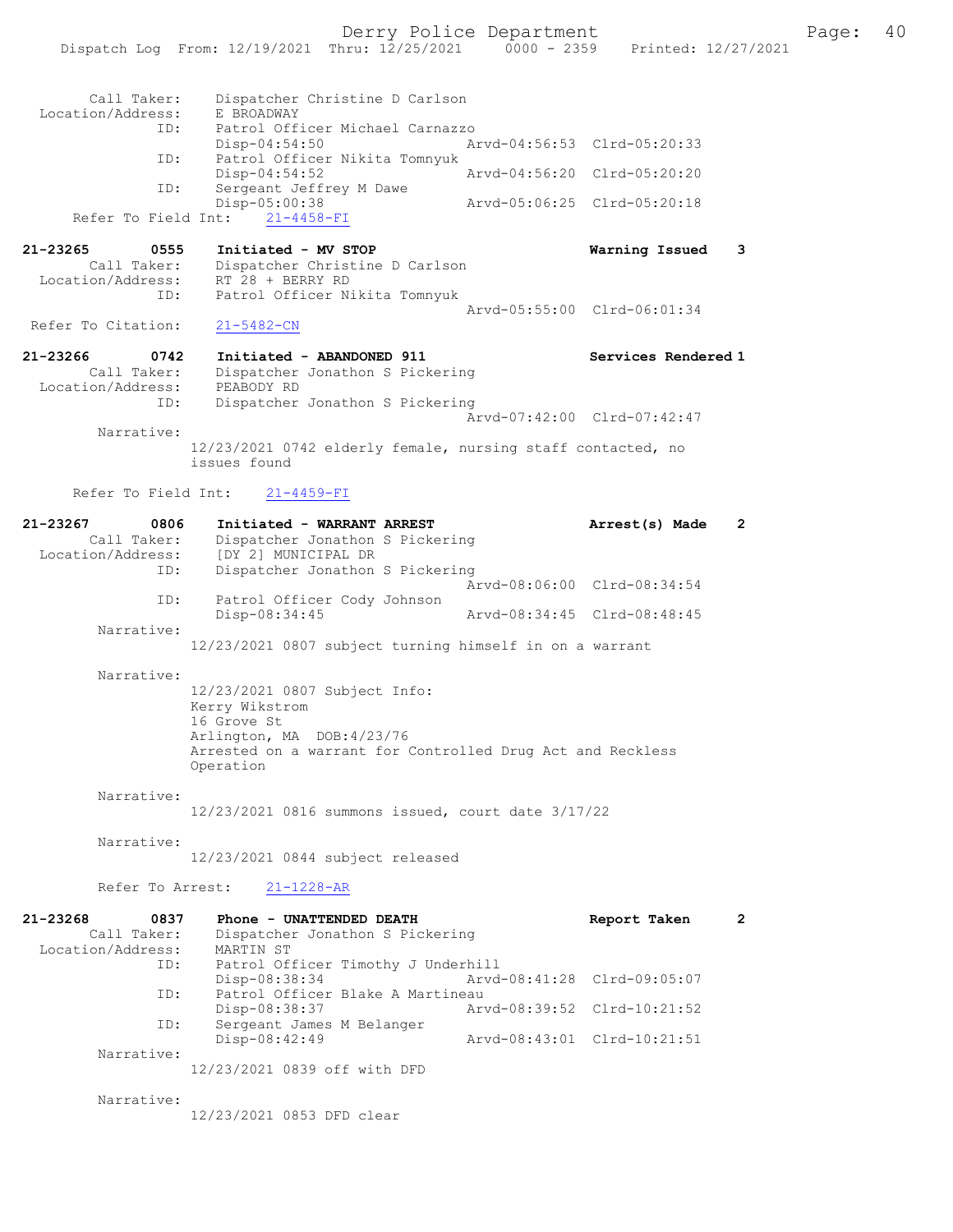Derry Police Department The Page: 41 Dispatch Log From: 12/19/2021 Thru: 12/25/2021 0000 - 2359 Printed: 12/27/2021 Narrative: 12/23/2021 0930 RCSO requested to page medical examiner Narrative: 12/23/2021 0937 Medical Examiner Jeff Shea notified and declined Narrative: 12/23/2021 0946 Peabody's Funeral Home requested and responding Narrative: 12/23/2021 1005 Peabody's on scene Narrative: 12/23/2021 1018 Peabody's clear the scene Refer To Incident: 21-2274-OF 21-23269 0950 Initiated - FOLLOW-UP No Action Required 2 Call Taker: Dispatcher Jonathon S Pickering Location/Address: LARAWAY CT ID: Patrol Officer Collin Kennedy Arvd-09:50:00 Clrd-10:07:51 21-23270 0950 Initiated - Drop Box Maintenance Report Taken 3 Call Taker: Dispatcher Jonathon S Pickering Refer To Incident: 21-2275-OF 21-23271 1035 Initiated - MV STOP Warning Issued 3 Call Taker: Dispatcher Jonathon S Pickering Location/Address: [DY 1695] TSIENNETO RD ID: Sergeant James M Belanger Arvd-10:35:00 Clrd-10:45:09 Refer To Citation: 21-5483-CN 21-23272 1114 Phone - CRIMINAL THREAT Report Taken 2 Call Taker: Patrol Officer Robert Corwin Location/Address: PINKERTON ST ID: Patrol Officer Brian J Landry Disp-11:15:02 Arvd-11:15:04 Clrd-11:29:08 Refer To Incident: 21-2276-OF 21-23273 1117 Phone - SUSPICIOUS ACTIVITY ADVICE GIVEN 2 Call Taker: Patrol Officer Robert Corwin Location/Address: FORDWAY ST ID: Patrol Officer Timothy J Underhill<br>Disp-11:19:37 Arvd-Disp-11:19:37 Arvd-11:24:02 Cleared By: Dispatcher Jonathon S Pickering Dispatcher Jonathon S Pickering Narrative: unknown vehicle following Refer To Field Int: 21-4464-FI 21-23274 1119 Initiated - FOLLOW-UP No Action Required 2 Call Taker: Patrol Officer Robert Corwin Location/Address: [DY 2] MUNICIPAL DR ID: Patrol Officer Blake A Martineau Arvd-11:19:00 Clrd-13:02:36 Cleared By: Dispatcher Jonathon S Pickering 21-23275 1219 Phone - MV ACCIDENT Report Taken 1<br>Call Taker: Dispatcher Jonathon S Pickering Call Taker: Dispatcher Jonathon S Pickering Location/Address: E BROADWAY ID: Patrol Officer Collin Kennedy<br>Disp-12:19:12 Arvd-12:22:05 Clrd-12:50:25 ID: Patrol Officer Cody Johnson Disp-12:19:14 Arvd-12:31:28 Clrd-12:50:25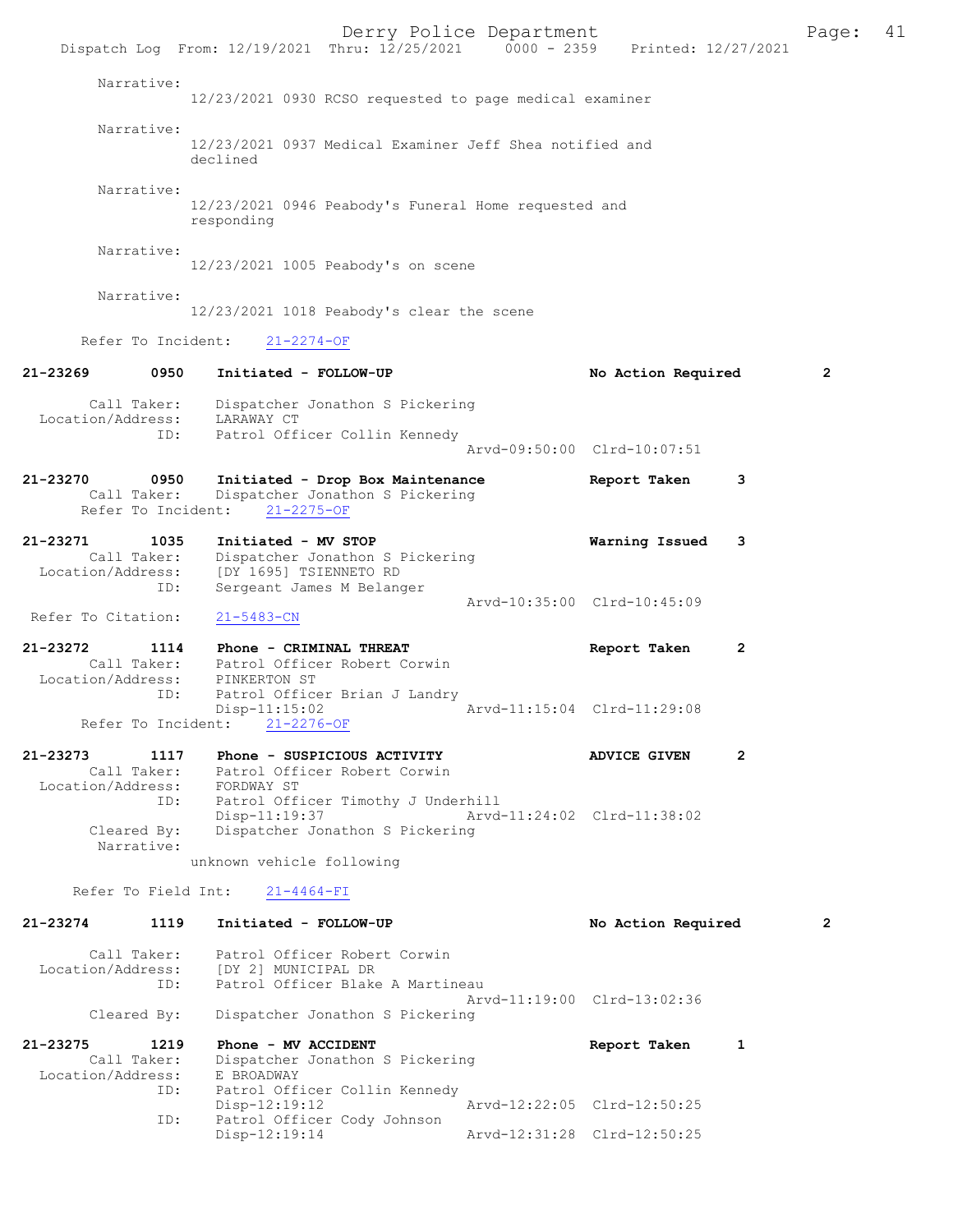Derry Police Department<br>
Page: 42<br>
Printed: 12/27/2021<br>
Printed: 12/27/2021 Dispatch Log From: 12/19/2021 Thru: 12/25/2021 Narrative: 12/23/2021 1223 off with NH 4636263 and MA 1EJY59 Narrative: 12/23/2021 1432 Quessa v Noueiri - reportable Refer To Accident: 21-641-AC 21-23276 1250 Initiated - MV STOP 1250 Warning Issued 3<br>Call Taker: Dispatcher Jonathon S Pickering Dispatcher Jonathon S Pickering<br>E DERRY RD Location/Address:<br>ID: Patrol Officer Collin Kennedy Arvd-12:50:00 Clrd-13:01:12<br>TD: Patrol Officer Cody Johnson Patrol Officer Cody Johnson<br>Disp-12:51:08 Disp-12:51:08 Arvd-12:51:10 Clrd-13:01:11 Refer To Citation: 21-23277 1458 Phone - THEFT Matter Rectified 2<br>Call Taker: Patrol Officer Robert Corwin Call Taker: Patrol Officer Robert Corwin<br>Location/Address: [DY 167] CRYSTAL AVE ess: [DY 167] CRYSTAL AVE<br>ID: Patrol Officer Collir Patrol Officer Collin Kennedy<br>Disp-15:20:04 Arvd-15:20:05 Clrd-15:31:53 Disp-15:20:04 Arvd-15:20:05 Clrd-15:31:53 Dispatched By: Patrol Officer Brian J Landry Arrived By: Patrol Officer Brian J Landry Cleared By: Patrol Officer Brian J Landry Narrative: medication Refer To Field Int: 21-4462-FI 21-23278 1508 Walk-In - SEXUAL OFFENDER REGISTRATION Services Rendered 1<br>Call Taker: Patrol Officer Brian J Landry Call Taker: Patrol Officer Brian J Landry<br>Location/Address: [DY 2] MUNICIPAL DR Location/Address: [DY 2] MUNICIPAL DR ID: Detective Benjamin J Doyle Disp-15:08:40 Arvd-15:08:42 Clrd-15:08:57 21-23279 1510 Phone - MV ACCIDENT Report Taken 1 Call Taker: Patrol Officer Brian J Landry Location/Address: MANCHESTER RD ID: Patrol Officer Samuel J Troy<br>Disp-15:10:25 Disp-15:10:25 <br>Disp-15:10:25 Arvd-15:12:55 Clrd-16:01:58<br>D: Patrol Officer Melissa M Houde Patrol Officer Melissa M Houde<br>Disp-15:10:28 Disp-15:10:28 Arvd-15:11:22 Clrd-15:48:08<br>ID: Sergeant Jared Knox Sergeant Jared Knox<br>Disp-15:28:51 Disp-15:28:51 Arvd-15:28:53 Clrd-15:48:06<br>TD: Patrol Officer Brvan R Hanson Patrol Officer Bryan R Hanson<br>Disp-16:01:54 Disp-16:01:54 Arvd-16:01:55 Clrd-16:10:43<br>ID: Patrol Officer Bryan R Hanson Patrol Officer Bryan R Hanson Disp-16:14:04 Arvd-16:14:05 Clrd-16:18:23 Patrol Officer Samuel J Troy Narrative: 12/23/2021 1519 Recovery Solutions could not respond Narrative: 12/23/2021 1519 LBP could not respond Narrative: 12/23/2021 1521 Birch St en route for NH 363 1820 Narrative: 12/23/2021 1521 Spacetown en route for NH 284 7271 Narrative: 12/23/2021 1538 Birch St on scene Narrative: 12/23/2021 1543 Spacetown on scene Narrative: 12/23/2021 1618 Matto Vs. Rashid... full report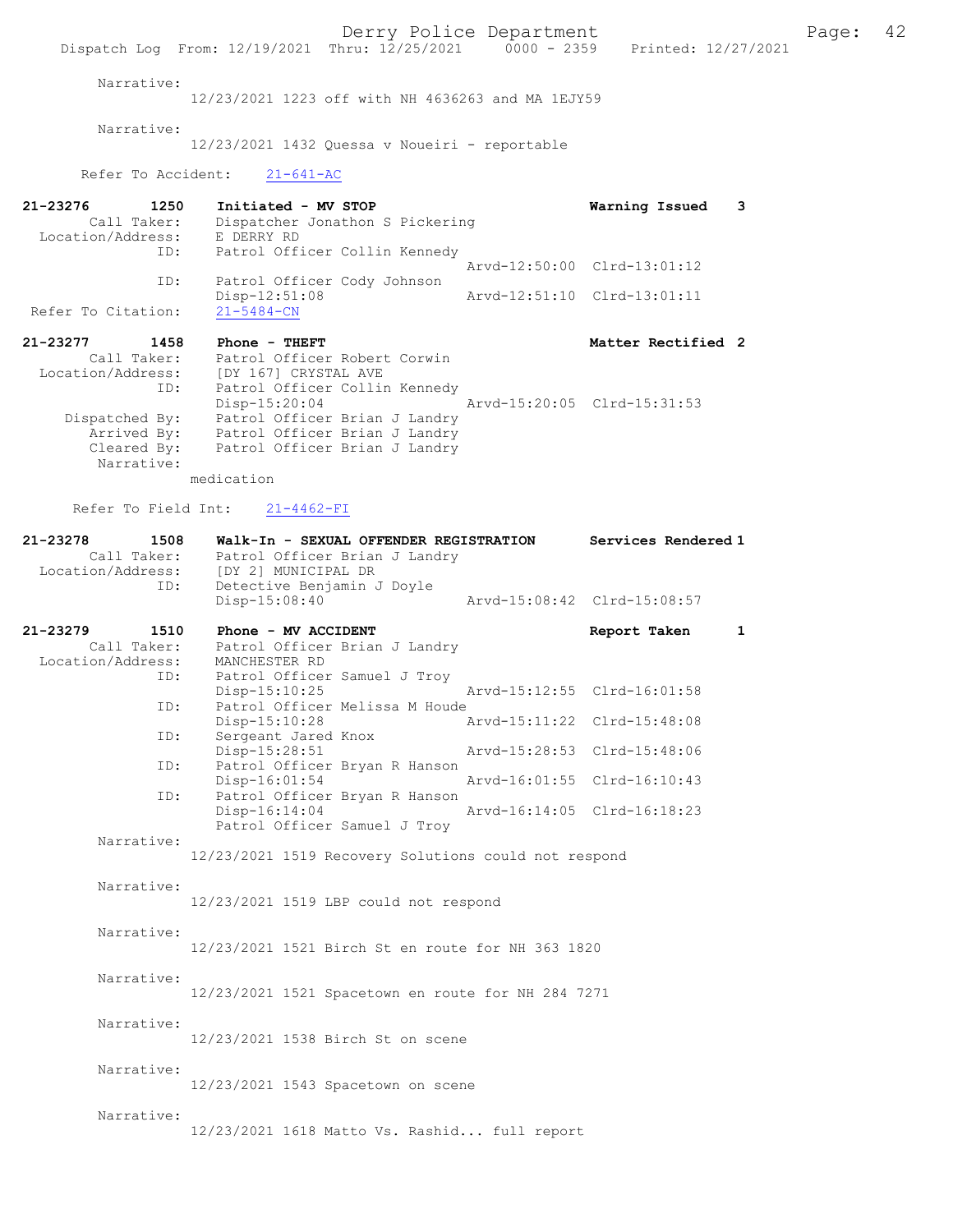Refer To Accident: 21-642-AC 21-23280 1535 Initiated - SERVE RESTRAINING ORDER Not Served 2 Call Taker: Patrol Officer Brian J Landry Location/Address: MT PLEASANT ST ID: Patrol Officer Michael P Accorto Arvd-15:35:00 Clrd-15:39:38 21-23281 1600 Initiated - ASSIST CITIZEN ADVICE GIVEN 3 Call Taker: Patrol Officer Brian J Landry Location/Address: KENDALL POND RD ID: Patrol Officer Michael P Accorto Arvd-16:00:00 Clrd-16:10:32 Patrol Officer Joshua W Morse ID: Patrol Officer Michael P Accorto<br>Disp-16:14:13 Ar Disp-16:14:13 Arvd-16:14:16 Clrd-16:31:43 Patrol Officer Joshua W Morse 21-23282 1602 Phone - ASSIST CITIZEN ANVICE GIVEN 3 Call Taker: Patrol Officer Brian J Landry Location/Address: FAIRWAY DR ID: Patrol Officer Collin Kennedy<br>Disp-16:03:02 Disp-16:03:02 Arvd-16:06:58 Clrd-16:10:30 ID: Patrol Officer Melissa M Houde<br>Disp-16:03:06 Mrvd-16:06:59 Clrd-16:10:37 Disp-16:03:06 Arvd-16:06:59 Clrd-16:10:37 ID: Patrol Officer Collin Kennedy Disp-16:14:21 Arvd-16:14:22 Clrd-16:23:18 ID: Patrol Officer Melissa M Houde Disp-16:14:27 Arvd-16:14:28 Clrd-16:23:20 ID: Sergeant Jared Knox<br>Disp-16:15:54 Disp-16:15:54 Arvd-16:15:56 Clrd-16:23:14 21-23283 1603 Phone - MV ACCIDENT Report Taken 1 Call Taker: Patrol Officer Robert Corwin Location/Address: ASHLEIGH DR ID: Patrol Officer Bryan R Hanson Disp-16:19:16 Arvd-16:21:41 Clrd-16:58:07 Patrol Officer Samuel J Troy Dispatched By: Patrol Officer Brian J Landry Arrived By: Patrol Officer Brian J Landry Cleared By: Patrol Officer Brian J Landry Narrative: 12/23/2021 1621 NH Reg 409 6935 and NH 495 8315 Narrative: 12/23/2021 1632 Recovery Solutions notified for tow Narrative: 12/23/2021 1645 Recovery on scene Narrative: Gonzales Vs. Gorman... Full Report Refer To Accident: 21-643-AC 21-23284 1613 Phone - LARCENY /FORGERY/ FRAUD Report Taken 2 Call Taker: Patrol Officer Robert Corwin Location/Address: CRYSTAL AVE ID: Patrol Officer Awess Abdulkadir Disp-16:16:01 Arvd-16:26:26 Clrd-16:46:48 Arrived By: Patrol Officer Brian J Landry Cleared By: Patrol Officer Brian J Landry Refer To Incident: 21-2277-OF 21-23285 1628 Initiated - FOLLOW-UP Cleared 2 Call Taker: Patrol Officer Brian J Landry Location/Address: E BROADWAY ID: Patrol Officer Collin Kennedy

Arvd-16:28:00 Clrd-16:41:57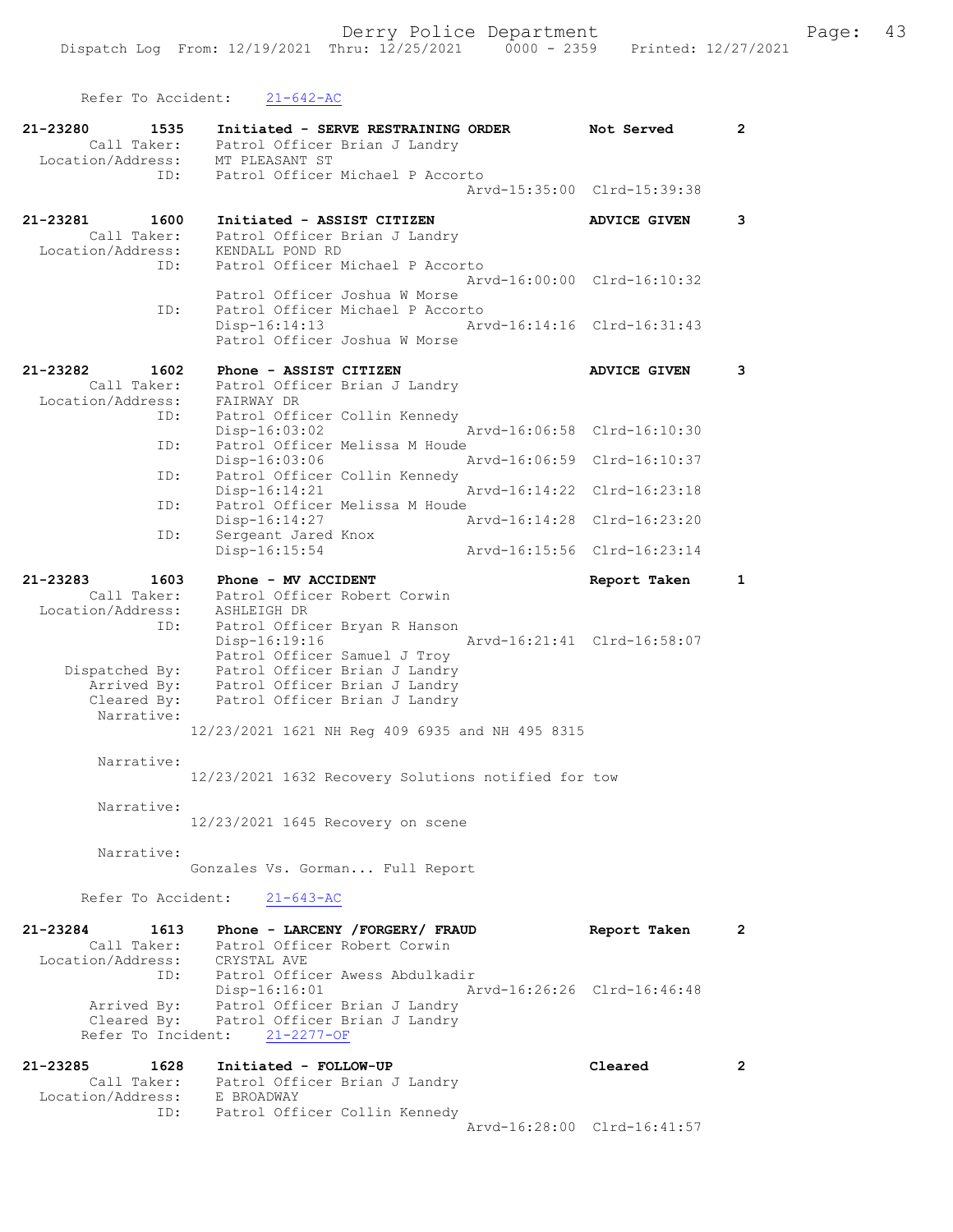Disp-17:25:10 Arvd-17:25:12 Clrd-17:47:37

21-23287 1746 Initiated - Traffic Enforcement Services Rendered 1 Call Taker: Patrol Officer Brian J Landry Location/Address: GULF RD ID: Patrol Officer Awess Abdulkadir

|                                                      |                                                                                                                       | Arvd-17:46:00 Clrd-18:25:22 |  |
|------------------------------------------------------|-----------------------------------------------------------------------------------------------------------------------|-----------------------------|--|
| 21-23288<br>1749<br>Call Taker:<br>Location/Address: | Phone - MV CHECK<br>Patrol Officer Kevin L Davies<br>[DY 1516] ROCKINGHAM RD                                          | Report Taken                |  |
| ID:<br>Arrived By:                                   | Patrol Officer Michael P Accorto<br>$Disp-17:50:48$<br>Patrol Officer Joshua W Morse<br>Patrol Officer Brian J Landry | Arvd-17:55:17 Clrd-18:46:58 |  |
| ID:<br>Arrived By:<br>ID:                            | Patrol Officer Collin Kennedy<br>Disp-17:50:53<br>Patrol Officer Brian J Landry<br>Sergeant Jared Knox                | Arvd-17:53:40 Clrd-18:46:25 |  |
| Narrative:                                           | Disp-18:14:51                                                                                                         | Arvd-18:14:53 Clrd-18:19:29 |  |

12/23/2021 1832 Juvenile released to a parent

Narrative:

juvenile female released to mom

Refer To Incident: 21-2279-OF

Refer To Incident: 21-2278-OF

| 21-23289<br>1805  | Phone - SUSPICIOUS ACTIVITY                    | Matter Rectified 2          |
|-------------------|------------------------------------------------|-----------------------------|
| Call Taker:       | Patrol Officer Brian J Landry                  |                             |
| Location/Address: | FAIRWAY DR                                     |                             |
| ID:               | Patrol Officer Bryan R Hanson                  |                             |
|                   | Arvd-18:14:24 Clrd-18:41:40<br>$Disp-18:14:22$ |                             |
|                   | Patrol Officer Samuel J Troy                   |                             |
| Dispatched By:    | Patrol Officer Kevin L Davies                  |                             |
| Arrived By:       | Patrol Officer Kevin L Davies                  |                             |
| ID:               | Sergeant Jared Knox                            |                             |
|                   | Disp-18:23:24                                  | Arvd-18:23:26 Clrd-18:41:42 |
| Narrative:        |                                                |                             |
|                   | MA 51273                                       |                             |

### 21-23290 1847 Phone - ERRATIC OPERATION No Action Required 2 Call Taker: Patrol Officer Kevin L Davies Location/Address: CHESTER RD ID: Patrol Officer Collin Kennedy Disp-18:47:43 Arvd-18:50:44 Clrd-19:06:23 Arrived By: Patrol Officer Brian J Landry ID: Patrol Officer Bryan R Hanson Disp-18:47:46 Arvd-18:48:42 Clrd-19:06:27 Patrol Officer Samuel J Troy ID: Sergeant Jared Knox Disp-18:53:44 Arvd-18:53:46 Clrd-19:06:16 Dispatched By: Patrol Officer Brian J Landry Arrived By: Patrol Officer Brian J Landry 21-23291 1858 Phone - STRUCK ANIMAL Could Not Locate 2 Call Taker: Patrol Officer Kevin L Davies Location/Address: FORDWAY EXT ID: Patrol Officer Michael P Accorto<br>Disp-18:59:57 Art Arvd-19:02:58 Clrd-19:05:14

 Patrol Officer Joshua W Morse Arrived By: Patrol Officer Brian J Landry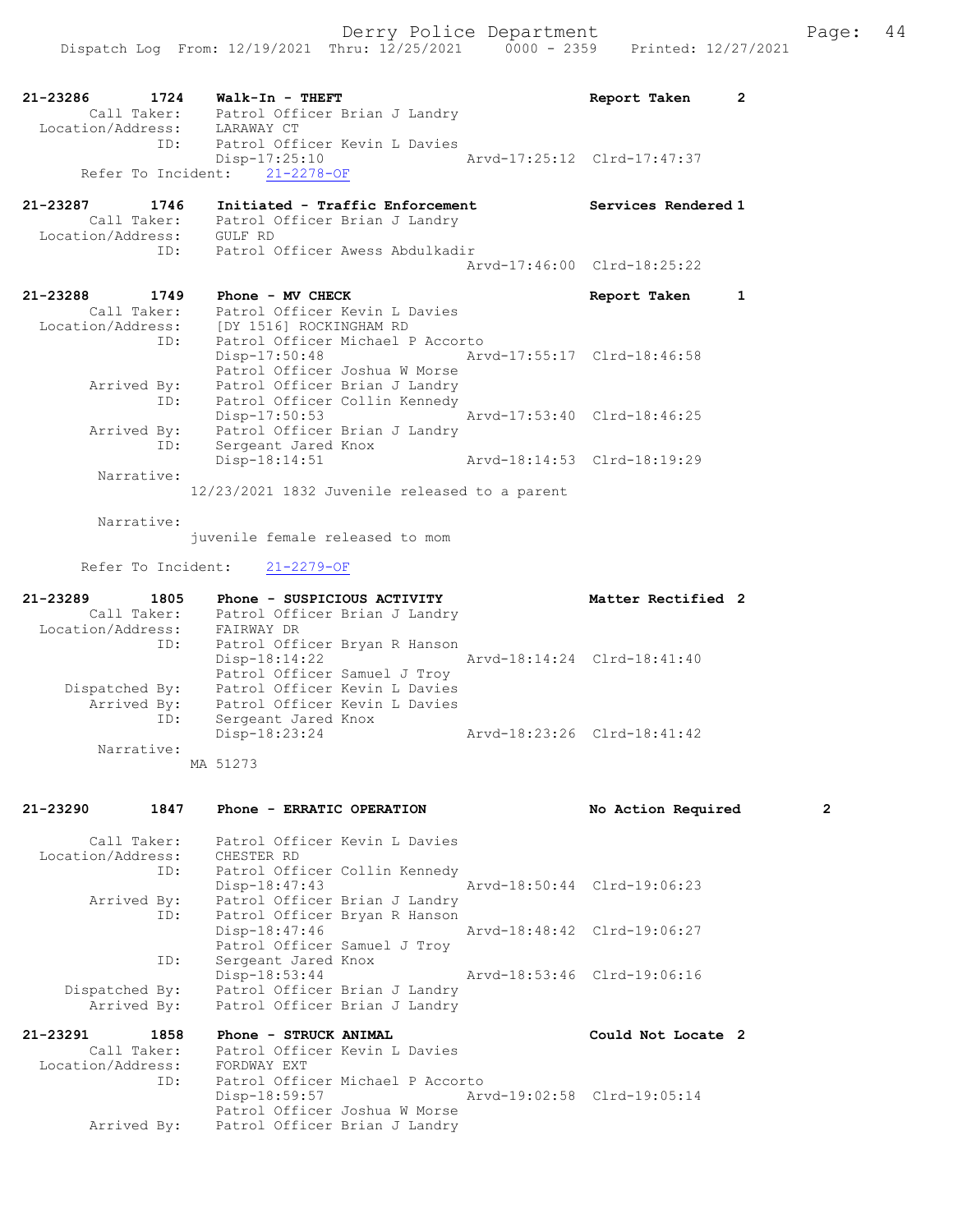Narrative:

Location/Address: PIERCE AVE

struck racoon

| 21-23292<br>1906                                                         | Phone - STRUCK ANIMAL                                       | Services Rendered 2          |   |
|--------------------------------------------------------------------------|-------------------------------------------------------------|------------------------------|---|
| Call Taker:<br>Location/Address:                                         | Patrol Officer Kevin L Davies<br>FRANKLIN ST                |                              |   |
| ID:                                                                      | Patrol Officer Michael P Accorto                            |                              |   |
|                                                                          | Disp-19:07:22                                               | Arvd-19:09:48 Clrd-19:15:13  |   |
|                                                                          | Patrol Officer Joshua W Morse                               |                              |   |
| Arrived By:                                                              | Patrol Officer Brian J Landry                               |                              |   |
| Cleared By:                                                              | Patrol Officer Brian J Landry                               |                              |   |
| ID:                                                                      | Sergeant Jared Knox<br>Disp-19:09:48                        | Arvd-19:09:50 Clrd-19:15:12  |   |
| Dispatched By:                                                           | Patrol Officer Brian J Landry                               |                              |   |
|                                                                          | Arrived By: Patrol Officer Brian J Landry                   |                              |   |
|                                                                          | Cleared By: Patrol Officer Brian J Landry                   |                              |   |
| Narrative:                                                               |                                                             |                              |   |
|                                                                          | struck possum                                               |                              |   |
| 21-23293<br>1946                                                         | Initiated - MV STOP                                         | No Action Required           | 3 |
| Call Taker:                                                              | Patrol Officer Brian J Landry                               |                              |   |
| Location/Address:                                                        | E BROADWAY                                                  |                              |   |
| ID:                                                                      | Patrol Officer Awess Abdulkadir                             | Arvd-19:46:00 Clrd-19:58:22  |   |
|                                                                          |                                                             |                              |   |
| 21-23294<br>2005                                                         | Initiated - ASSIST CITIZEN                                  | Cleared<br>3                 |   |
| Call Taker:<br>Call Taker: Patrol Offic<br>Location/Address: CRYSTAL AVE | Patrol Officer Brian J Landry                               |                              |   |
|                                                                          |                                                             |                              |   |
| ID:                                                                      | Patrol Officer Bryan R Hanson                               | Arvd-20:05:00 Clrd-20:23:36  |   |
|                                                                          | Patrol Officer Samuel J Troy                                |                              |   |
| 2022<br>21-23295                                                         | Phone - DISABLED MV                                         | Assistance Rendered          | 3 |
|                                                                          | Call Taker: Patrol Officer Brian J Landry                   |                              |   |
| Location/Address:                                                        | BELLE BROOK LN                                              |                              |   |
| ID:                                                                      | Patrol Officer Awess Abdulkadir                             |                              |   |
|                                                                          | Disp-20:23:25                                               | Arvd-20:27:17 Clrd-21:09:16  |   |
| ID:                                                                      | Patrol Officer Collin Kennedy<br>Disp-20:23:29              | Arvd-20:27:07 Clrd-21:09:15  |   |
| Narrative:                                                               |                                                             |                              |   |
|                                                                          | running vehicle                                             |                              |   |
|                                                                          |                                                             |                              |   |
| Narrative:                                                               |                                                             |                              |   |
|                                                                          | NH 493 2700                                                 |                              |   |
| Narrative:                                                               |                                                             |                              |   |
|                                                                          | 12/23/2021 2041 LBP Towing called for a tow                 |                              |   |
|                                                                          |                                                             |                              |   |
|                                                                          | Refer To Field Int: 21-4474-FI                              |                              |   |
| 21-23296<br>2055                                                         | Phone - WELFARE CHECK                                       | Cancelled Prior to Arrival 2 |   |
|                                                                          |                                                             |                              |   |
| Location/Address:                                                        | Call Taker: Patrol Officer Kevin L Davies<br>SQUAMSCOTT AVE |                              |   |
|                                                                          |                                                             |                              |   |
|                                                                          |                                                             | Cleared<br>2                 |   |
|                                                                          | Call Taker: Patrol Officer Kevin L Davies                   |                              |   |
| Location/Address: OLD AUBURN RD<br>ID: Patrol Office:                    | Patrol Officer Melissa M Houde                              |                              |   |
|                                                                          | $Disp-21:06:42$                                             | Arvd-21:09:03 Clrd-21:12:50  |   |
| Cleared By:                                                              | Patrol Officer Brian J Landry                               |                              |   |
| 21-23298<br>2110                                                         |                                                             |                              |   |
|                                                                          | Initiated - MV CHECK                                        | No Action Required           | 1 |
| Call Taker:                                                              | Patrol Officer Brian J Landry                               |                              |   |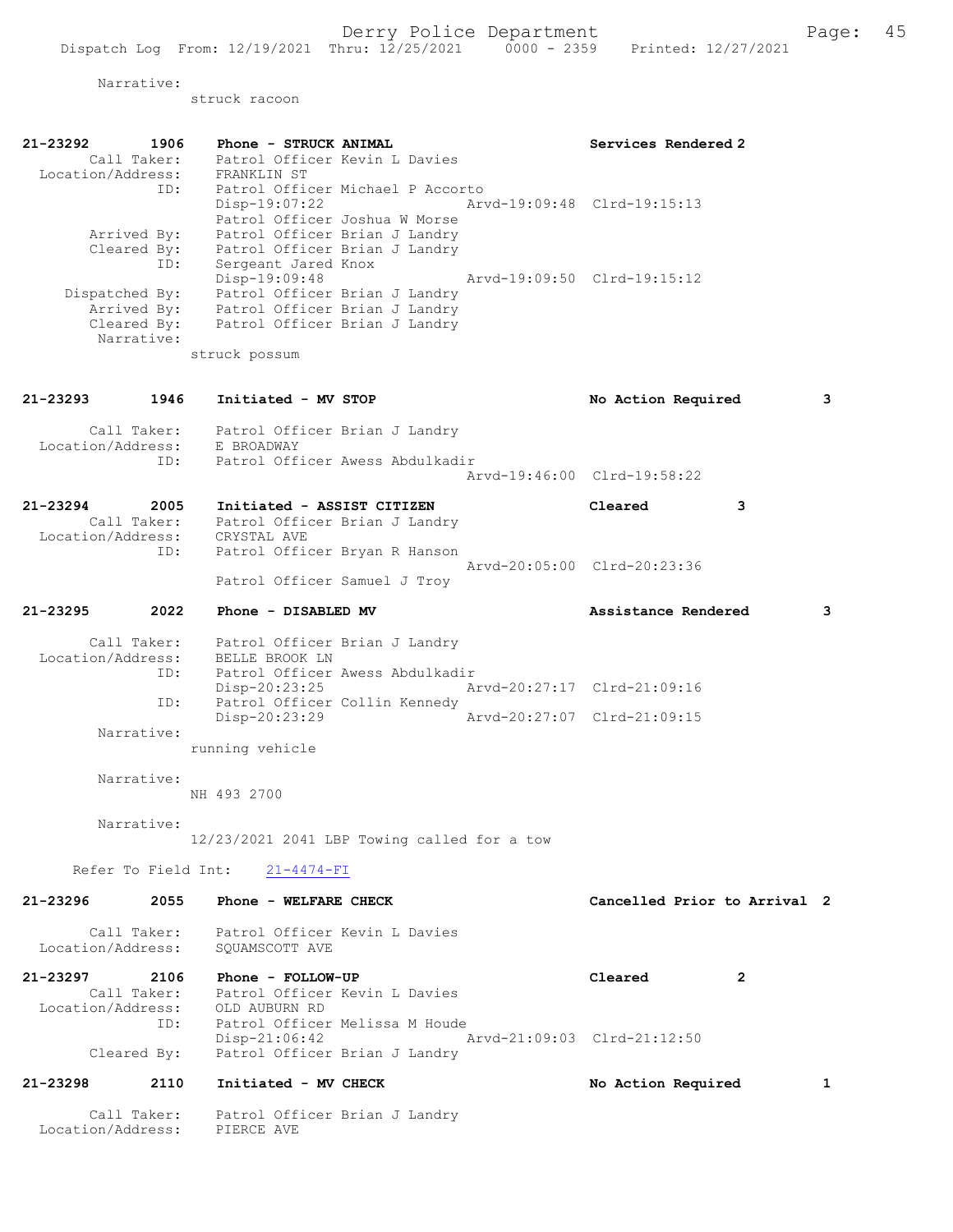Derry Police Department<br>
Page: 46<br>
Printed: 12/27/2021<br>
Printed: 12/27/2021 Dispatch Log From:  $12/19/2021$  Thru:  $12/25/2021$  0000 - 2359 ID: Patrol Officer Michael P Accorto Arvd-21:10:00 Clrd-21:11:45 Patrol Officer Joshua W Morse 21-23299 2126 Initiated - MV CHECK SENT ON THEIR WAY 1 Call Taker: Patrol Officer Brian J Landry<br>ion/Address: BIRCH ST Location/Address:<br>ID: Patrol Officer Michael P Accorto Arvd-21:26:00 Clrd-21:30:52 Patrol Officer Joshua W Morse 21-23300 2200 Phone - DISTURBANCE Peace Restored 1 Call Taker: Patrol Officer Brian J Landry<br>ion/Address: DERRY WAY Location/Address: ID: Patrol Officer Bryan R Hanson Disp-22:01:21 Arvd-22:06:29 Clrd-22:06:38 Patrol Officer Samuel J Troy<br>The Patrol Officer Awess Abdulkad Patrol Officer Awess Abdulkadir<br>Disp-22:01:25 A Disp-22:01:25 Arvd-22:03:36 Clrd-22:09:38 ID: Patrol Officer Michael P Accorto<br>Disp-22:01:29 Ar Disp-22:01:29 Arvd-22:03:33 Clrd-22:09:39 Patrol Officer Joshua W Morse 21-23301 2209 Initiated - MV CHECK No Action Required 1 Call Taker: Patrol Officer Brian J Landry<br>ion/Address: FORDWAY ST Location/Address:<br>ID: Patrol Officer Melissa M Houde Arvd-22:09:00 Clrd-22:12:01 21-23302 2219 Phone - SUSPICIOUS ACTIVITY TRANSPORTED 2 Call Taker: Patrol Officer Kevin L Davies Location/Address: [DY 1530] BIRCH ST ID: Sergeant Jared Knox<br>Disp-22:23:56 Disp-22:23:56 Arvd-22:26:26 Clrd-22:55:12 Dispatched By: Dispatcher Christine D Carlson Arrived By: Dispatcher Christine D Carlson Cleared By: Dispatcher Christine D Carlson ID: Patrol Officer Michael P Accorto<br>Disp-22:23:57 Arv Disp-22:23:57 Arvd-22:27:42 Clrd-22:55:14 Patrol Officer Joshua W Morse Dispatched By: Dispatcher Christine D Carlson Arrived By: Dispatcher Christine D Carlson<br>Cleared By: Dispatcher Christine D Carlson Dispatcher Christine D Carlson Narrative: 12/23/2021 2234 322 transporting a juvenile to 23 Fairway, s/m: 40,772.7 Narrative: 12/23/2021 2237 322 off at Fairways, e/m: 40,774.3 Refer To Field Int: 21-4463-FI 21-23303 2254 Phone - WELFARE CHECK Arrest(s) Made 2 Call Taker: Dispatcher Christine D Carlson<br>on/Address: CRYSTAL AVE Location/Address:<br>ID: ENIUINE ...<br>Patrol Officer Awess Abdulkadir Disp-22:54:58 Arvd-22:55:21 Clrd-12/24/2021 @ 00:56:27<br>TD: Patrol Officer Collin Kennedy Patrol Officer Collin Kennedy<br>Disp-22:55:01 Disp-22:55:01 Arvd-22:56:45 Clrd-23:31:17 ID: Sergeant Jared Knox<br>Disp-22:59:54 Arvd-22:59:55 Clrd-23:13:51 Narrative: 12/23/2021 2302 One in custody at this time Narrative: 12/23/2021 2304 Birch St called for tow - enroute Narrative: 12/23/2021 2306 435 enroute to HQ, s/m: 61,178.3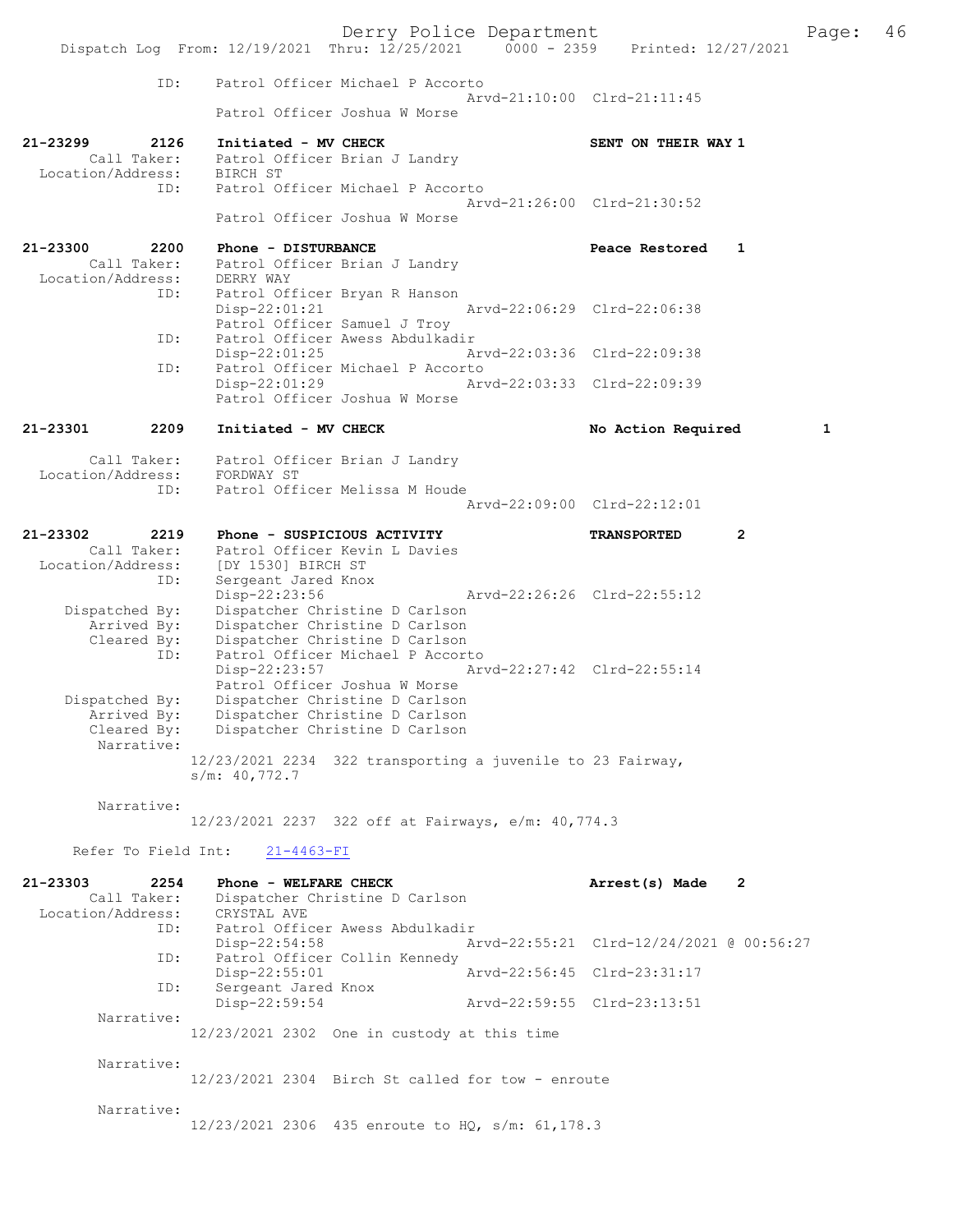Narrative: 12/23/2021 2314 Subject information (DWI Subs., OAS misd., disobeying and open container): Raymond Lachance 29 Fairway Dr, #16 Derry NH  $DOb: 6/3/82$  Narrative: 12/23/2021 2309 435 off at HQ, e/m: 61,178.5 Narrative: 12/23/2021 2324 Wrecker on scene Narrative: 12/23/2021 2332 B/C Mencis called at this time Narrative: 12/23/2021 2358 Placed in cell 3 at this time Narrative: 12/24/2021 0018 PR bail set with court date of 1/6/21 as per b/c Mencis Narrative: 12/24/2021 0041 Subject released to sober party at this time Narrative: 12/24/2021 0056 Booking, AFIS and cell videos completed at this time Refer To Arrest: 21-1229-AR 21-23304 2320 Initiated - PROPERTY CHECK Services Rendered 2 Call Taker: Dispatcher Christine D Carlson Location/Address: PIERCE AVE ID: Patrol Officer Andrew R Kennedy Arvd-23:20:00 Clrd-23:20:31 21-23305 2342 Initiated - MV STOP Warning Issued 3 Call Taker: Dispatcher Christine D Carlson

 Location/Address: KENDALL POND RD ID: Patrol Officer Nikita Tomnyuk Arvd-23:42:00 Clrd-23:48:54 Refer To Citation: 21-5485-CN

21-23306 2343 Initiated - PROPERTY CHECK Services Rendered 2 Call Taker: Dispatcher Christine D Carlson Location/Address: [DY 1278] EASTGATE RD ID: Detective Peter A Houlis Arvd-23:43:00 Clrd-23:43:15

#### For Date: 12/24/2021 - Friday

| 21-23307          | 0005        | Phone - FOLLOW-UP               | Services Rendered 2         |  |
|-------------------|-------------|---------------------------------|-----------------------------|--|
|                   | Call Taker: | Dispatcher Christine D Carlson  |                             |  |
| Location/Address: |             | FAIRWAY DR                      |                             |  |
|                   | ID:         | Patrol Officer Nikita Tomnyuk   |                             |  |
|                   |             | $Disp-00:05:45$                 | Arvd-00:07:31 Clrd-00:13:50 |  |
| 21-23308          | 0014        | Initiated - MV STOP             | Warning Issued 3            |  |
|                   | Call Taker: | Dispatcher Christine D Carlson  |                             |  |
| Location/Address: |             | MANCHESTER RD                   |                             |  |
|                   | ID:         | Patrol Officer Andrew R Kennedy |                             |  |

Arvd-00:14:00 Clrd-00:21:57<br>21-5486-CN

Refer To Citation: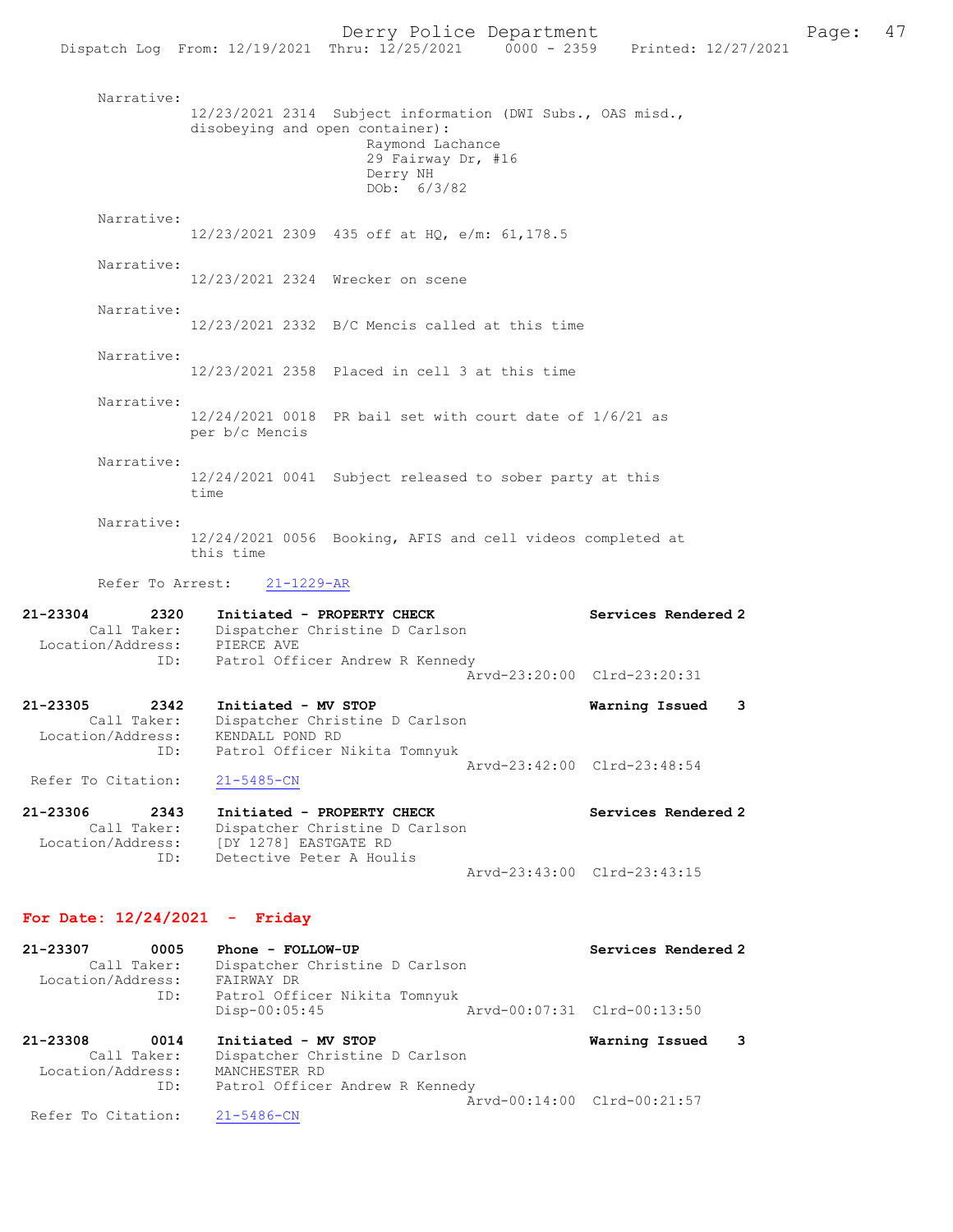21-23309 0039 Initiated - MV STOP Warning Issued 3 Call Taker: Dispatcher Christine D Carlson Location/Address: E BROADWAY ID: Patrol Officer Nikita Tomnyuk Arvd-00:39:00 Clrd-00:41:46 Refer To Citation: 21-5487-CN 21-23310 0043 Phone - DISTURBANCE Services Rendered 1 Call Taker: Dispatcher Christine D Carlson Location/Address: FAIRWAY DR ID: Patrol Officer Nikita Tomnyuk Disp-00:44:25 Arvd-00:49:42 Clrd-01:07:24 ID: Detective Peter A Houlis<br>Disp-00:44:28 Disp-00:44:28 Arvd-00:49:30 Clrd-01:07:26 21-23311 0113 Initiated - MV STOP Warning Issued 3 Call Taker: Dispatcher Christine D Carlson Location/Address: PINKERTON ST ID: Detective Peter A Houlis Arvd-01:13:00 Clrd-01:20:43 ID: Patrol Officer Nikita Tomnyuk Disp-01:14:46 Arvd-01:14:47 Clrd-01:20:41 Refer To Citation: 21-5488-CN 21-23312 0140 Initiated - PED CHECK TRANSPORTED 2 Call Taker: Dispatcher Christine D Carlson Location/Address: [DY 1198] BYPASS 28 ID: Detective Peter A Houlis Arvd-01:40:00 Clrd-01:50:05 Narrative: 12/24/2021 0144 Courtesy transport to 8 Derry Way, s/m: 60,110 Narrative: 12/24/2021 0149 Clear of transport, e/m: 60,111 21-23313 0203 Initiated - ATTEMPTED PAPER SERVICE Could Not Locate 2 Call Taker: Dispatcher Christine D Carlson Location/Address: PARKLAND DR ID: Patrol Officer Andrew R Kennedy Arvd-02:03:00 Clrd-02:20:41 21-23314 0227 Initiated - PED CHECK Services Rendered 2 Call Taker: Dispatcher Christine D Carlson Location/Address: [DY 2258] E BROADWAY ID: Patrol Officer Andrew R Kennedy Arvd-02:27:00 Clrd-02:32:45 21-23315 0242 Initiated - MV STOP Warning Issued 3 Call Taker: Dispatcher Christine D Carlson Location/Address: KENDALL POND RD + MAGNOLIA LN ID: Patrol Officer Andrew R Kennedy Arvd-02:42:00 Clrd-02:48:37<br>21-5489-CN Refer To Citation: 21-23316 0443 Phone - DISABLED MV Services Rendered 3 Call Taker: Lieutenant Shawn P O'Donaghue Location/Address: WINCHESTER TER ID: Detective Peter A Houlis Disp-04:44:43 Arvd-04:48:27 Clrd-05:38:33 Arrived By: Dispatcher Christine D Carlson Cleared By: Dispatcher Christine D Carlson ID: Patrol Officer Awess Abdulkadir Disp-05:16:31 Arvd-05:16:32 Clrd-05:38:31 Dispatched By: Dispatcher Christine D Carlson Arrived By: Dispatcher Christine D Carlson Cleared By: Dispatcher Christine D Carlson Narrative: 12/24/2021 0451 Transporting one to Irving, s/m: 61,039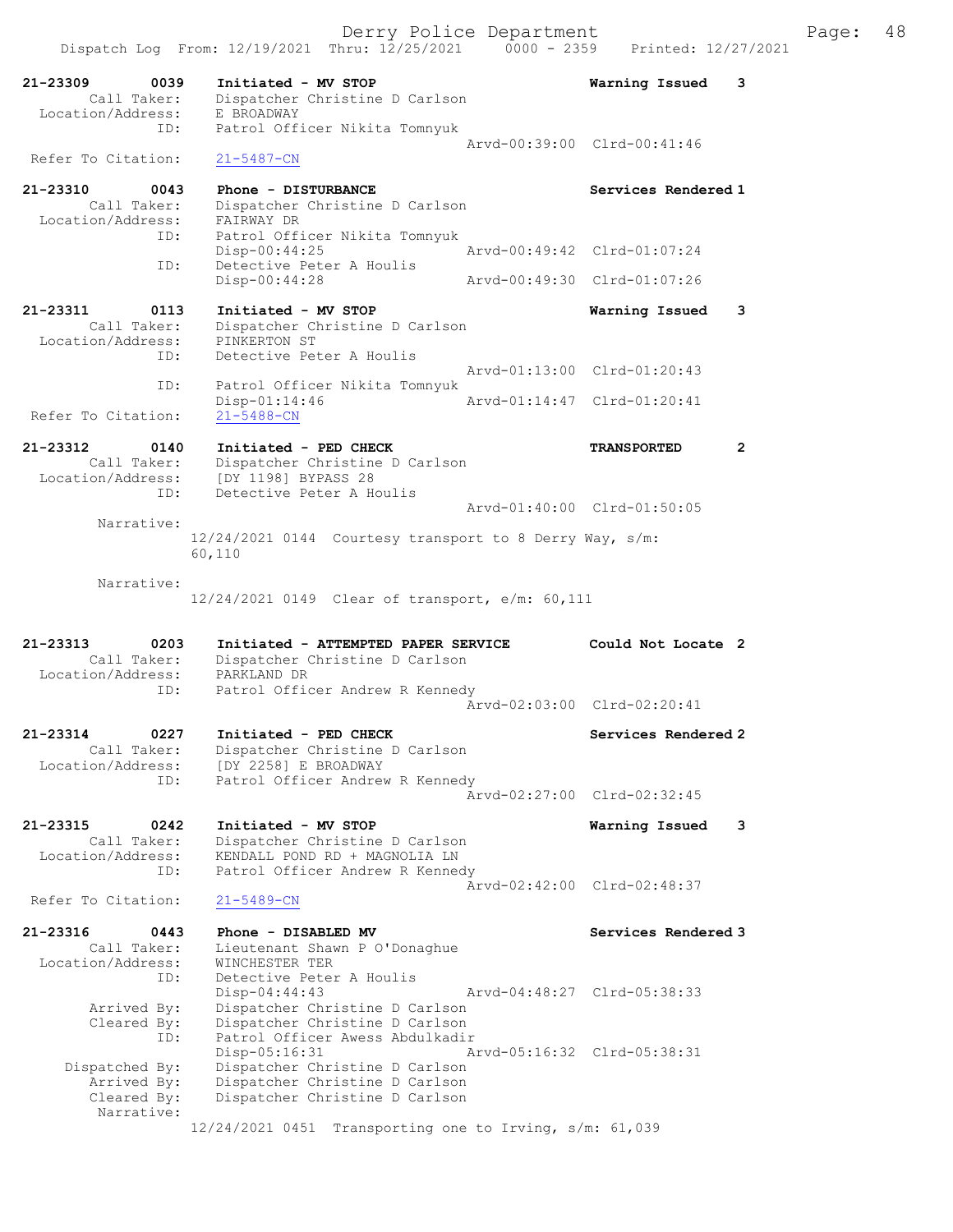Derry Police Department The Page: 49 Dispatch Log From: 12/19/2021 Thru: 12/25/2021 0000 - 2359 Printed: 12/27/2021 Narrative: 12/24/2021 0459 Off at Irving, e/m: 61,042 Narrative: 12/24/2021 0459 Enroute back to Winchester Ter, s/m: 60,142 Narrative: 12/24/2021 0505 Back off on Winchester Ter, e/m: 60,145 21-23317 0631 Phone - ALARM, BURGLAR Services Rendered 1 Call Taker: Dispatcher Christine D Carlson Location/Address: [DY 277] HOOD RD ID: Patrol Officer Andrew R Kennedy Disp-06:32:07 Arvd-06:35:42 Clrd-06:46:01 ID: Patrol Officer Nikita Tomnyuk Disp-06:32:08 Arvd-06:35:40 Clrd-06:45:59 Narrative: 12/24/2021 0631 Main lobby motion 21-23318 0814 Phone - RESTRAINING ORDER VIOLATION Report Taken 2 Call Taker: Dispatcher Jonathon S Pickering Location/Address: FAIRWAY DR ID: Patrol Officer Melissa M Houde<br>Disp-08:18:25 Disp-08:18:25 Arvd-08:35:05 Clrd-08:48:18 ID: Sergeant James M Belanger Disp-08:35:07 Arvd-08:35:07 Clrd-08:41:33 Refer To Incident: 21-2280-OF 21-23319 0839 Phone - ASSIST OTHER AGENCY Assistance Rendered 3 Call Taker: Dispatcher Jonathon S Pickering Location/Address: PINYON PL ID: Patrol Officer Cody Johnson Disp-08:39:34 Arvd-08:43:58 Clrd-08:48:13 Narrative: 12/24/2021 0844 smoke in the laundrymat, determined to be in Londonderry 21-23320 0903 Phone - THEFT CONSTRESS Report Taken 2 Call Taker: Dispatcher Jonathon S Pickering Location/Address: MANCHESTER RD ID: Patrol Officer Melissa M Houde<br>Disp-09:04:58 Disp-09:04:58 Arvd-09:08:45 Clrd-09:22:23 Narrative: 12/24/2021 0908 off with NH 4998595 Narrative: 12/24/2021 0943 theft from a MV Refer To Incident: 21-2281-OF 21-23321 0922 Phone - NEIGHBORHOOD DISPUTE ADVICE GIVEN 2 Call Taker: Patrol Officer Jeffrey R Pike Location/Address: PEABODY RD ANX ID: Patrol Officer Melissa M Houde<br>Disp-09:25:50 Disp-09:25:50 Arvd-09:29:47 Clrd-09:43:19<br>Cleared By: Dispatcher Jonathon S Pickering Dispatcher Jonathon S Pickering Narrative: 12/24/2021 0943 advice given in regards to on-going dispute Refer To Field Int: 21-4473-FI 21-23322 1044 Phone - SUSPICIOUS ACTIVITY ADVICE GIVEN 2 Call Taker: Dispatcher Jonathon S Pickering Location/Address: E BROADWAY

ID: Patrol Officer Melissa M Houde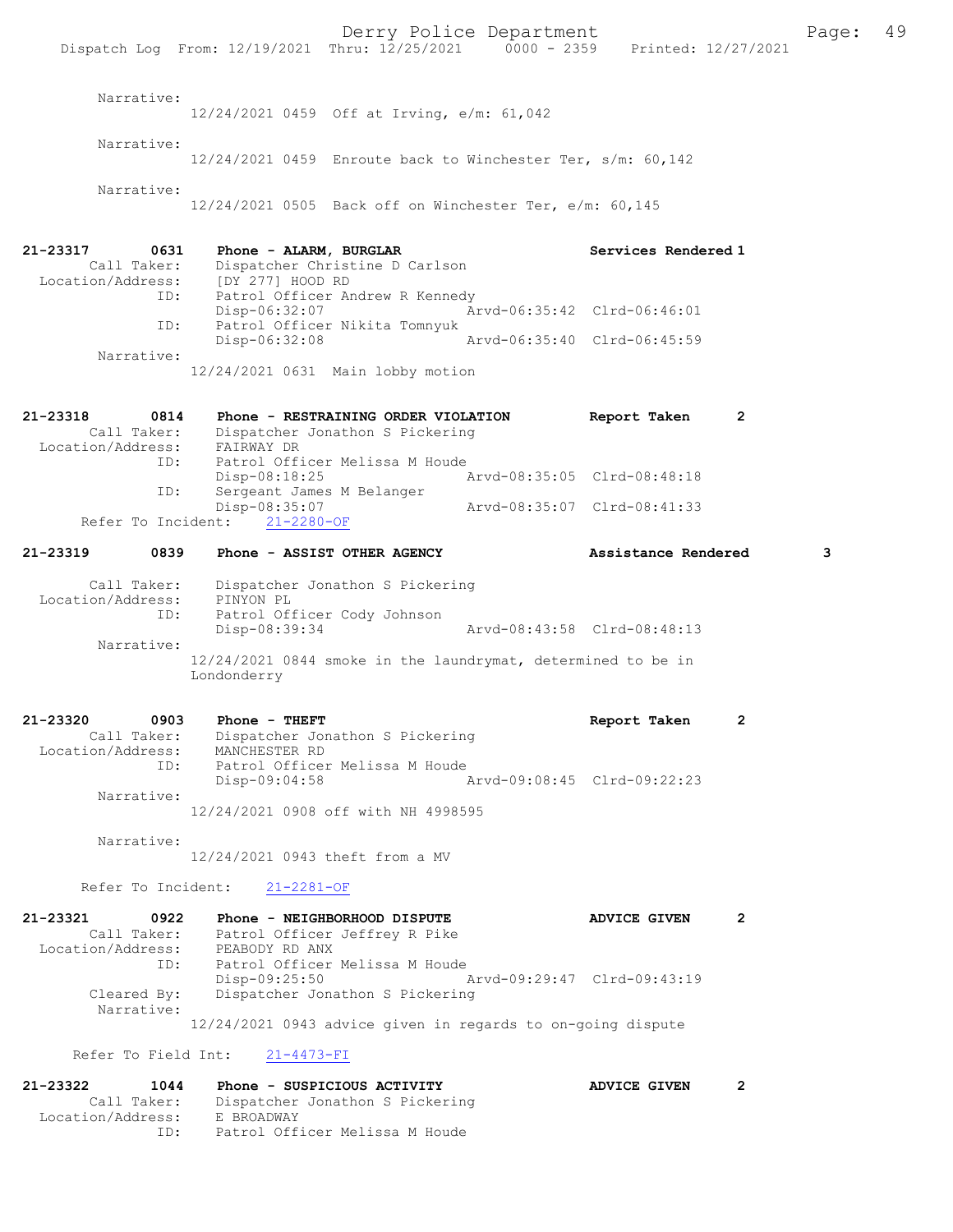Disp-10:58:58 Arvd-11:02:06 Clrd-11:12:25<br>Arrived By: Patrol Officer Jeffrey R Pike Disp-10:58:58<br>Patrol Officer Jeffrey R Pike

#### 21-23323 1051 Phone - NEIGHBORHOOD DISPUTE ADVICE GIVEN 2 Call Taker: Patrol Officer Jeffrey R Pike Location/Address: KENDALL POND RD ID: Patrol Officer Timothy J Underhill Disp-10:52:48 Arvd-10:56:53 Clrd-11:08:21 Arrived By: Dispatcher Jonathon S Pickering Cleared By: Dispatcher Jonathon S Pickering Narrative:

DISPUTE OVER TOOLS

Refer To Field Int: 21-4472-FI

| 21-23324          | 1116        | Phone - DISTURBANCE                   |                             | Report Taken |  |
|-------------------|-------------|---------------------------------------|-----------------------------|--------------|--|
|                   | Call Taker: | Patrol Officer Jeffrey R Pike         |                             |              |  |
| Location/Address: |             | MANCHESTER RD                         |                             |              |  |
|                   | ID:         | Patrol Officer Timothy J Underhill    |                             |              |  |
|                   |             | $Disp-11:17:02$                       | Arvd-11:19:25 Clrd-11:47:49 |              |  |
|                   | Cleared By: | Dispatcher Jonathon S Pickering       |                             |              |  |
|                   | ID:         | Patrol Officer Melissa M Houde        |                             |              |  |
|                   |             | $Disp-11:17:04$                       | Arvd-11:18:19 Clrd-11:51:52 |              |  |
|                   | Cleared By: | Dispatcher Jonathon S Pickering       |                             |              |  |
|                   | ID:         | Sergeant James M Belanger             |                             |              |  |
|                   |             | $Disp-11:17:06$                       | Arvd-11:19:22 Clrd-11:48:01 |              |  |
|                   | Cleared By: | Dispatcher Jonathon S Pickering       |                             |              |  |
|                   | Narrative:  |                                       |                             |              |  |
|                   |             | $12/24/2021$ 1120 assault in progress |                             |              |  |
|                   |             |                                       |                             |              |  |

Narrative:

12/24/2021 1120 off with three

Narrative:

12/24/2021 1121 off with MA 9KE138

Refer To Incident: 21-2282-OF

| $21 - 23325$      | 1134        | Phone - MEDICAL EMERGENCY                     |                             | Transported to Hospital        | $\mathbf{1}$ |
|-------------------|-------------|-----------------------------------------------|-----------------------------|--------------------------------|--------------|
| Location/Address: | Call Taker: | Dispatcher Jonathon S Pickering<br>FAIRWAY DR |                             |                                |              |
|                   | ID:         | Patrol Officer Cody Johnson                   |                             |                                |              |
|                   |             | $Disp-11:34:52$                               | Arvd-11:37:23 Clrd-11:47:50 |                                |              |
|                   | ID:         | Patrol Officer Ryan M Panaro                  |                             |                                |              |
|                   |             | Disp-11:34:55                                 |                             | Arvd-11:37:22 Clrd-11:47:51    |              |
| 21-23326          | 1200        | Phone - IDENTITY THEFT                        |                             | Report Taken<br>$\overline{2}$ |              |
|                   | Call Taker: | Dispatcher Jonathon S Pickering               |                             |                                |              |
|                   |             | Location/Address: GATES DR                    |                             |                                |              |
|                   | ID:         | Patrol Officer Cody Johnson                   |                             |                                |              |
|                   |             | $Disp-12:05:06$                               |                             | Arvd-12:18:13 Clrd-12:38:10    |              |
|                   |             | Refer To Incident: 21-2283-OF                 |                             |                                |              |
| 21-23327          | 1206        | Initiated - SEXUAL OFFENDER REGISTRATION      |                             | Services Rendered 1            |              |
|                   | Call Taker: | Dispatcher Jonathon S Pickering               |                             |                                |              |
|                   |             | Location/Address: [DY 2] MUNICIPAL DR         |                             |                                |              |
|                   | ID:         | Detective Lieutenant Jon M Breen              |                             | Arvd-12:06:00 Clrd-12:06:43    |              |
|                   |             |                                               |                             |                                |              |
| $21 - 23328$      | 1215        | Phone - ASSIST OTHER AGENCY                   |                             | Assistance Rendered            | 3            |
|                   | Call Taker: | Dispatcher Jonathon S Pickering               |                             |                                |              |
| Location/Address: |             | PARKLAND DR                                   |                             |                                |              |
|                   | ID:         | Patrol Officer Ryan M Panaro                  |                             |                                |              |
|                   |             | $Disp-12:15:53$                               |                             | Arvd-12:22:32 Clrd-12:38:26    |              |
|                   | ID:         | Sergeant James M Belanger                     |                             |                                |              |
|                   |             | Disp-12:15:55                                 |                             | Arvd-12:22:33 Clrd-12:38:27    |              |
| 21-23329          | 1347        | Phone - RUNAWAY JUVENILE                      |                             | $\overline{2}$<br>Report Taken |              |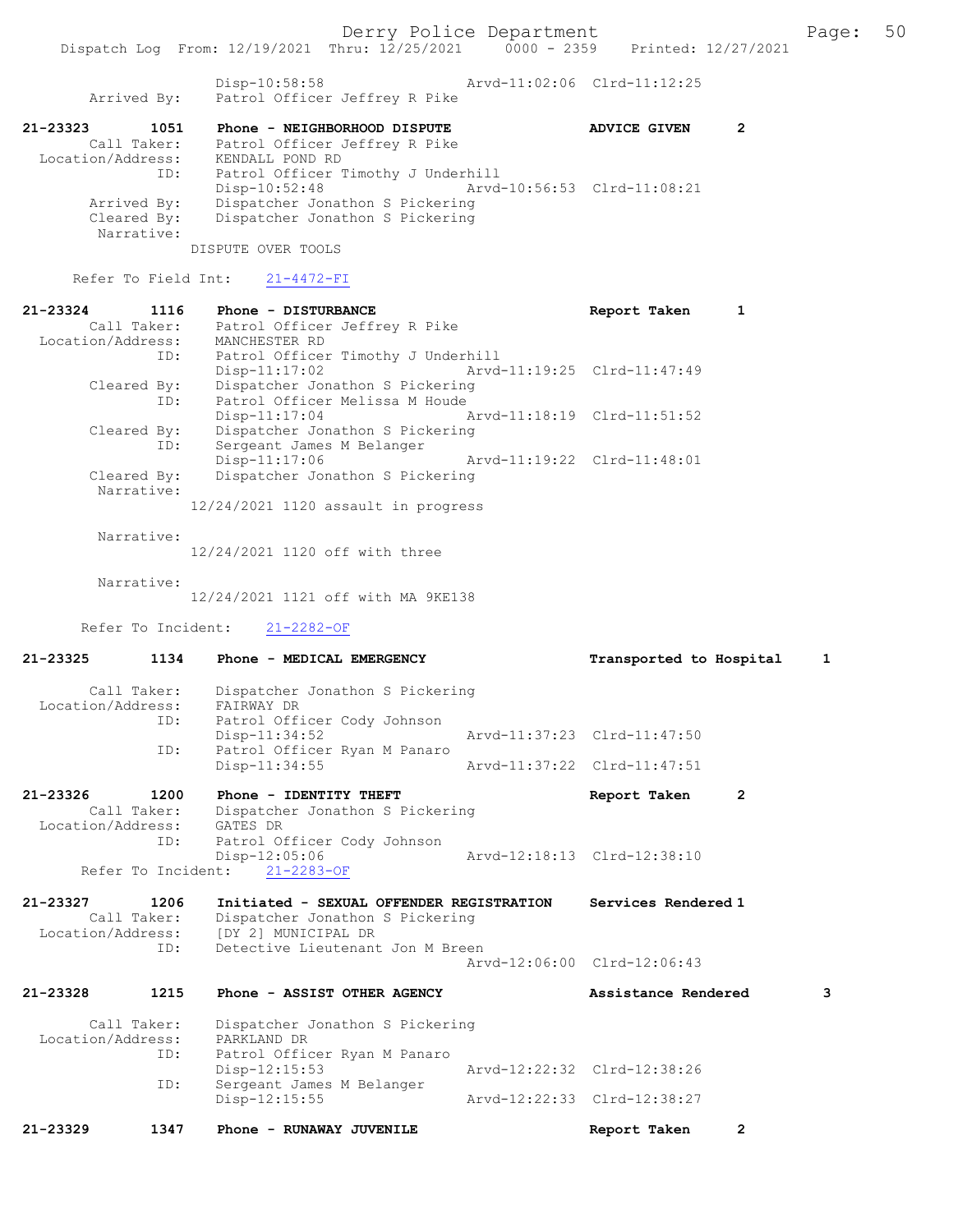Derry Police Department The Page: 51 Dispatch Log From: 12/19/2021 Thru: 12/25/2021 0000 - 2359 Printed: 12/27/2021 Call Taker: Patrol Officer Kevin L Davies Location/Address: [DY 2672] OLD CHESTER RD ID: Patrol Officer Cody Johnson Disp-14:05:14 Enrt-14:05:14 Arvd-14:12:07 Clrd-14:55:31 Dispatched By: Patrol Officer Cody Johnson Enroute By: Patrol Officer Cody Johnson Arrived By: Dispatcher Jonathon S Pickering Cleared By: Dispatcher Jonathon S Pickering Refer To Incident: 21-2284-OF 21-23330 1407 Phone - ABANDONED 911 Services Rendered 1 Call Taker: Dispatcher Jonathon S Pickering Location/Address: LAWRENCE RD ID: Patrol Officer Timothy J Underhill Disp-14:08:15 Arvd-14:12:15 Clrd-14:15:31 ID: Patrol Officer Ryan M Panaro Disp-14:08:22 Clrd-14:15:25 Narrative: 12/24/2021 1415 accidental by grandchildren Refer To Field Int: 21-4471-FI 21-23331 1412 Phone - Loose Dog Complaint Services Rendered 2 Call Taker: Dispatcher Jonathon S Pickering Location/Address: CRYSTAL AVE ID: Patrol Officer Ryan M Panaro<br>Disp-14:15:28 Disp-14:15:28 Arvd-14:17:43 Clrd-14:29:46 21-23332 1428 Phone - SUSPICIOUS ACTIVITY Services Rendered 2 Call Taker: Dispatcher Jonathon S Pickering Location/Address: HARDY CT ID: Patrol Officer Ryan M Panaro<br>Disp-14:32:43 Disp-14:32:43 Arvd-14:38:24 Clrd-14:53:53 Narrative: 12/24/2021 1430 checking on distraught resident 21-23333 1452 Phone - ASSIST CITIZEN ADVICE GIVEN 3 Call Taker: Patrol Officer Kevin L Davies<br>tion/Address: TSTENNETO RD Location/Address: ess. ISIENNEIO ND<br>ID: Patrol Officer Charles L Doherty Disp-15:09:17 Arvd-15:12:15 Clrd-15:19:58 21-23334 1454 Phone - FOLLOW-UP RELEASED 2 Call Taker: Dispatcher Jonathon S Pickering Location/Address: [ABR] PINGREE HILL RD ID: Patrol Officer Cody Johnson Disp-14:55:43 Arvd-15:09:38 Clrd-16:55:29 Arrived By: Patrol Officer Kevin L Davies Cleared By: Patrol Officer Kevin L Davies ID: Patrol Officer Ryan M Panaro<br>Disp-14:55:47 Arvd-15:09:43 Clrd-15:45:25 Patrol Officer Joshua W Morse Arrived By: Patrol Officer Kevin L Davies Cleared By: Patrol Officer Kevin L Davies ID: Patrol Officer Bryan R Hanson Disp-15:32:43 Arvd-15:33:34 Clrd-15:40:47 Patrol Officer Samuel J Troy Dispatched By: Patrol Officer Kevin L Davies Arrived By: Patrol Officer Kevin L Davies Cleared By: Patrol Officer Kevin L Davies ID: Patrol Officer Charles L Doherty<br>Disp-15:32:45 Arv Disp-15:32:45 Arvd-15:36:01 Clrd-15:40:49 Dispatched By: Patrol Officer Kevin L Davies Spatched By: Fatrol Officer Kevin L Davies<br>Arrived By: Patrol Officer Kevin L Davies Cleared By: Patrol Officer Kevin L Davies Narrative: 12/24/2021 1509 15 and 16 off with Auburn PD units Narrative: all units off at the residence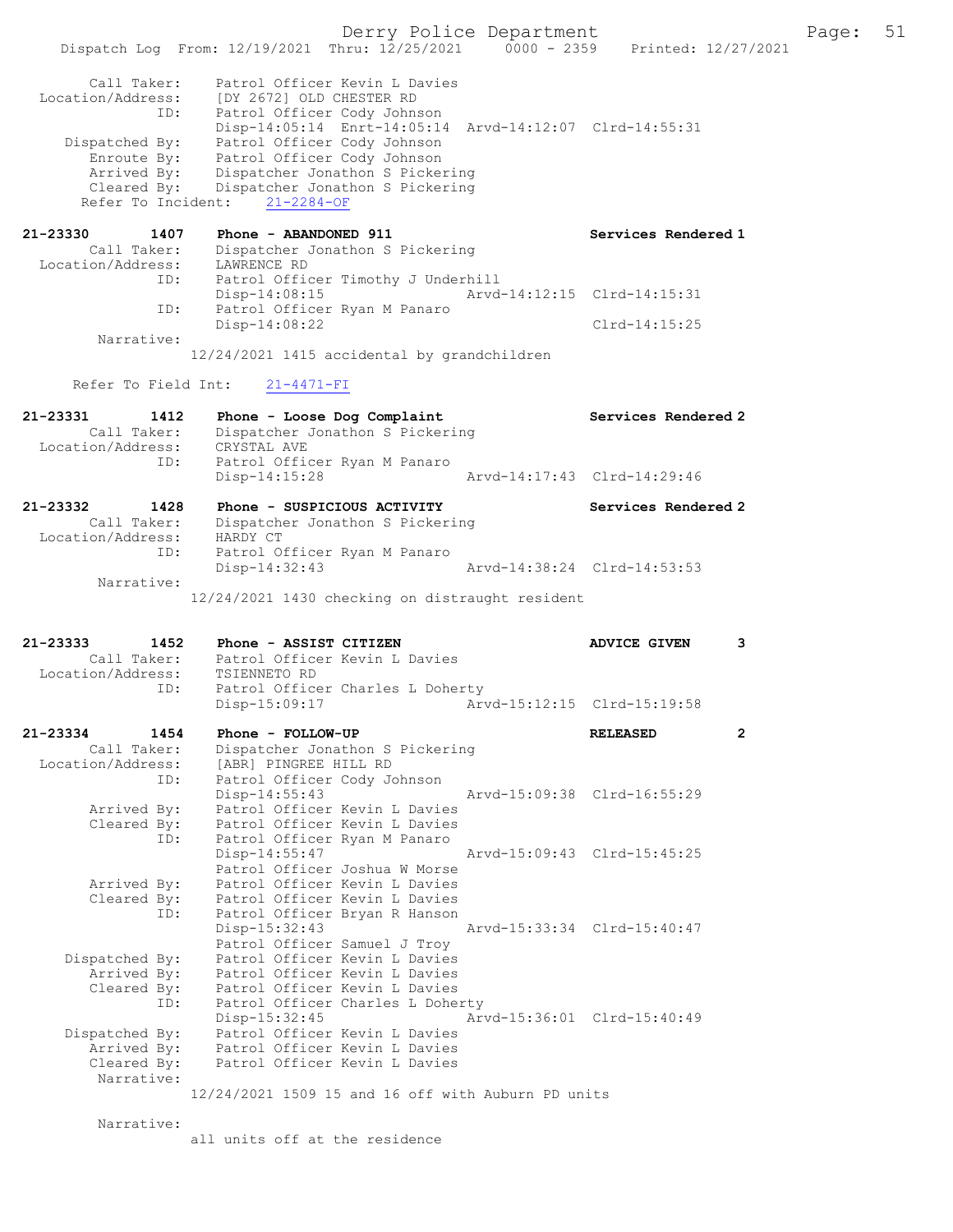Dispatch Log From: 12/19/2021 Thru: 12/25/2021 Narrative: juvenile left residence with subject prior to arrival Narrative: both parties located in Londonderry on Longwood Ave, 715 is off with them and LPD Narrative: 715 en route to DPDHQ with one juvenile male s/m: 60214.6 Narrative: 715 off at DPDHQ with juvenile male e/m: 60218.8 Narrative: 12/24/2021 1647 juvenile released to parents 21-23335 2002 Phone - WELFARE CHECK Transported to Hospital 2 Call Taker: Patrol Officer Kevin L Davies Location/Address: SPOLLETT DR ID: Patrol Officer Sara R Joyce Disp-20:05:10 Arvd-20:15:44 Clrd-21:01:14 ID: Patrol Officer Bryan R Hanson<br>Disp-20:05:14 Disp-20:05:14 Arvd-20:17:55 Clrd-20:43:50 Patrol Officer Samuel J Troy Narrative: 12/24/2021 2042 238 transporting one adult female to PMC s/m: 61234.5 Narrative: 238 off at PMC e/m: 61241.1 Refer To Arrest: 21-1230-AR 21-23336 2008 Phone - DISABLED MV <br>Call Taker: Patrol Officer Kevin L Davies<br> Patrol Officer Kevin L Davies<br>FOLSOM RD Location/Address:<br>ID: Patrol Officer Charles L Doherty<br>Disp-20:08:54 Art Arvd-20:15:42 Clrd-21:02:30 Narrative: 12/24/2021 2026 next on the list responded Narrative: 12/24/2021 2027 spacetown auto notified and responding Narrative: 12/24/2021 2038 spacetown on scene

 Narrative: 12/24/2021 2044 spacetown clear the scene. 118 giving courtesy transport to 173 bypass-28 s/m: 19361

Narrative:

118 off at 173 bypass e/m: 19363.8

#### For Date: 12/25/2021 - Saturday

| 21-23337          | 0019        | Phone - UNWANTED SUBJECT        |                             | Arrest(s) Made |  |
|-------------------|-------------|---------------------------------|-----------------------------|----------------|--|
|                   | Call Taker: | Patrol Officer Kevin L Davies   |                             |                |  |
| Location/Address: |             | FAIRWAY DR                      |                             |                |  |
|                   | ID:         | Patrol Officer Awess Abdulkadir |                             |                |  |
|                   |             | $Disp-00:21:26$                 | Arvd-00:26:05 Clrd-00:37:54 |                |  |
|                   | Arrived By: | Dispatcher Christine D Carlson  |                             |                |  |
|                   | Cleared By: | Dispatcher Christine D Carlson  |                             |                |  |
|                   | ID:         | Patrol Officer Monica Ricci     |                             |                |  |
|                   |             | $Disp-00:21:29$                 | Arvd-00:26:08 Clrd-00:37:59 |                |  |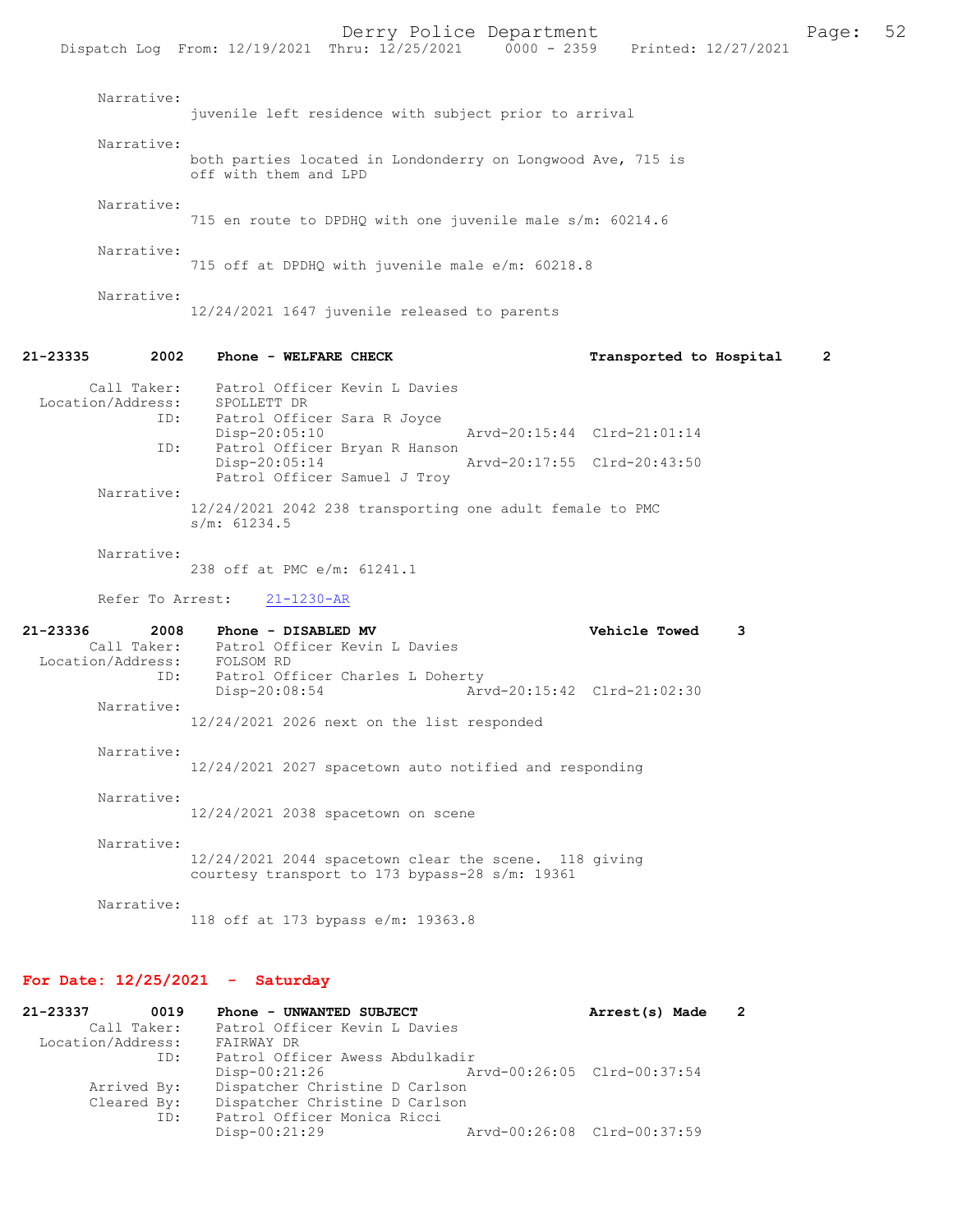Derry Police Department The Page: 53 Dispatch Log From: 12/19/2021 Thru: 12/25/2021 0000 - 2359 Printed: 12/27/2021 Arrived By: Dispatcher Christine D Carlson Cleared By: Dispatcher Christine D Carlson ID: Patrol Officer Andrew R Kennedy Disp-00:25:01 Arvd-00:26:06 Clrd-00:37:57 Dispatched By: Dispatcher Christine D Carlson Arrived By: Dispatcher Christine D Carlson Cleared By: Dispatcher Christine D Carlson ID: Patrol Officer Nikita Tomnyuk Disp-00:25:02 Arvd-00:26:07 Clrd-01:31:54 Dispatched By: Dispatcher Christine D Carlson Arrived By: Dispatcher Christine D Carlson Cleared By: Dispatcher Christine D Carlson Narrative: 12/25/2021 0029 232 advising one in custody at this time for p/c Narrative: 12/25/2021 0034 Subject information (p/c): Joseph Leblanc 23 Oak St Derry NH DOB: 2/3/55 Narrative: 12/25/2021 0037 232 transporting one to HQ, s/m: 61,249.9 Narrative: 12/25/2021 0042 232 off at HQ, e/m: 61,251.9 Narrative: 12/25/2021 0042 232 enroute to Brentwood Narrative: 12/25/2021 0118 232 off at Brentwood, e/m: 61,274.2 Narrative: 12/25/2021 0131 Clear of Brentwood Refer To P/C: 21-1231-AR 21-23338 0629 Phone - DEPARTMENT INFO<br>Call Taker: Dispatcher Christine D Carlson<br>Call Taker: Dispatcher Christine D Carlson Dispatcher Christine D Carlson Location/Address: MUNICIPAL DR Narrative: 12/25/2021 0629 Highway called at this time for icing 21-23339 1032 Phone - SUSPICIOUS ACTIVITY Report Taken 2 Call Taker: Patrol Officer Collin Kennedy Location/Address: BIRCH ST ID: Patrol Officer Brendan S Holden<br>Disp-10:33:53 A Arvd-10:41:18 Clrd-11:15:45 Arrived By: Patrol Officer Samuel J Troy Cleared By: Patrol Officer Samuel J Troy Refer To Incident: 21-2285-OF 21-23340 1132 Phone - SERVE RESTRAINING ORDER Not Served 2 Call Taker: Dispatcher Christina L Power<br>ion/Address: MT PLEASANT ST Location/Address:<br>ID: Patrol Officer Brendan S Holden<br>Disp-11:32:38 Ar Disp-11:32:38 Arvd-11:40:01 Clrd-11:42:59 21-23341 1259 Phone - DOMESTIC DISTURBANCE Transported to Hospital 1 Call Taker: Dispatcher Christina L Power<br>ion/Address: KILREA RD Location/Address: ID: Patrol Officer Timothy J Underhill Disp-12:59:29 Arvd-13:11:03 Clrd-13:48:14 Patrol Officer Brendan S Holden<br>Disp-12:59:45 A Arvd-13:11:04 Clrd-14:42:00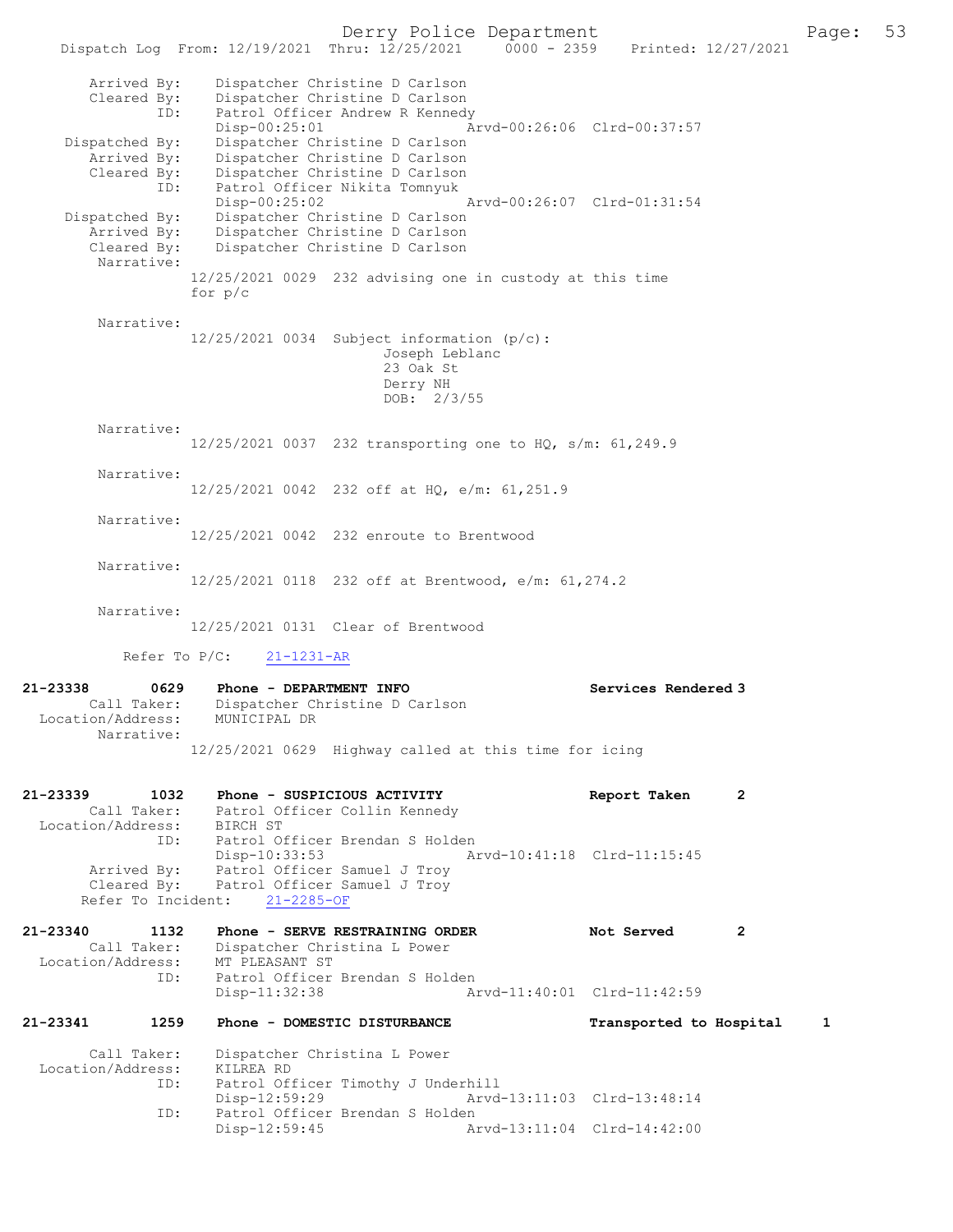Derry Police Department Fage: 54 Dispatch Log From: 12/19/2021 Thru: 12/25/2021 0000 - 2359 Printed: 12/27/2021 ID: Sergeant Seth Plumer Disp-13:10:35 Arvd-13:10:40 Clrd-13:48:16 Dispatched By: Patrol Officer Samuel J Troy Arrived By: Patrol Officer Samuel J Troy Narrative: 12/25/2021 1348 in custody on an IEA Narrative: 12/25/2021 1350 enroute to Elliot Hosptial s/m 36716.7 Narrative: 12/25/2021 1421 e/m 36733.2 Refer To Arrest: 21-1232-AR Refer To Incident: 21-2295-OF 21-23414 1308 Walk-In - ASSIST CITIZEN ADVICE GIVEN 3 Call Taker: Dispatcher Jess W Arcand Location/Address: [DY 2] MUNICIPAL DR Narrative: 12/27/2021 1305 CHILD CUSTODY ADVICE Refer To Field Int: 21-4488-FI 21-23342 1457 Phone - MV ACCIDENT Report Taken 1 Call Taker: Dispatcher Christina L Power Location/Address: N SHORE (IP) RD ID: Patrol Officer Andrew J Teague Disp-15:00:03 Clrd-15:01:35 Patrol Officer Nathan S Lavoie ID: Patrol Officer Michael Carnazzo Disp-15:01:33 Arvd-15:20:24 Clrd-17:28:50 Narrative: 12/25/2021 1520 Off with NH Reg 94P37 Narrative: 12/25/2021 1640 AAA on scene Narrative: Avanzato vs Tree, full report Refer To Accident: 21-644-AC 21-23343 1516 Phone - MV ACCIDENT Report Taken 1

 Call Taker: Dispatcher Christina L Power Location/Address: ISLAND POND RD ID: Patrol Officer Brendan S Holden Disp-15:17:11 Arvd-15:34:50 Clrd-16:16:46 Arrived By: Sergeant Jeffrey M Dawe Refer To Citation: 21-5490-CN Narrative: 12/25/2021 1534 Off with NH Reg 5001579

Narrative:

Gutierrez v. traffic sign

Refer To Accident: 21-645-AC

| 21-23344          | 1520        | Phone - DEPARTMENT INFO                      | Message Delivered 3         |
|-------------------|-------------|----------------------------------------------|-----------------------------|
|                   | Call Taker: | Dispatcher Christina L Power                 |                             |
| Location/Address: |             | MUNICIPAL DR                                 |                             |
|                   | ID:         | Dispatcher Christina L Power                 |                             |
|                   |             | $Disp-15:21:33$                              | Arvd-15:21:34 Clrd-15:21:36 |
|                   | Narrative:  |                                              |                             |
|                   |             | DPW on call notified for icy road conditions |                             |

21-23345 1538 Phone - DISTURBANCE Matter Rectified 1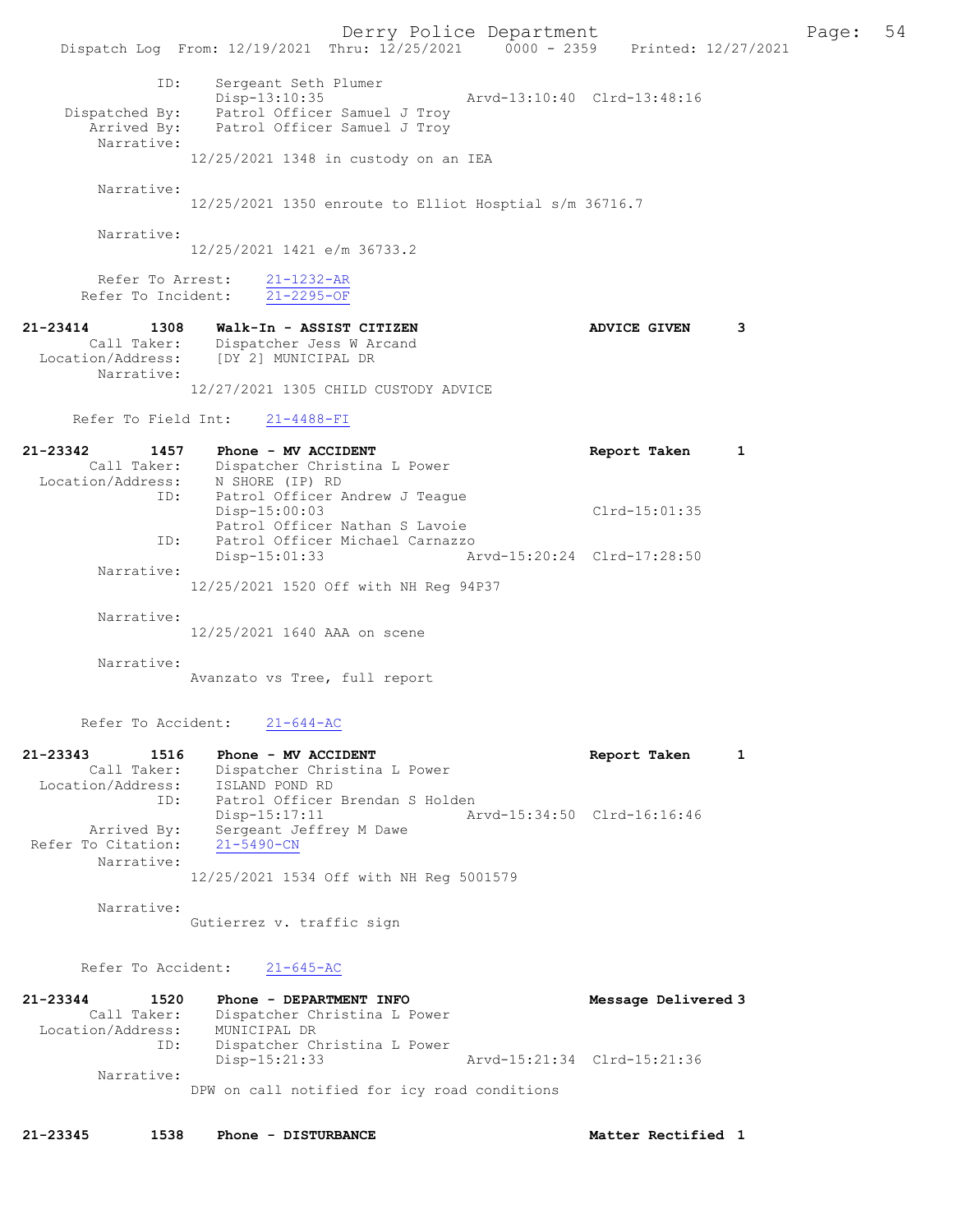Derry Police Department Fage: 55 Dispatch Log From: 12/19/2021 Thru: 12/25/2021 0000 - 2359 Printed: 12/27/2021 Call Taker: Dispatcher Christina L Power Location/Address: LARAWAY CT ID: Patrol Officer Andrew J Teague Disp-15:39:42 Arvd-15:44:14 Clrd-16:04:10 Patrol Officer Nathan S Lavoie<br>ID: Patrol Officer Bryan R Hanson Patrol Officer Bryan R Hanson Disp-15:41:13 Arvd-15:41:14 Clrd-16:04:08 Patrol Officer Samuel J Troy Refer To Field Int: 21-4485-FI 21-23346 1627 Initiated - FOLLOW-UP Cleared 2 Call Taker: Dispatcher Christina L Power Location/Address: ISLAND POND RD ID: Patrol Officer Brendan S Holden Arvd-16:27:00 Clrd-17:21:08 21-23347 1719 Phone - DOMESTIC DISTURBANCE Verbal in Nature 1 Call Taker: Dispatcher Christina L Power Location/Address: PINKERTON ST ID: Patrol Officer Bryan R Hanson Disp-17:21:01 Arvd-17:28:37 Clrd-17:41:54 Patrol Officer Samuel J Troy Arrived By: Sergeant Jeffrey M Dawe ID: Patrol Officer Ryan M Panaro Disp-17:21:38 Arvd-17:28:35 Clrd-17:41:56 Arrived By: Sergeant Jeffrey M Dawe Refer To Field Int: 21-4465-FI 21-23348 1805 Phone - ALARM, BURGLAR FALSE Palse Alarm 1 Call Taker: Dispatcher Christina L Power Location/Address: FORDWAY ST ID: Patrol Officer Andrew J Teague Disp-18:06:34 Arvd-18:13:05 Clrd-18:16:14 Patrol Officer Nathan S Lavoie ID: Patrol Officer Ryan M Panaro Disp-18:06:36 Arvd-18:13:03 Clrd-18:16:16 Narrative: checked and no apparent issues 21-23349 1816 Phone - MEDICAL EMERGENCY Transported to Hospital 1 Call Taker: Dispatcher Christina L Power Location/Address: JAMES STREET EXT ID: Patrol Officer Michael Carnazzo Disp-18:16:57 Arvd-18:23:44 Clrd-19:22:17 ID: Patrol Officer Brendan S Holden Disp-18:17:00 Arvd-18:25:01 Clrd-19:22:13 ID: Patrol Officer Ryan M Panaro<br>Disp-18:17:04 Arvd-18:25:15 Clrd-19:22:15  $Disp-18:17:04$  Narrative: transported to PMC via DFD Refer To Field Int: 21-4466-FI

21-23350 1854 Phone - WELFARE CHECK COUL Could Not Locate 2 Call Taker: Dispatcher Christina L Power Location/Address: GAMACHE RD ID: Patrol Officer Bryan R Hanson Disp-18:54:53 Arvd-19:12:06 Clrd-19:25:52 Patrol Officer Samuel J Troy

21-23351 1935 Phone - ALARM, BURGLAR Cancelled Prior to Arrival 1

 Call Taker: Dispatcher Christina L Power Location/Address: WHITNEYS GROVE RD ID: Patrol Officer Michael Carnazzo Disp-19:36:45 Arvd-19:37:18 Clrd-19:37:20 Arrived By: Patrol Officer Michael P Accorto Cleared By: Patrol Officer Michael P Accorto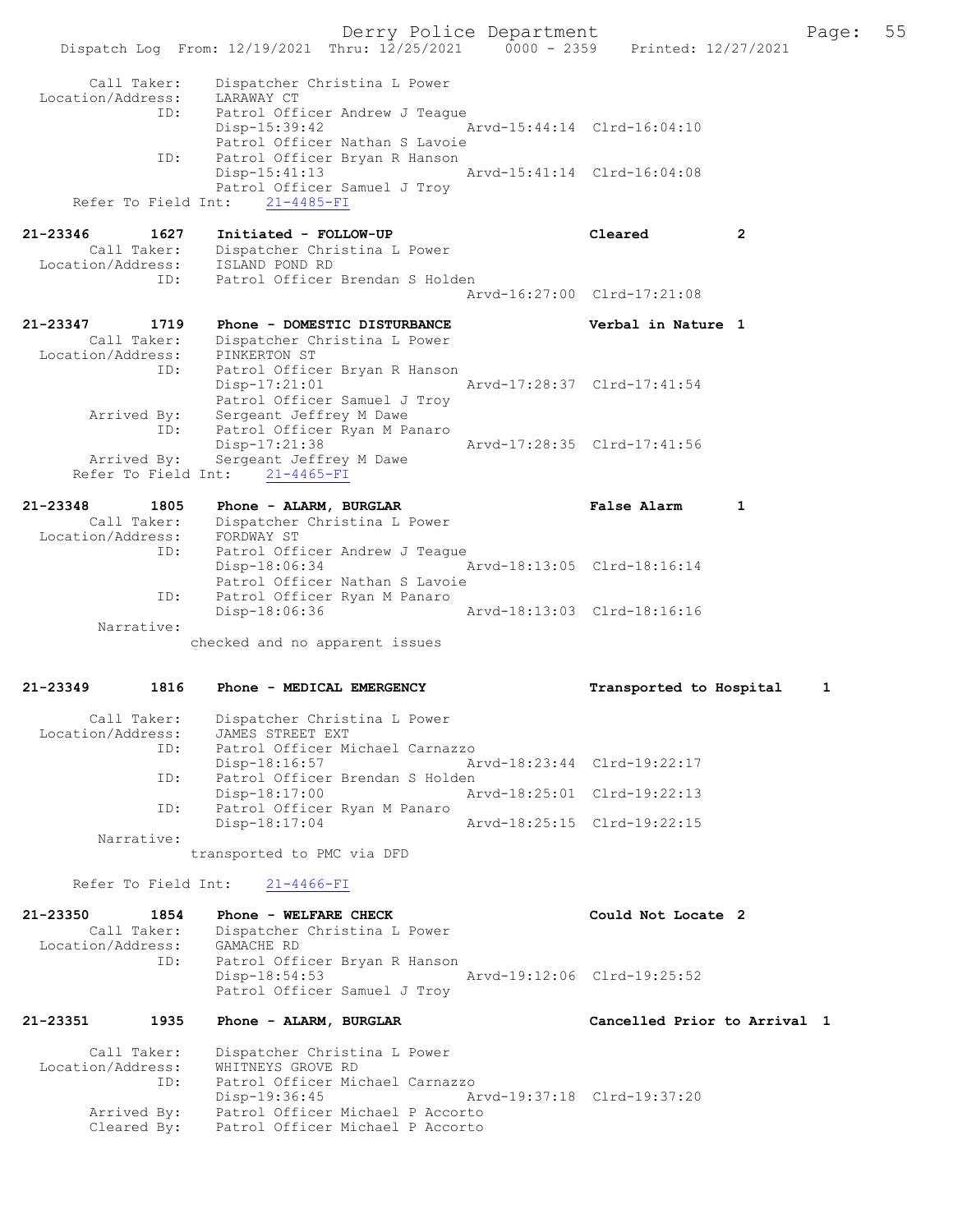|                                  |                    | Derry Police Department                                                                                    | 56<br>Page:                         |
|----------------------------------|--------------------|------------------------------------------------------------------------------------------------------------|-------------------------------------|
|                                  |                    | Dispatch Log From: 12/19/2021 Thru: 12/25/2021 0000 - 2359 Printed: 12/27/2021                             |                                     |
|                                  | ID:                | Patrol Officer Brendan S Holden<br>Disp-19:36:47                                                           | Arvd-19:37:22 Clrd-19:37:23         |
| Cleared By:                      | Arrived By:        | Patrol Officer Michael P Accorto<br>Patrol Officer Michael P Accorto                                       |                                     |
| 21-23352                         | 1941               | Phone - CUSTOMER PROBLEM                                                                                   | <b>ADVICE GIVEN</b><br>$\mathbf{2}$ |
|                                  | Call Taker:<br>ID: | Patrol Officer Michael P Accorto<br>Location/Address: [DY 2157] E BROADWAY<br>Patrol Officer Ryan M Panaro |                                     |
| Cleared By:                      |                    | $Disp-19:42:48$<br>Dispatcher Christina L Power                                                            | Arvd-19:50:37 Clrd-20:05:46         |
| Narrative:                       |                    | Theft from a tip jar                                                                                       |                                     |
|                                  |                    |                                                                                                            |                                     |
| 21-23353                         | 1950               | 911 - MEDICAL EMERGENCY                                                                                    | Cancelled Prior to Arrival 1        |
| Location/Address:                | Call Taker:        | Patrol Officer Michael P Accorto<br>SHELDON RD                                                             |                                     |
|                                  | ID:                | Patrol Officer Andrew J Teague<br>Disp-19:51:48<br>Patrol Officer Nathan S Lavoie                          | Clrd-19:57:01                       |
| Cleared By:                      | ID:                | Dispatcher Christina L Power<br>Patrol Officer Brendan S Holden                                            |                                     |
|                                  |                    | Disp-19:51:55                                                                                              | $Clrd-19:56:59$                     |
| Cleared By:                      |                    | Dispatcher Christina L Power                                                                               |                                     |
| 21-23354                         | 2009               | Phone - DISTURBANCE                                                                                        | Services Rendered 1                 |
|                                  | Call Taker:        | Dispatcher Christina L Power                                                                               |                                     |
| Location/Address:                |                    | LARAWAY CT                                                                                                 |                                     |
|                                  | ID:                | Patrol Officer Bryan R Hanson<br>Disp-20:09:26<br>Patrol Officer Samuel J Troy                             | Arvd-20:20:32 Clrd-21:07:56         |
|                                  | ID:                | Patrol Officer Brendan S Holden<br>Disp-20:09:29                                                           | Arvd-20:20:30 Clrd-21:07:58         |
|                                  | ID:                | Patrol Officer Andrew J Teague                                                                             |                                     |
|                                  |                    | $Disp-20:12:11$<br>Patrol Officer Nathan S Lavoie                                                          | Arvd-20:16:49 Clrd-21:07:55         |
| Narrative:                       |                    |                                                                                                            |                                     |
|                                  |                    | no issues upon checking                                                                                    |                                     |
|                                  | Refer To Incident: | $21 - 2286 - OF$                                                                                           |                                     |
| 21-23355                         | 2109               | Phone - WELFARE CHECK                                                                                      | Services Rendered 2                 |
| Call Taker:<br>Location/Address: |                    | Patrol Officer Michael P Accorto<br>HAMPSHIRE DR                                                           |                                     |
|                                  | ID:                | Patrol Officer Brendan S Holden                                                                            |                                     |
| Arrived By:                      |                    | $Disp-21:12:11$<br>Dispatcher Christina L Power                                                            | Arvd-21:15:29 Clrd-22:11:12         |
| Cleared By:                      |                    | Dispatcher Christina L Power                                                                               |                                     |
|                                  | ID:                | Patrol Officer Michael Carnazzo                                                                            |                                     |
| Cleared By:<br>Narrative:        |                    | Disp-21:41:39<br>Dispatcher Christina L Power                                                              | Arvd-21:41:44 Clrd-22:11:14         |
|                                  |                    | located and no services requested                                                                          |                                     |
| Refer To Field Int:              |                    | $21 - 4478 - FI$                                                                                           |                                     |
| 21-23356                         | 2205               | Phone - DISTURBANCE                                                                                        | Transported to Hospital<br>1        |
| Call Taker:                      |                    | Dispatcher Christina L Power                                                                               |                                     |
| Location/Address:                |                    | PEABODY RD                                                                                                 |                                     |
|                                  | ID:                | Patrol Officer Ryan M Panaro<br>$Disp-22:06:43$                                                            | Arvd-22:09:27 Clrd-22:17:12         |
|                                  | ID:                | Patrol Officer Andrew J Teague                                                                             |                                     |
|                                  |                    | Disp-22:06:48<br>Patrol Officer Nathan S Lavoie                                                            | Arvd-22:11:02 Clrd-22:17:13         |
|                                  | ID:                | Patrol Officer Bryan R Hanson                                                                              |                                     |

Disp-22:11:07 Arvd-22:11:09 Clrd-22:17:10

Patrol Officer Samuel J Troy